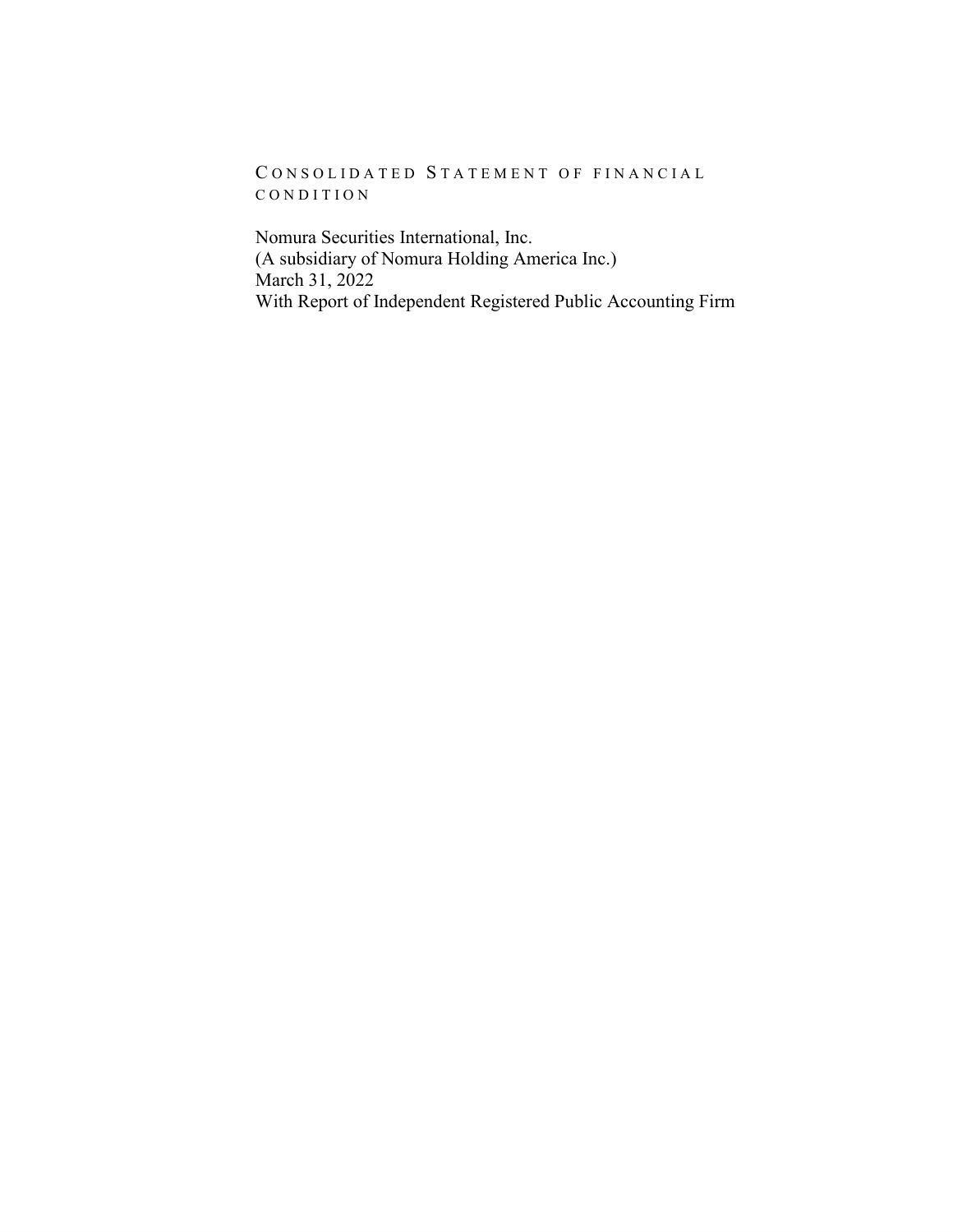**UNITED STATES SECURITIES AND EXCHANGE COMMISSION Washington, D.C. 20549** 

0MB APPROVAL 0MB Number: 3235-0123 Expires: Oct. 31, 2023 Estimated average burden hours per response: 12

| <b>ANNUAL REPORTS</b> |
|-----------------------|
| <b>FORM X-17A-5</b>   |
| <b>PART III</b>       |

| <b>SEC FILE NUMBER</b> |  |
|------------------------|--|
| 8-15255                |  |

**FACING PAGE** 

**Information Required Pursuant to Rules 17a-5, 17a-12, and 18a-7 under the Securities Exchange Act of 1934** 

| Information Required Pursuant to Rules 17a-5, 17a-12, and 18a-7 under the Securities Exchange Act of 1934                                                                        |                                                            |                                              |                 |                                            |
|----------------------------------------------------------------------------------------------------------------------------------------------------------------------------------|------------------------------------------------------------|----------------------------------------------|-----------------|--------------------------------------------|
| FILING FOR THE PERIOD BEGINNING                                                                                                                                                  | 04/01/21                                                   | AND ENDING                                   |                 | 03/31/22                                   |
|                                                                                                                                                                                  | MM/DD/YY                                                   |                                              |                 | MM/DD/YY                                   |
|                                                                                                                                                                                  | A. REGISTRANT IDENTIFICATION                               |                                              |                 |                                            |
| NAME OF FIRM: NOMURA SECURITIES INTERNATIONAL, INC.                                                                                                                              |                                                            |                                              |                 |                                            |
| TYPE OF REGISTRANT (check all applicable boxes):<br>■ Broker-dealer<br>$\square$ Security-based swap dealer<br>$\Box$ Check here if respondent is also an OTC derivatives dealer |                                                            | $\Box$ Major security-based swap participant |                 |                                            |
| ADDRESS OF PRINCIPAL PLACE OF BUSINESS: (Do not use a P.O. box no.)                                                                                                              |                                                            |                                              |                 |                                            |
| WORLDWIDE PLAZA, 309 WEST 49TH STREET                                                                                                                                            |                                                            |                                              |                 |                                            |
|                                                                                                                                                                                  | (No. and Street)                                           |                                              |                 |                                            |
| <b>NEW YORK</b>                                                                                                                                                                  | <b>NEW YORK</b>                                            |                                              | 10019-7316      |                                            |
| (City)                                                                                                                                                                           | (State)                                                    |                                              |                 | (Zip Code)                                 |
| PERSON TO CONTACT WITH REGARD TO THIS FILING                                                                                                                                     |                                                            |                                              |                 |                                            |
| <b>Christy Schaffner</b>                                                                                                                                                         | $(212)$ 667-8903                                           |                                              |                 | christy.schaffner@nomura.com               |
| (Name)                                                                                                                                                                           | (Area Code - Telephone Number)                             |                                              | (Email Address) |                                            |
|                                                                                                                                                                                  | <b>B. ACCOUNTANT IDENTIFICATION</b>                        |                                              |                 |                                            |
| INDEPENDENT PUBLIC ACCOUNTANT whose reports are contained in this filing*<br>Ernst & Young LLP                                                                                   |                                                            |                                              |                 |                                            |
|                                                                                                                                                                                  | (Name - if individual, state last, first, and middle name) |                                              |                 |                                            |
| 1 Manhattan West                                                                                                                                                                 | New York                                                   |                                              | NY.             | 10001                                      |
| (Address)                                                                                                                                                                        | (City)                                                     |                                              | (State)         | (Zip Code)                                 |
| 10/20/2003                                                                                                                                                                       |                                                            | 42                                           |                 |                                            |
| (Date of Registration with PCAOB) (if applicable)                                                                                                                                | FOR OFFICIAL USE ONLY                                      |                                              |                 | (PCAOB Registration Number, if applicable) |

\* Claims for exemption from the requirement that the annual reports be covered by the reports of an independent public accountant must be supported by a statement of facts and circumstances relied on as the basis of the exemption. See 17 CFR 240.17a-5(e) $(1)(ii)$ , if applicable.

**Persons who are to respond to the collection of information contained in this form are not required to respond unless the form displays a currently valid 0MB control number.**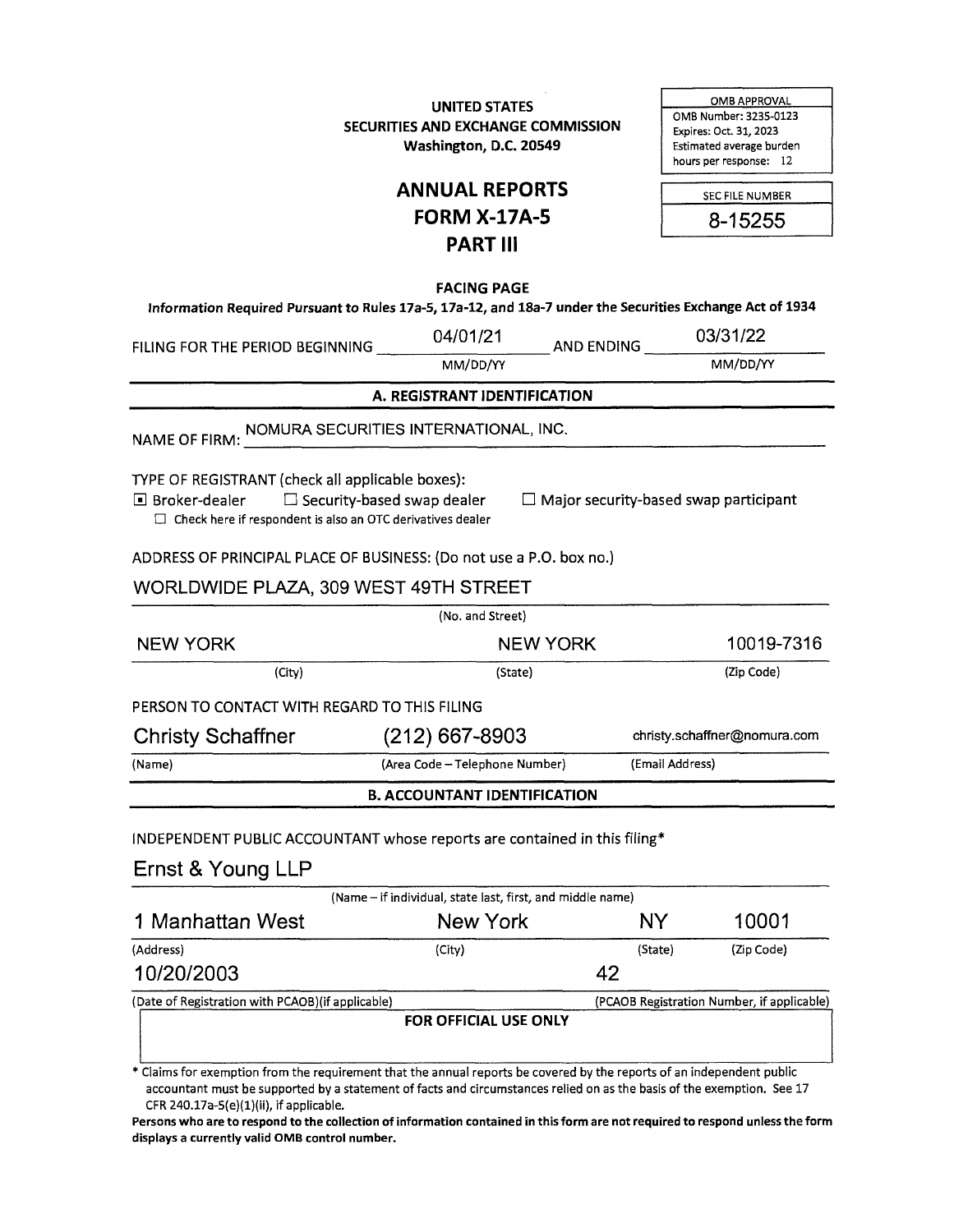#### **OATH OR AFFIRMATION**

We, Eugene Chiulli and William Hughes, swear (or affirm) that, to the best of our knowledge and belief the financial report pertaining to the firm of Nomura Securities International, Inc., (the "Company") as of March 31, 2022, is true and correct. We further swear (or affirm) that neither the Company nor any partner, officer, director, or equivalent person, as the case may be, has any proprietary interest in any account classified solely as that of a customer. The statement of financial condition of the Company is made available to all of the members and allied members of the New York Stock Exchange, Inc.

;'1

**01J06229951<br>Qualified in New York County<br>My Commission Expires 25 04 20 22** 

**TaileenJoa** Name: EJgene C%iulli **Notary Public -State of New York** Title: Chief Financial Officer

Name: William Hughes Title: Chief Operations Officer

Notan

This report\*\* contains (check all applicable boxes):

- $\checkmark$  (a) Statement of financial condition.
- $\checkmark$  (b) Notes to consolidated statement of financial condition.
- $\Box$  (c) Statement of income (loss) or, if there is other comprehensive income in the period(s) presented, a statement of comprehensive income (as defined in § 210.1-02 of Regulation S-X).
- $\Box$  (d) Statement of cash flows.
- $\square$  (e) Statement of changes in stockholders' or partners' or sole proprietor's equity.
- $\square$  (f) Statement of changes in liabilities subordinated to claims of creditors.
- $\Box$  (g) Notes to consolidated financial statements.
- $\Box$  (h) Computation of net capital under 17 CFR 240.15c3-1 or 17 CFR 240.18a-1, as applicable.
- D (i) Computation of tangible net worth under 17 CFR 240.1 Sa-2.
- $\Box$  (i) Computation for determination of customer reserve requirements pursuant to Exhibit A to 17 CFR 240.15c3-3.
- (k) Computation for determination of security-based swap reserve requirements pursuant to Exhibit B to 17 CFR 240.15c3-3 or Exhibit A to 17 CFR 240.18a-4, as applicable.
- (I) Computation for Determination of PAB Requirements under Exhibit A to§ 240.15c3-3.
- D (m) Information relating to possession or control requirements for customers under 17 CFR 240.15c3-3.
- $\Box$  (n) Information relating to possession or control requirements for security-based swap customers under 17 CFR 240.15c3-3(p)(2) or 17 CFR 240.18a-4, as applicable.
- $\Box$  (o) Reconciliations, including appropriate explanations, of the FOCUS Report with computation of net capital or tangible net worth under 17 CFR 240.15c3-1, 17 CFR 240.18a-1, or 17 CFR 240.18a-2, as applicable, and the reserve requirements under 17 CFR 240.15c3-3 or 17 CFR 240.1 Sa-4, as applicable, if material differences exist, or a statement that no material differences exist.
- $\Box$  (p) Summary of financial data for subsidiaries not consolidated in the statement of financial condition.
- $\check{q}$  (q) Oath or affirmation in accordance with 17 CFR 240.17a-5, 17 CFR 240.17a-12, or 17 CFR 240.18a-7, as applicable.
- (r) Compliance report in accordance with 17 CFR 240.17a-5 or 17 CFR 240.18a-7, as applicable.
- (s) Exemption report in accordance with 17 CFR 240.17a-5 or 17 CFR 240.18a-7, as applicable.
- $\Box$  (t) independent public accountant's report based on an examination of the statement of financial condition.
- $\Box$  (u) Independent public accountant's report based on an examination of the financial report or financial statements under 17 CFR 240.17a-5, 17 CFR 240.18a-7, or 17 CFR 240.17a-12, as applicable.
- $\Box$  (v) Independent public accountant's report based on an examination of certain statements in the compliance report under 17 CFR 240.17a-5 or 17 CFR 240.18a-7, as applicable.
- $\Box$  (w) Independent public accountant's report based on a review of the exemption report under 17 CFR 240.17a-5 or 17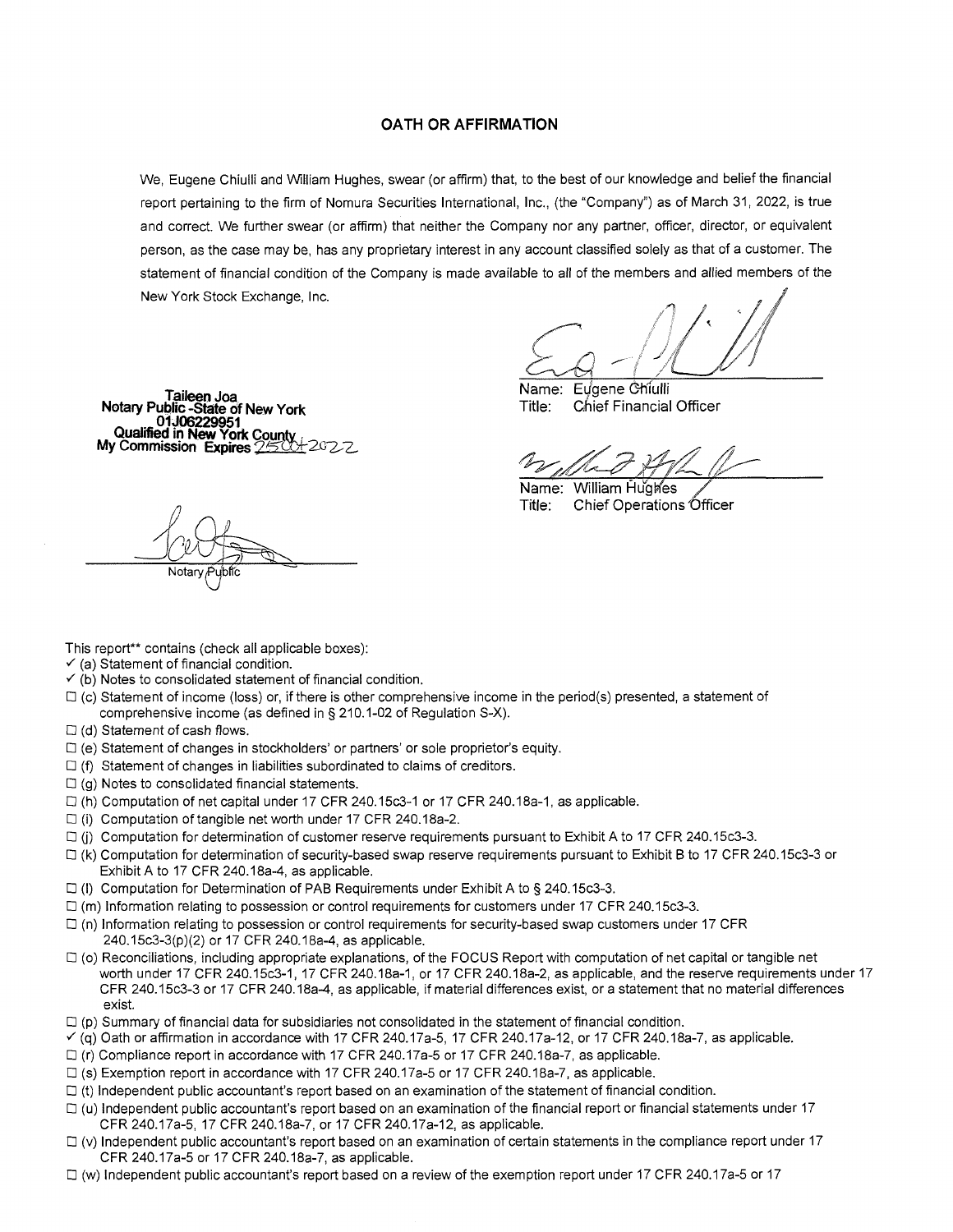CFR 240.18a-7, as applicable.

- (x) Supplemental reports on applying agreed-upon procedures, in accordance with 17 CFR 240.15c3-1e or 17 CFR 240.17a-12, as applicable.
- $\Box$  (y) Report describing any material inadequacies found to exist or found to have existed since the date of the previous audit, or a statement that no material inadequacies exist, under 17 CFR 240.17a-12(k).
- $\square$  (z) Other:

\*\*To request confidential treatment of certain portions of this filing, see 17 CFR 240.17a-5(e)(3) or 17 CFR 240.18a-7(d)(2), as applicable.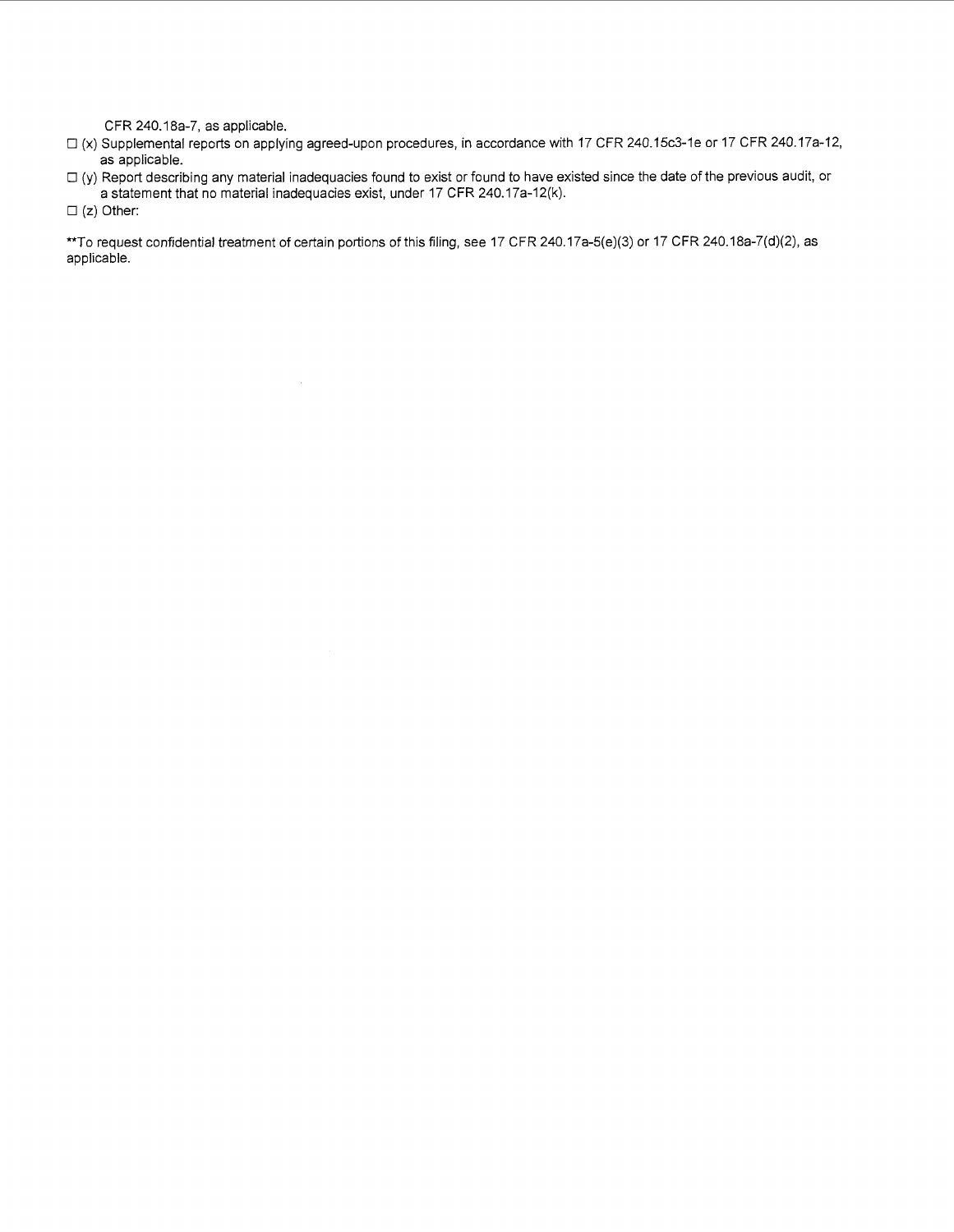# Nomura Securities International, Inc.

## Consolidated Statement of Financial Condition March 31, 2022

## **Contents**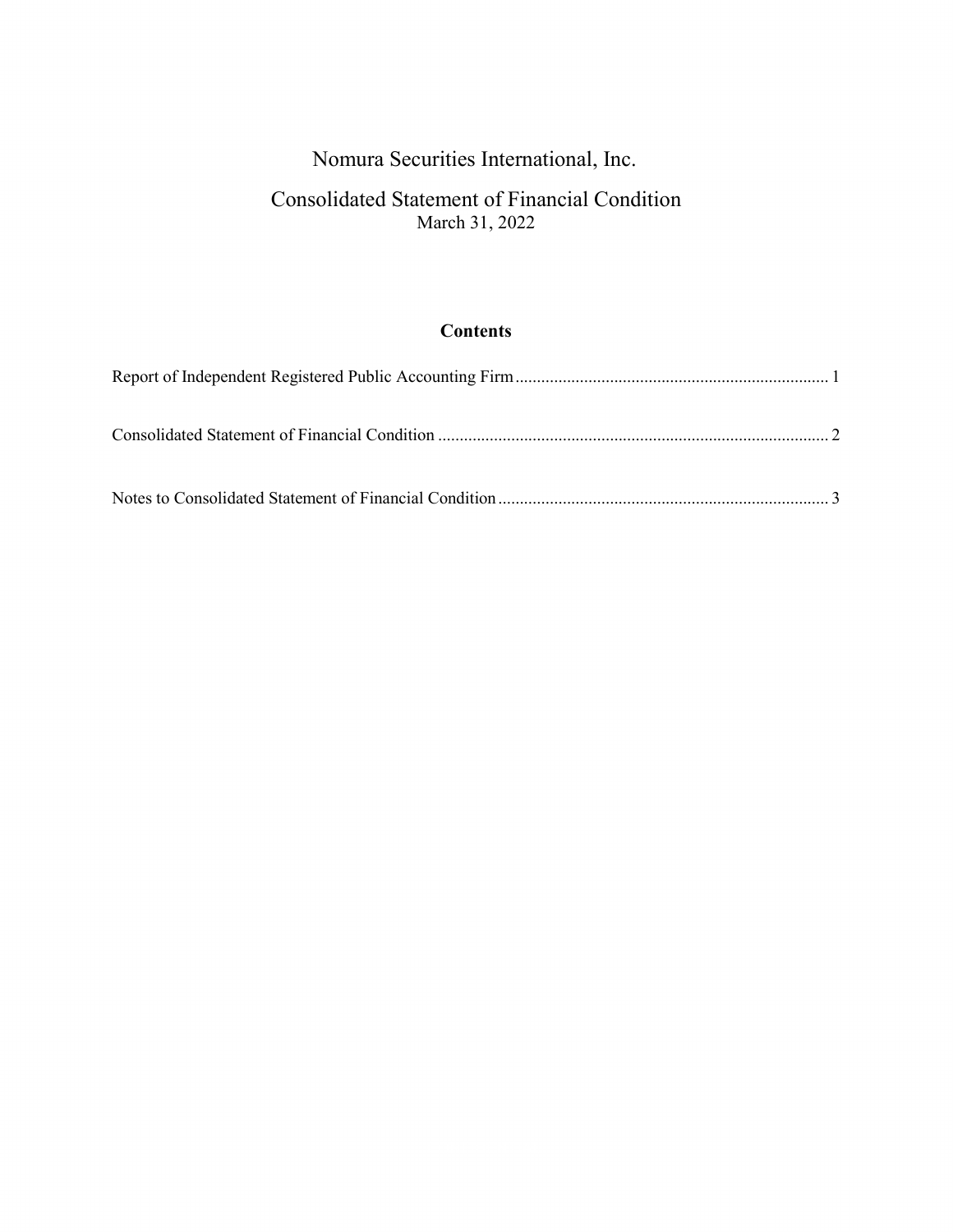

Tel: +1 212 773 3000 ey.com



### **Report of Independent Registered Public Accounting Firm**

Stockholder and Board of Directors of Nomura Securities International, Inc.

### **Opinion on the Financial Statement**

We have audited the accompanying consolidated statement of financial condition of Nomura Securities International, Inc. (the "Company") as of March 31, 2022 and the related notes (the "consolidated financial statement"). In our opinion, the consolidated financial statement presents fairly, in all material respects, the financial position of the Company at March 31, 2022, in conformity with U.S. generally accepted accounting principles.

#### **Basis for Opinion**

This financial statement is the responsibility of the Company's management. Our responsibility is to express an opinion on the Company's financial statement based on our audit. We are a public accounting firm registered with the Public Company Accounting Oversight Board (United States) (PCAOB) and are required to be independent with respect to the Company in accordance with the U.S. federal securities laws and the applicable rules and regulations of the Securities and Exchange Commission and the PCAOB.

We conducted our audit in accordance with the standards of the PCAOB. Those standards require that we plan and perform the audit to obtain reasonable assurance about whether the financial statement is free of material misstatement, whether due to error or fraud. Our audit included performing procedures to assess the risks of material misstatement of the financial statement, whether due to error or fraud, and performing procedures that respond to those risks. Such procedures included examining, on a test basis, evidence regarding the amounts and disclosures in the financial statement. Our audit also included evaluating the accounting principles used and significant estimates made by management, as well as evaluating the overall financial statement presentation. We believe that our audit provides a reasonable basis for our opinion.

 $\epsilon$ met + Young LLP

We have served as the Company's auditor since 2002.

May 27, 2022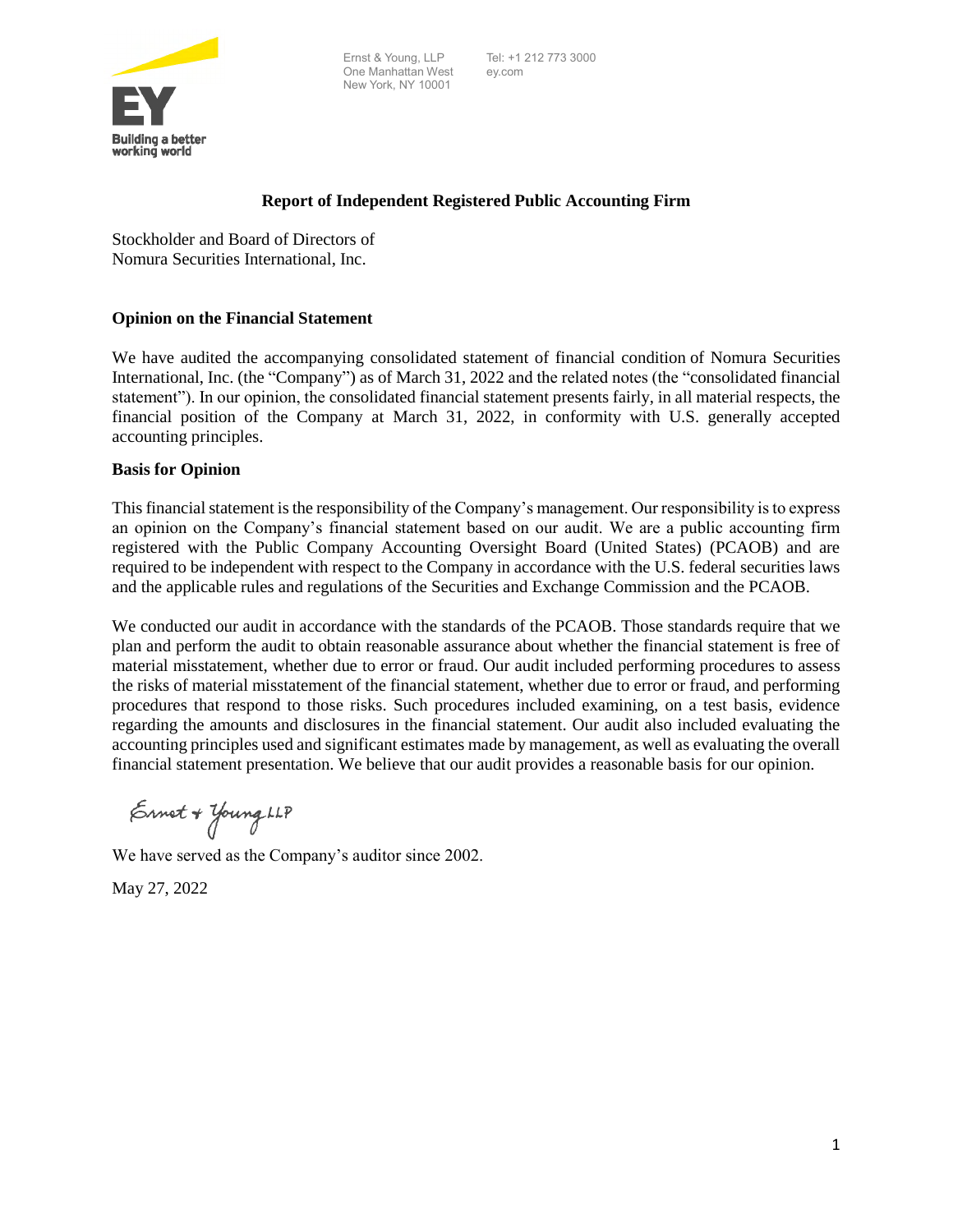## Nomura Securities International, Inc. Consolidated Statement of Financial Condition March 31, 2022 *(Dollars in Thousands)*

| <b>Assets</b>                                                                                         |                  |                   |
|-------------------------------------------------------------------------------------------------------|------------------|-------------------|
| Cash                                                                                                  |                  | \$<br>2,203,905   |
| Deposits with exchanges and cash segregated under federal and other regulations or requirements       |                  | 649,541           |
| Collateralized financing agreements:                                                                  |                  |                   |
| Securities purchased under agreements to resell (includes \$179,515 at fair value)                    | \$<br>50,755,432 |                   |
| Securities borrowed                                                                                   | 25,029,305       |                   |
|                                                                                                       |                  | 75,784,737        |
| Securities received as collateral at fair value                                                       |                  | 200,903           |
| Trading assets (\$7,237,857 were pledged to various parties and \$164,099 related to                  |                  |                   |
| consolidated variable interest entity, not available to the Company)                                  |                  | 33,480,754        |
| Receivables:                                                                                          |                  |                   |
| Brokers dealers and clearing organizations                                                            | 2,367,957        |                   |
| Customers, net of allowance for credit loss of \$451,039                                              | 285,569          |                   |
| Interest and dividends                                                                                | 162,828          |                   |
|                                                                                                       |                  | 2,816,354         |
| Furniture, equipment, leasehold improvements and software, net (includes                              |                  |                   |
| accumulated depreciation and amortization of \$43,089)                                                |                  | 30,058            |
| Other assets                                                                                          |                  | 127,734           |
| Total assets                                                                                          |                  | \$<br>115,293,986 |
|                                                                                                       |                  |                   |
| Liabilities and stockholder's equity                                                                  |                  |                   |
| Liabilities:                                                                                          |                  |                   |
| Collateralized financing agreements:                                                                  |                  |                   |
| Securities sold under agreements to repurchase (includes \$1,457,955 at fair value)                   | \$<br>69,503,971 |                   |
| Securities loaned                                                                                     | 13,149,518       |                   |
|                                                                                                       |                  | \$<br>82,653,489  |
| Obligation to return securities received as collateral at fair value                                  |                  | 200,903           |
| Borrowings from Parent                                                                                |                  | 3,782,484         |
| Trading liabilities                                                                                   |                  | 16,136,698        |
|                                                                                                       |                  |                   |
| Payables and accrued liabilities:                                                                     |                  |                   |
| Brokers dealers and clearing organizations                                                            | 5,087,056        |                   |
| Customers                                                                                             | 467,688          |                   |
| Compensation and benefits                                                                             | 268,618          |                   |
| Interest and dividends                                                                                | 74,753           |                   |
| Taxes                                                                                                 | 107,393          |                   |
| Other                                                                                                 | 173,671          |                   |
|                                                                                                       |                  | 6,179,179         |
| Subordinated borrowings                                                                               |                  | 3,700,000         |
| Borrowing at fair value related to a consolidated variable interest entity and is non-recourse to the |                  |                   |
| Company                                                                                               |                  | 111,815           |
| <b>Total liabilities</b>                                                                              |                  | 112,764,568       |
|                                                                                                       |                  |                   |
| Commitments, contingent liabilities and guarantees (Note 11)                                          |                  |                   |
|                                                                                                       |                  |                   |
| Stockholder's equity                                                                                  |                  | 2,529,418         |
| Total liabilities and stockholder's equity                                                            |                  | \$<br>115,293,986 |
|                                                                                                       |                  |                   |

*See accompanying Notes to Consolidated Statement of Financial Condition.*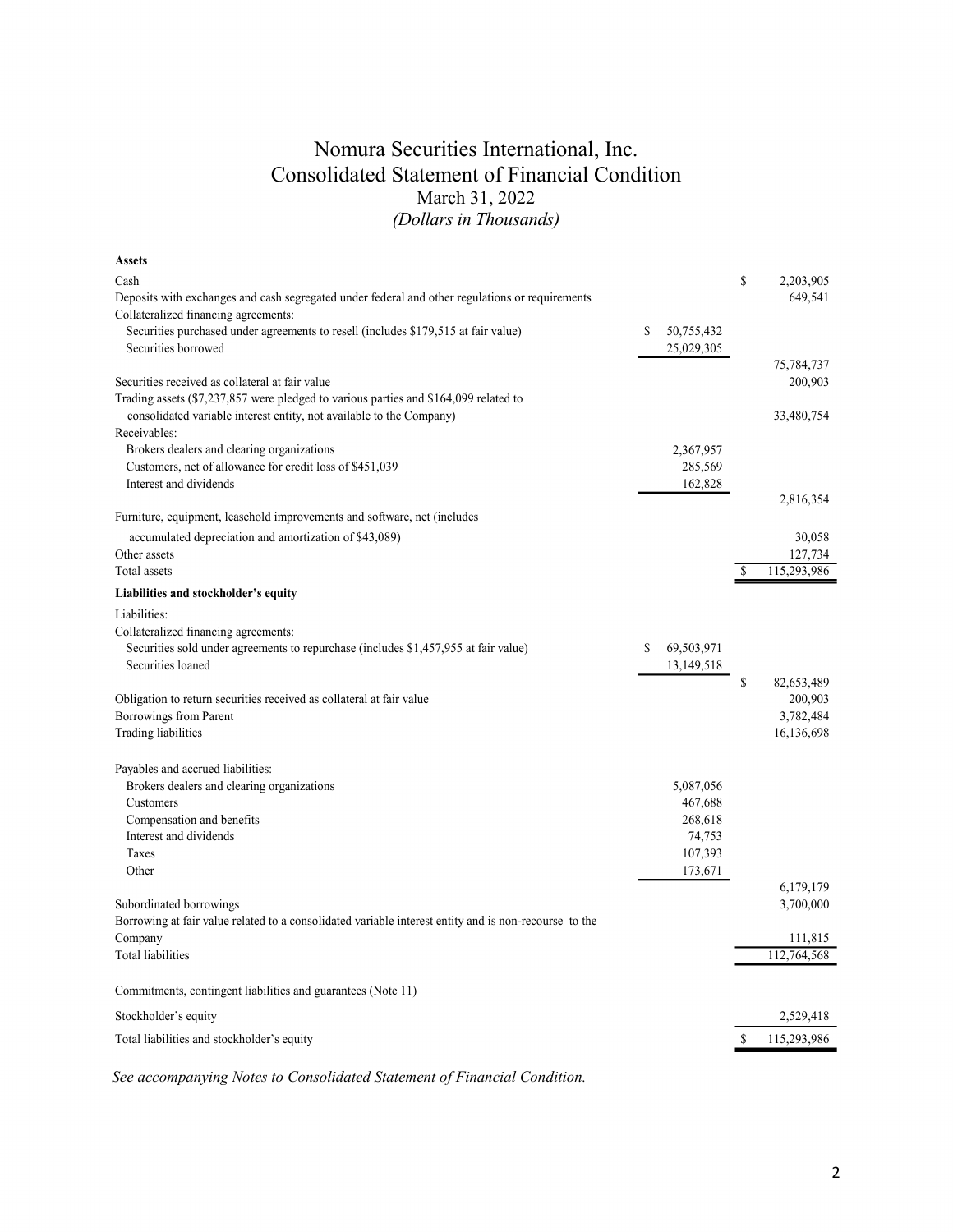### **1. Organization**

Nomura Securities International, Inc. ("NSI" or the "Company") is a wholly owned subsidiary of Nomura Holding America Inc. ("NHA" or the "Parent") which itself is wholly owned by Nomura Holdings, Inc. ("NHI" or "Nomura"), a Japanese corporation. This Consolidated Statement of Financial Condition includes the accounts of NSI and a variable interest entity where NSI has been determined to be the primary beneficiary.

The Company is a U.S. registered broker and dealer under the Securities Exchange Act of 1934 and a futures commission merchant with the Commodity Futures Trading Commission ("CFTC"). Financial Industry Regulatory Authority ("FINRA") is the Company's designated regulator. The Company is licensed to transact on the New York Stock Exchange ("NYSE") and is a member of other principal securities exchanges. The Company provides investment banking and brokerage services to institutional customers and enters into principal transactions for its own account.

The Company manages, analyzes and reports on its business on the basis of one business segment.

### **2. Significant Accounting Policies**

### **Principles of Consolidation**

The Consolidated Statement of Financial Condition includes the accounts of the Company and entities deemed to be variable interest entities ("VIEs") under Accounting Standards Codification ("ASC") 810- 10-15, *Consolidations – Variable Interest Entities* ("ASC 810-10-15"), where the Company has been determined to be the primary beneficiary of such entities. At March 31, 2022, the Company is the primary beneficiary of one variable interest entity (see Note 14).

#### **Use of Estimates**

The Consolidated Statement of Financial Condition is presented in conformity with accounting principles generally accepted in the United States, which require management to make estimates and assumptions that affect the amounts reported in the Consolidated Statement of Financial Condition and accompanying notes. Management believes that the estimates utilized in preparing its Consolidated Statement of Financial Condition are reasonable and prudent. Actual results could differ from those estimates.

During times of financial crisis and dislocated markets, such as during the current COVID-19 pandemic, additional use of estimates may be required or existing estimates may be increasingly judgmental.

### **Foreign Currency**

Assets and liabilities denominated in non-United States dollar currencies are remeasured into United States dollar equivalents at spot foreign exchange rates prevailing on the date of the Consolidated Statement of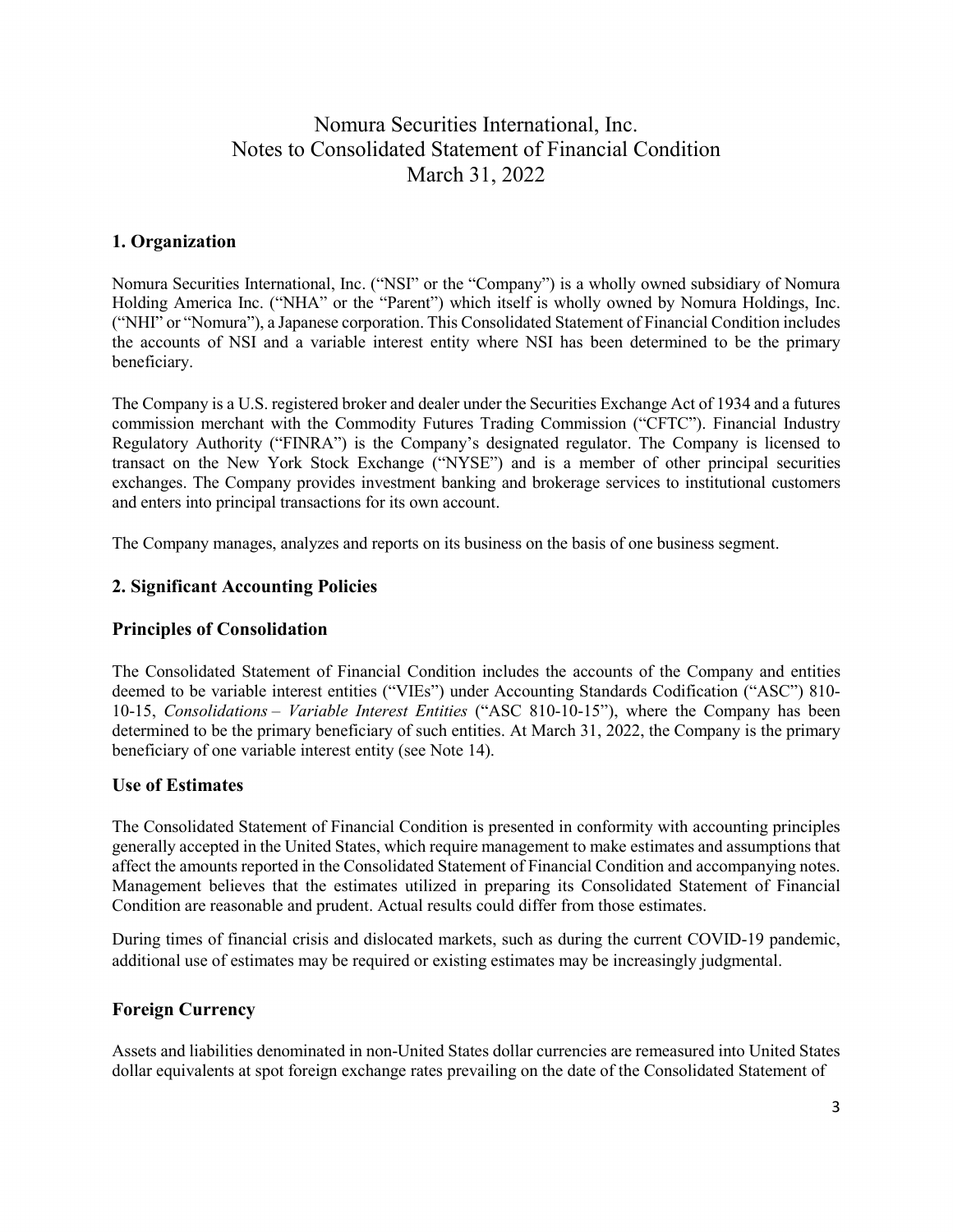Financial Condition, while revenue and expense accounts are remeasured at the actual foreign exchange rate on the date the transaction occurred. Gains and losses resulting from non-United States dollar currency transactions are included in income.

### **Cash**

At times, cash balances will exceed Federally insured levels, however the Company does not believe there is significant credit risk with respect to these balances. The Company defines cash equivalents to be highly liquid investments with original maturities of three months or less, other than those held for trading purposes. At March 31, 2022, the Company did not have any cash equivalents.

#### **Securities Transactions**

Proprietary securities transactions in regular way trades are recorded on the Consolidated Statement of Financial Condition on trade date, along with related revenues and expenses. Proprietary securities transactions in which the settlement date is considered non-regular way, or extended, are accounted for as forward derivative transactions in between trade date and settlement date, with changes in fair value recorded in earnings in between trade date and settlement date.

Customers' securities transactions are recorded on a settlement date basis. Related revenues and expenses from customer securities transactions are recorded on a trade date basis.

#### **Fair Value Measurements**

A significant amount of the assets and liabilities of the Company are carried at fair value on a recurring basis with changes in fair value recognized in income under various accounting literature, principally applicable industry guidance, such as ASC 940, *Financial Services – Brokers and Dealers* ("ASC 940"), but also, ASC 815, *Derivatives and Hedging* ("ASC 815") and by the fair value option election in accordance with ASC 825, *Financial Instruments* ("ASC 825"). If the Company elects the fair value option for an eligible item, changes in that item's fair value in subsequent reporting periods must be recognized in current earnings.

The Company applies the fair value option for certain securities purchased under agreements to resell, certain securities sold under agreements to repurchase, *Securities received as collateral at fair value, Obligation to return securities received as collateral at fair value* and long term borrowings of a consolidated VIE (see Notes 4 and 14).

ASC 820, *Fair Value Measurements and Disclosures* ("ASC 820") defines fair value, establishes a framework for measuring fair value, establishes a fair value hierarchy based on the quality of inputs used to measure fair value and determines disclosures associated with the use of fair value requirements (see Note 4).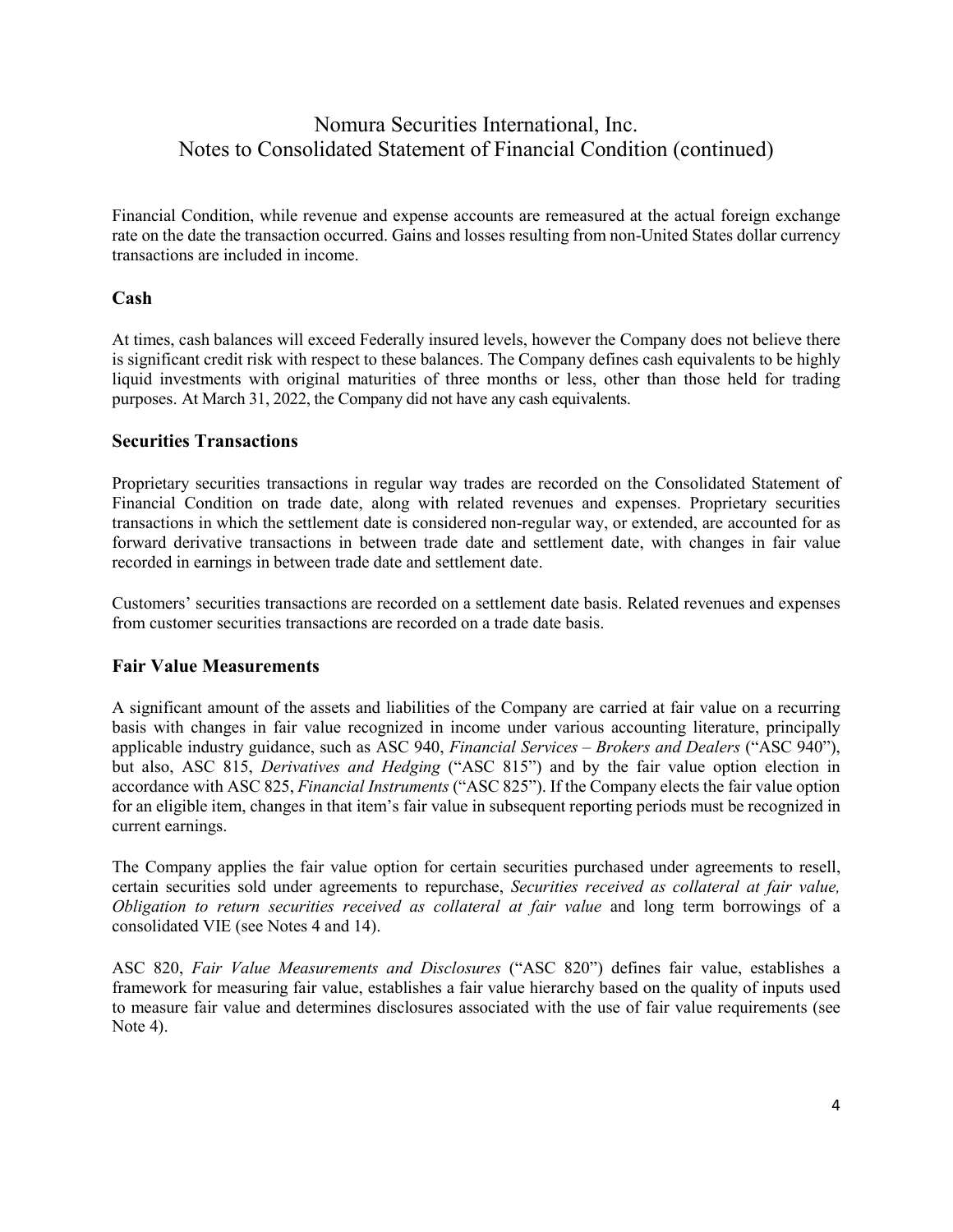Assets and liabilities recorded at fair value on the Consolidated Statement of Financial Condition are categorized for disclosure purposes, based upon the level of judgment associated with the inputs used to measure their fair value. Hierarchical levels are defined by ASC 820 and are directly related to the amount of subjectivity associated with the inputs to fair valuation of these assets and liabilities (see Note 4).

*Trading assets and trading liabilities*, including securities positions, loan commitments and contractual commitments arising pursuant to derivatives contracts, are recorded on the Consolidated Statement of Financial Condition at fair value, with unrealized gains and losses reflected in income.

Derivative financial instruments are presented on a net-by-counterparty basis where evidence that an enforceable legal right of setoff exists, in accordance with ASC 210-20, *Balance Sheet* – *Offsetting* ("ASC 210-20") and ASC 815-10-45, *Derivatives and Hedging – Overall – Other Presentation Matters* ("ASC 815-10-45"). The fair value is netted across products where allowable in the associated master netting agreements. Also, the Company generally offsets fair value amounts recognized for the right to reclaim cash collateral (a receivable) or the obligation to return cash collateral (a payable) against fair value amounts recognized for derivative instruments that are eligible for offset under the same master netting agreements.

### **Transfers of Financial Assets**

The Company accounts for the transfer of a financial asset as a sale when it relinquishes control over the asset by meeting the following conditions outlined in ASC 860, *Transfers and Servicing* ("ASC 860"), (a) the asset has been isolated from the transferor (even in bankruptcy or other receivership), (b) the transferee has the right to pledge or exchange the asset received, or if the transferee is an entity whose sole purpose is to engage in securitization or asset-backed financing activities, if the holders of its beneficial interests have the right to pledge or exchange the beneficial interests held and (c) the transferor has not maintained effective control over the transferred asset.

In connection with its securitization activities, the Company utilizes special purpose entities ("SPEs") to securitize agency and non-agency mortgage-backed securities. The Company's involvement with SPEs includes structuring and underwriting, distributing and selling debt instruments and beneficial interests issued by SPEs to investors. The Company derecognizes financial assets transferred in securitizations provided that the Company has relinquished control over such assets and does not consolidate the SPE. The Company may obtain or retain an interest in the financial assets, including residual interests in the SPEs. Any such interests are accounted for at fair value and are included within *Trading assets* on the Consolidated Statement of Financial Condition with changes in fair value included income.

### **Collateralized Financing Agreements**

*Securities purchased under agreements to resell* ("resale agreements") and *Securities sold under agreements to repurchase* ("repurchase agreements") are treated as financing transactions and are carried at the amounts at which the securities will be subsequently resold or reacquired plus accrued interest, except for certain resale and repurchase agreements for which the Company has elected the fair value option.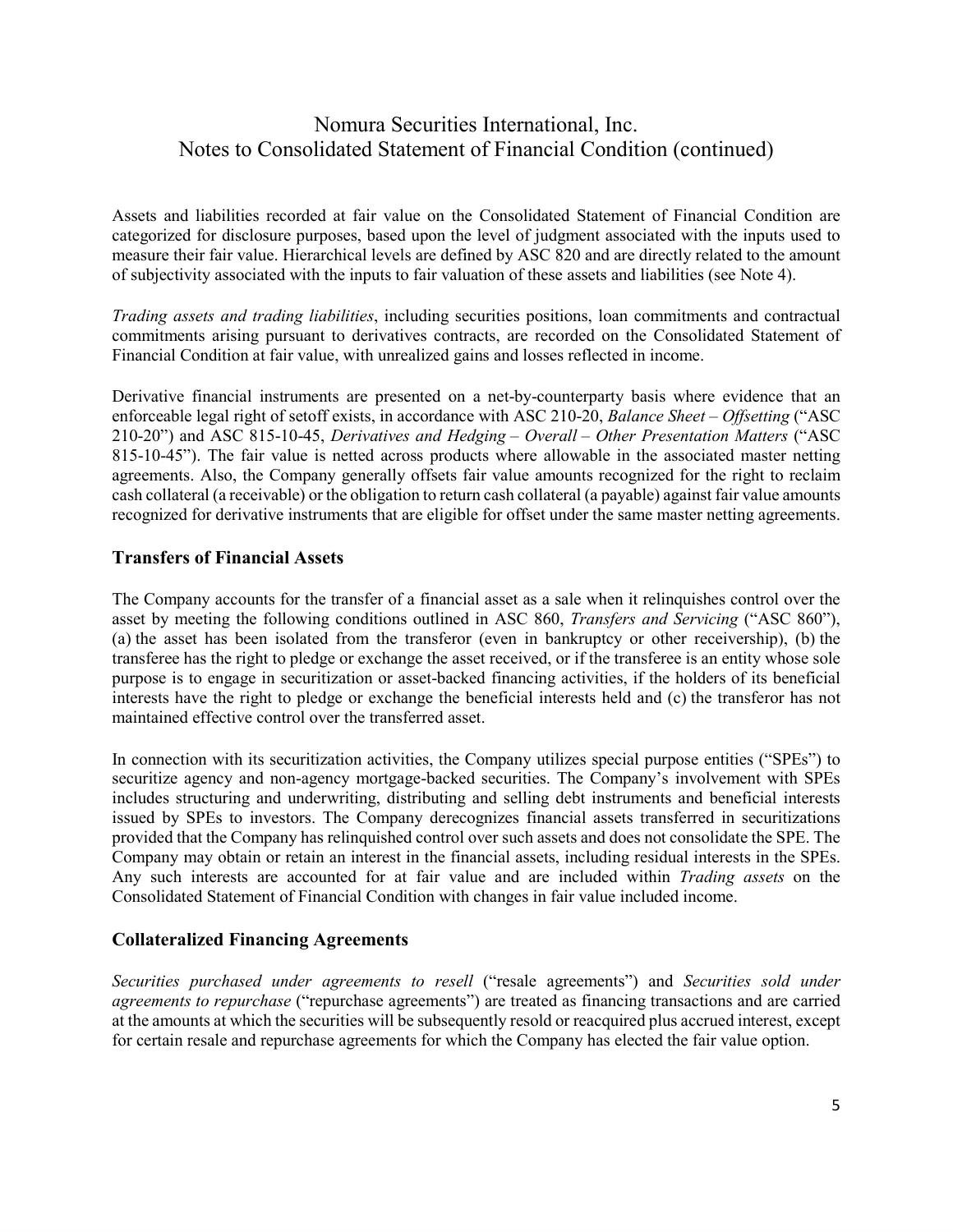Repurchase and resale agreements are presented on a net-by-counterparty basis on the Consolidated Statement of Financial Condition where net presentation is permitted by ASC 210-20. It is the Company's policy to take possession of securities collateralizing resale agreements. Similarly, counterparties take possession of the Company's securities collateralizing repurchase agreements. Substantially all of these transactions are collateralized by United States government and residential mortgage backed agency securities. The Company monitors the market value of the underlying securities as compared to the related receivables or payables, including accrued interest and requests or returns additional collateral when deemed appropriate.

The Company records repurchase and resale transactions on the date the initiation and termination of the activity occurs.

*Securities borrowed* and *Securities loaned* are included on the Consolidated Statement of Financial Condition at the amount of cash collateral advanced or received plus accrued interest. *Securities borrowed* transactions require the Company to deposit cash, letters of credit or other securities with the lender. With respect to *Securities loaned*, the Company receives collateral in the form of cash or other securities. When securities or letters of credit are pledged as collateral for securities borrowed, such transactions are not recorded on the Consolidated Statement of Financial Condition. The Company monitors the market value of the securities borrowed or loaned against the collateral on a daily basis and additional cash or securities are obtained or refunded, as necessary, to ensure that such transactions are adequately collateralized for the Company's risk management purposes. In accordance with ASC 860, when the Company acts as the lender in a securities lending agreement and receives securities as collateral that can be repledged or sold, it recognizes the amounts received and a corresponding obligation to return them. These amounts are recorded in *Securities received as collateral at fair value* and *Obligation to return securities received as collateral at fair value*, respectively, on the Consolidated Statement of Financial Condition.

### **Borrowings at fair value**

*Borrowings at fair value* represents long term borrowings of a consolidated VIE.

#### **Receivables from and Payables to Customers**

Receivables from and payables to customers primarily include amounts due on delivery versus payment / receipt versus payment, customer fails, margin and cash collateral. Securities owned by customers are held as collateral for these receivables. Also included are receivables related to investment banking services. See discussion of Customer contract balances below. In addition*, Receivables from customers* includes a prime brokerage ("PB") margin receivable related to the matter discussed below.

In March 2021, a cash PB client failed to meet a margin call by the Company, which resulted in the termination of its PB agreement and the full repayment of its outstanding margin receivable balance became due immediately. Following the failed margin call, the Company exercised its right to sell any related collateral and apply the proceeds to the outstanding margin receivable balance. When the client failed to meet the margin call, the margin receivable no longer met the criteria for the collateral maintenance provision per ASC 326-20-35-6 and an appropriate current expected credit loss (''CECL") allowance was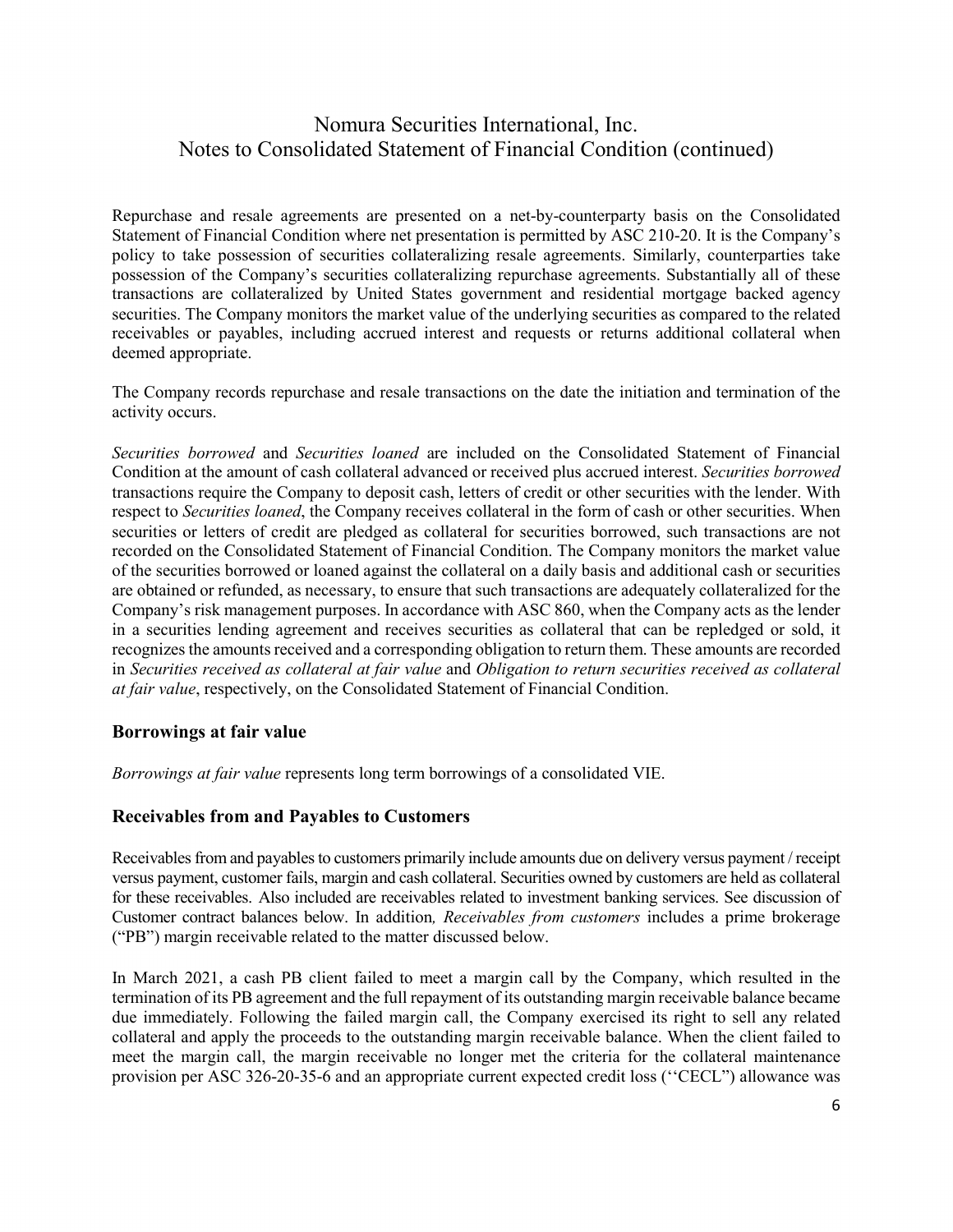taken for the exposure based on the collateral value method. The exposure was the net of the margin receivable and the market value of the stock collateral. For the period April 1, 2021 through May 13, 2021, the Company completed the unwinding of the stock collateral and recognized additional losses in income. In January 2022, the Company received a distribution of excess operating funds of \$4.9 million from the PB client. In March 2022, the company released \$17.7 million of allowance for credit losses based on management's assessment of future recoverability of the PB margin receivable. At March 31, 2021 and March 31, 2022, the allowance for credit loss on the PB margin receivable was \$392 million and \$451 million, respectively. The allowance for credit loss is recorded in *Receivables from customers* on the Consolidated Statement of Financial Condition. At March 31, 2022, the PB margin receivable, net of the allowance for credit loss was \$17.7 million.

### **Allowance for credit loss**

The CECL model requires the measurement of expected credit losses for financial assets measured at amortized cost, using relevant information about past events, including historical credit loss experience on financial assets with similar risk characteristics, current conditions, and reasonable and supportable forecasts that affect the collectability of the remaining cash flows over the contractual term of the financial assets. The overall estimate of the allowance for credit losses is based on both quantitative and qualitative considerations.

The majority of financial assets subject to CECL are resale agreements, securities borrowed, customer fails, margin receivables, and PB receivables. The Company applied the collateralized maintenance method to resale agreements and PB receivables and determined a CECL provision was not required other than the amount mentioned above. Qualitative methods are applied to securities borrowed, customer fails and margin receivables and the other remaining assets where there is no history of significant credit losses and reasonable expectation of minimal future credit losses with any potential measurement of credit losses being immaterial. The Company has elected to exclude accrued interest receivable from the amortized cost basis of financial instruments used to measure expected credit losses. Accrued interest receivable balances are charged off against interest income when the related financial instrument is placed on nonaccrual status.

Other than the PB receivable discussed above, no other CECL allowance against outstanding balances were deemed necessary at March 31, 2022.

### **Receivables from and Payables to Brokers, Dealers and Clearing Organizations**

Receivables from/payables to brokers, dealers and clearing organizations primarily include cash collateral deposited with clearing organizations including initial and variation amounts related to futures contracts as well as unsettled variation margin, margin paid/received on resale and repurchase agreements, securities failed-to-deliver and receive and pending trades.

#### **Leases**

The Company primarily enters into lease contracts as a lessee of office space. Leases with terms exceeding one year are recognized as a right-of-use ("ROU") asset and corresponding lease liability. ROU assets are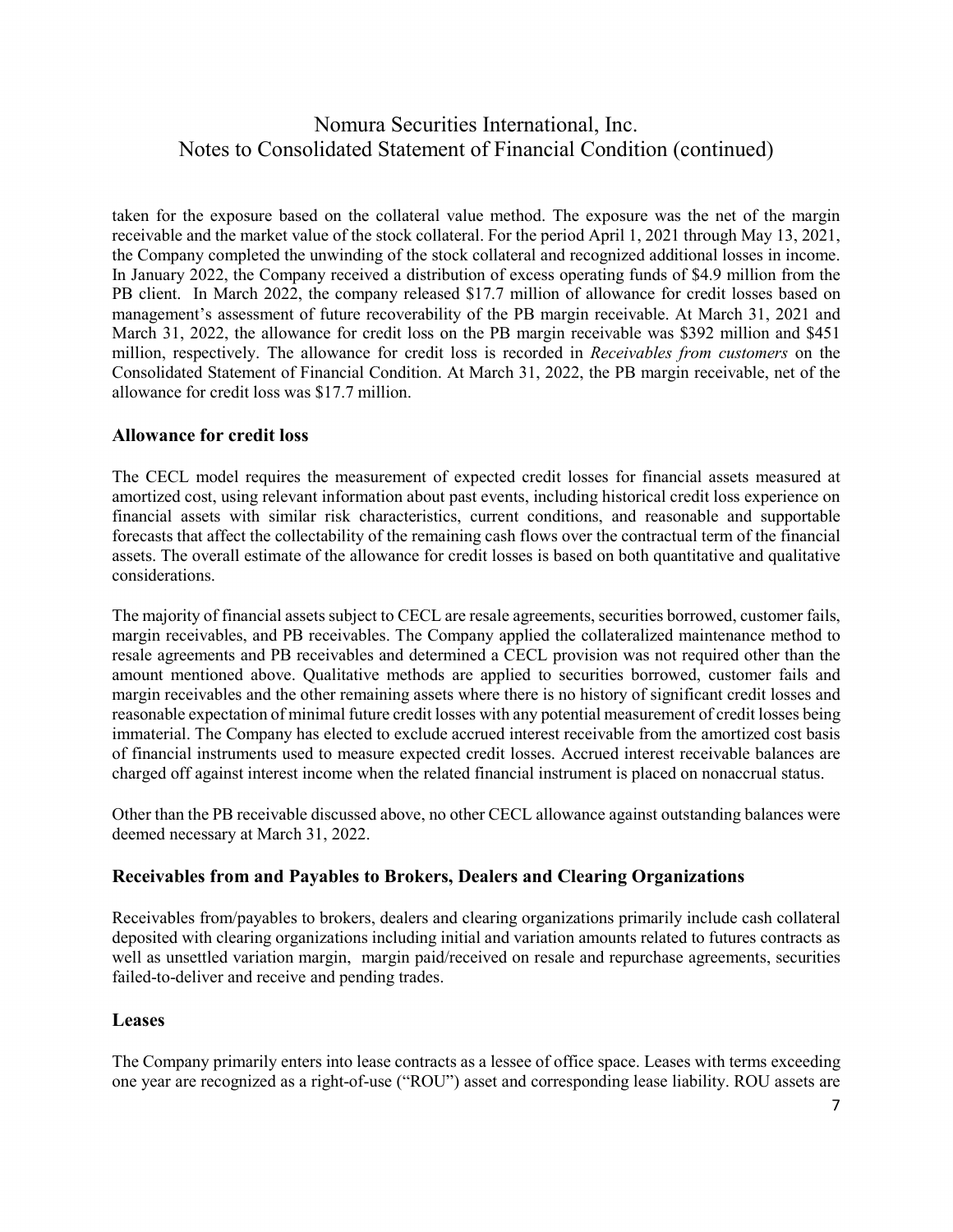reflected in *Furniture, equipment, leasehold improvements and software, net* and lease liabilities are reflected in *Other payables and accrued liabilities* on the Consolidated Statement of Financial Condition.

Both at transition and for new leases entered into after adoption, ROU assets and lease liabilities are initially recognized based on the present value of the future minimum lease payments over the lease term, discounted using NHI's unsecured borrowing rate. The ROU assets are adjusted for prepaid lease payments, initial direct costs incurred and lease incentives received.

### **Revenue Recognition**

Interest and dividends revenues are earned primarily from *Cash, Trading assets,* and *Collateralized financing agreements* and are accounted for on an accrual basis. Dividends are recorded on an ex-dividend date basis.

Principal transactions revenues primarily consist of revenues related to realized and unrealized gains and losses on securities and derivative financial instruments. Also included in Principal transactions are unrealized gains and losses on financial instruments carried at fair value due to the Company's election of the fair value option under ASC 825.

The Company recognizes revenues from related parties under a transaction services agreement principally for profit sharing, as described in Note 12. These revenues are recognized as earned and are accounted for on an accrual basis within income.

#### **Revenues from Contracts with Clients**

Revenues are recognized when the promised services are provided to clients, in an amount that is based on the consideration the Company expects to receive in exchange for those services when such amounts are not probable of significant reversal. Commissions, net and Investment banking, net represent the Company's revenue from contracts with clients.

#### **Commissions, net**

Commissions, net consist principally of fees charged to clients, primarily institutions and affiliates, for the execution of trades made on their behalf and are recorded on a trade date basis as securities transactions occur. Also included in Commissions, net are revenues received from affiliates under a sales credit agreement. Certain related party transactions are recorded as a reduction of commission revenues described in Note 12.

#### **Investment banking, net**

Investment banking, net consist of fees arising from securities offerings in which the Company acts as an underwriter or selling agent, loan syndication or from other corporate advisory services. These amounts are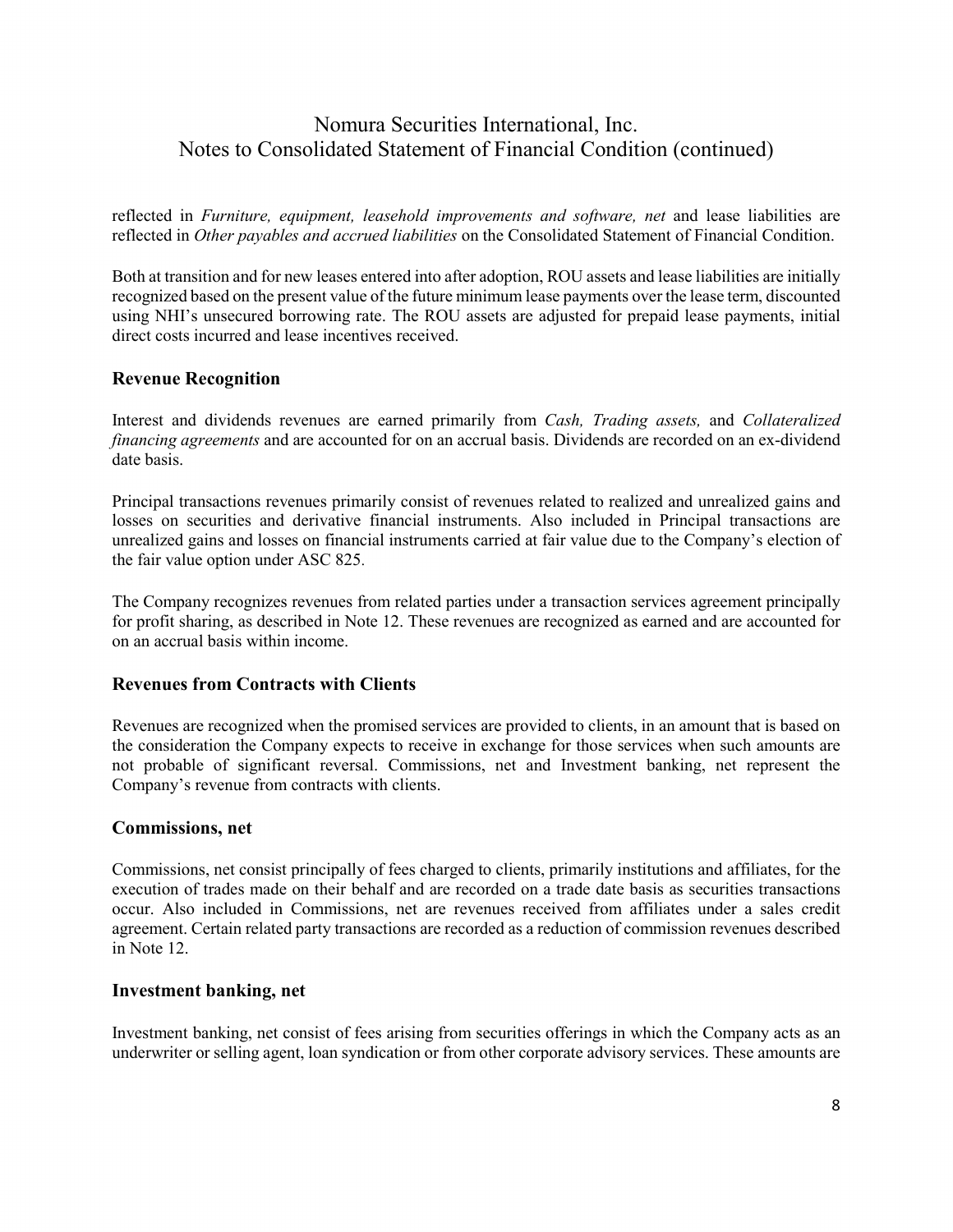reported net of fees shared with other affiliates who participate in these transactions and are comprised of underwriting revenue and advisory revenue for the year ended March 31, 2022.

Underwriting – Underwriting and syndication revenues are recognized at a point in time when the underlying transaction is complete. Underwriting expenses, primarily consisting of legal, travel and other costs directly associated with the transaction, are deferred and recognized in Other expenses when the related underwriting revenues are recorded. Client reimbursements are recorded in Investment banking, net within income.

Advisory – Fees are recognized as and when the performance obligation to the client is satisfied and when revenues are not probable of a significant reversal. Expenses associated with advisory transactions are recorded within Professional fees and Advertising and market development expenses. Client reimbursements are recorded in Investment banking, net within income.

### **Customer contract balances**

Customer contract receivables represent the unconditional right of the Company to receive consideration for services provided in connection with its contracts with clients and are recorded in *Receivables from customers* on the Consolidated Statement of Financial Condition. The amount of customer contract receivables as of April 1, 2021 and March 31, 2022 were \$68.5 million and \$55.9 million, respectively.

Customer contract assets represent the right of the Company to receive consideration for services provided in connection with its contracts with clients for which collection is conditional and not merely subject to the passage of time.

Customer contract liabilities represent consideration received by the Company, in connection with its contracts with clients, prior to providing the service. At April 1, 2021 and March 31, 2022, customer contract assets and customer contract liabilities were immaterial.

#### **Expenses**

Interest and dividends expense is incurred primarily on *Collateralized financing agreements, Trading liabilities*, *Borrowings from Parent* and *Subordinated borrowings,* and is accounted for on an accrual basis. Dividends are recorded on an ex-dividend date basis.

Service fees with related parties, net primarily includes costs for operational and administrative functions outsourced to affiliate companies, principally NHA. These fees are determined under either service agreements or an allocation method approved by management (see Note 12). Service fees with related parties, net also includes sales credits paid to affiliates essentially representing an internal sales commission for the affiliates involvement in sales effort.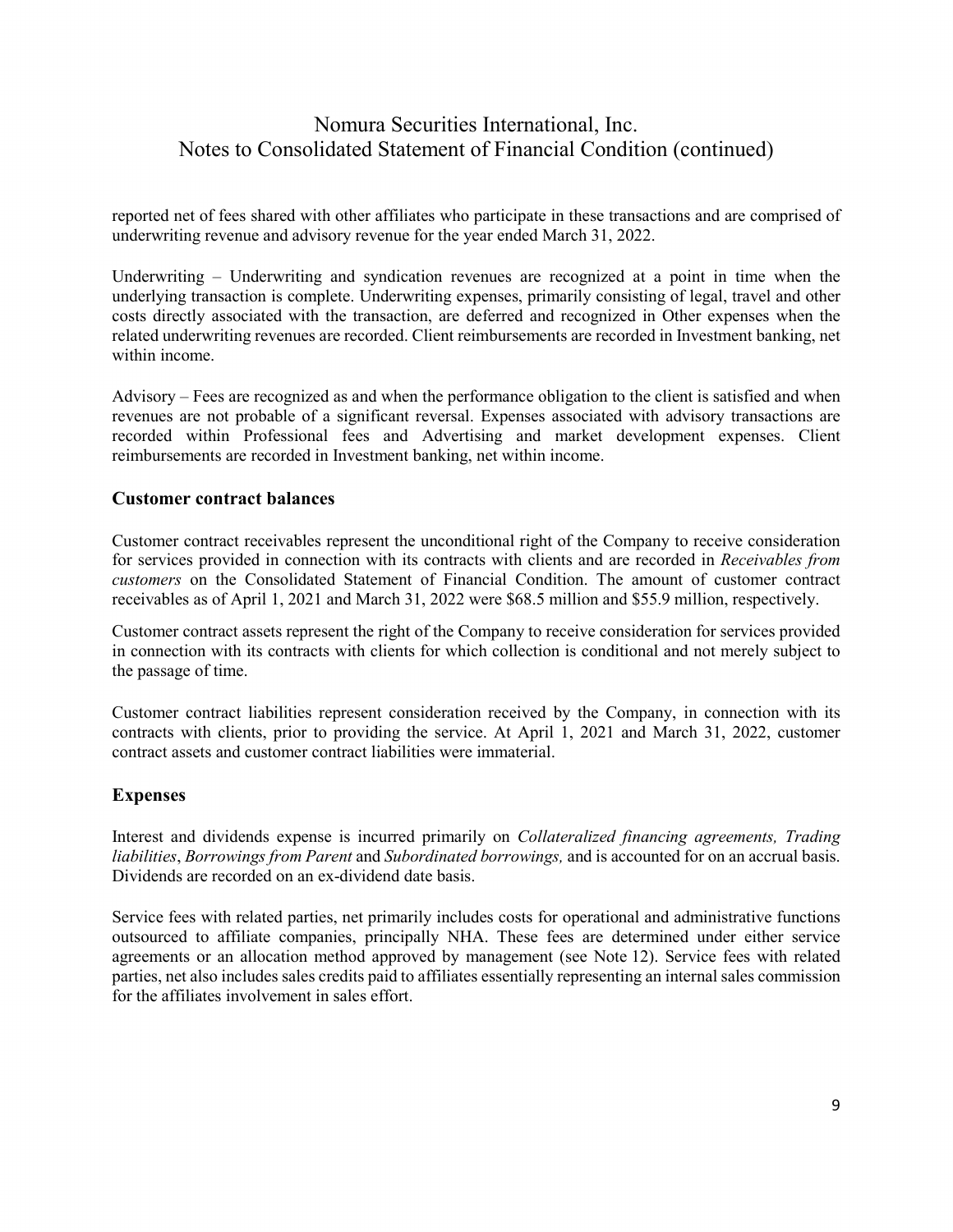### **Income Taxes**

Certain income and expense items are accounted for in different periods for income tax purposes as compared to financial reporting purposes. Provisions for deferred taxes are made in recognition of these temporary differences in accordance with the provisions of ASC 740, *Income Taxes* ("ASC 740").

ASC 740 also provides guidance and prescribes a recognition threshold and measurement attribute for financial statement recognition and measurement of uncertain tax positions (see Note 13).

The Company's policy is to treat interest and/or penalties related to income tax matters and uncertain tax positions as part of pretax income.

#### **New Accounting Pronouncements**

No new accounting pronouncements relevant to the Company were adopted during the year ended March 31, 2022.

### **3. Deposits with exchanges and cash segregated under federal and other regulations or requirements**

*Deposits with exchanges and cash segregated under federal and other regulations or requirements ("restricted cash")* is presented separate from *Cash* in the Consolidated Statement of Financial Condition. It includes deposits with clearing organizations and amounts set aside to secure customers' deposits segregated pursuant to Federal and other regulations.

Cash of approximately \$0.1 million and securities of \$186.7 million have been segregated on behalf of securities customers pursuant to the reserve formula requirements of Securities and Exchange Commission ("SEC") Rule 15c3-3. The segregated securities were sourced from a resale agreement and trading assets owned on the Consolidated Statement of Financial Condition.

Cash of \$34.4 million and securities of \$688.6 million have been segregated on behalf of Proprietary Accounts of Brokers ("PAB") under the SEC Requirements of 15c3-3. The segregated securities were sourced from resale agreements and trading assets owned on the Consolidated Statement of Financial Condition.

Cash of approximately \$279.2 million and securities of \$43.9 million have been segregated pursuant to CFTC Regulations 1.20 and cash of approximately \$16.6 million have been segregated pursuant to CFTC Regulation 30.7, respectively, and represent funds accruing to customers as a result of trades or contracts.

Cash of \$319.2 million was deposited with clearing organizations to satisfy the Company's guaranty deposit requirements as a clearing member of such organizations. These amounts are determined by such clearing organizations and are subject to change.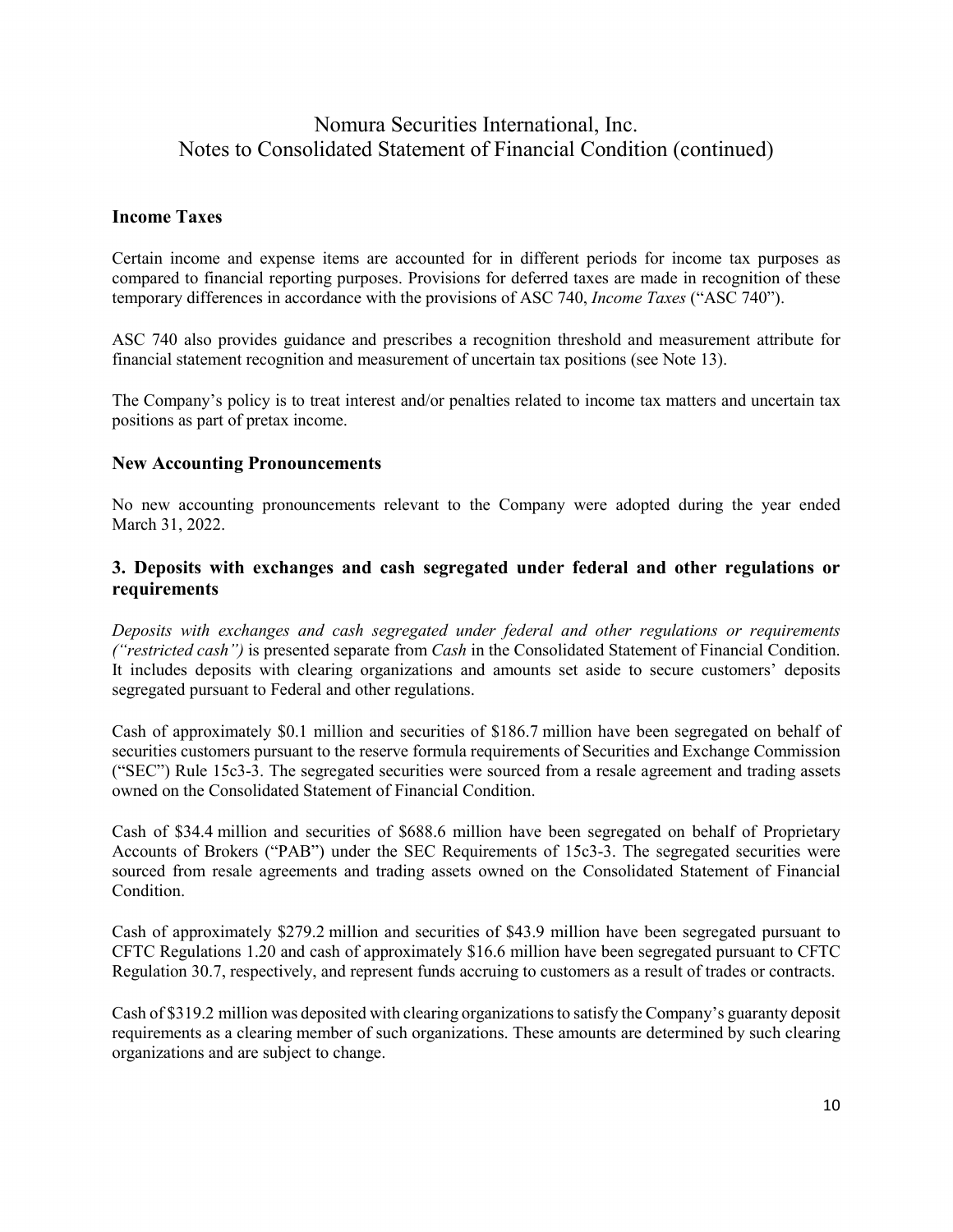### **4. Fair Value Measurements**

### **The Fair Value of Financial Instruments**

A significant amount of the Company's financial instruments are carried at fair value. Financial instruments that are carried at fair value on a recurring basis include *Trading assets* and *Trading liabilities*. Additionally, the Company applies the fair value option for certain *Securities purchased under agreements to resell, Securities sold under agreements to repurchase* and *Borrowings at fair value related to a consolidated variable interest entity*. The Company also elected the fair value option for *Securities received as collateral at fair value* and *Obligation to return securities received as collateral at fair value.*

Other financial instruments are measured at fair value on a nonrecurring basis, where the primary measurement basis is not fair value but where fair value is used in specific circumstances after initial recognition, such as to measure impairment.

In all cases, fair value is determined in accordance with ASC 820, which defines fair value as the amount that would be exchanged to sell a financial asset or transfer a financial liability in an orderly transaction between market participants at the measurement date.

It assumes the transaction occurs in the Company's principal market, or in the absence of the principal market, the most advantageous market for the relevant financial asset or liability.

### **Valuation Methodology for Financial Instruments Carried at Fair Value on a Recurring Basis**

The fair value of financial instruments is based on quoted market prices including market indices, broker or dealer quotations or an estimation by management of the expected exit price under current market conditions. Certain over the counter ("OTC") contracts have bid and offer prices that are observable in the market. These are measured at the point within the bid-offer range which best represents the Company's estimate of fair value. Where quoted market prices or broker or dealer quotations are not available, prices for similar instruments or valuation pricing models are considered in the determination of fair value. Where quoted prices are available in active markets, no valuation adjustments are taken to modify the fair value of assets or liabilities that are marked using such prices.

Certain instruments may be measured using valuation techniques, such as valuation pricing models incorporating observable parameters, unobservable parameters or a combination of both. Valuation pricing models use parameters which would be considered by market participants in valuing similar financial instruments.

Valuation pricing models and their underlying assumptions impact the amount of unrealized gains and losses recognized. The use of different valuation pricing models or underlying assumptions could produce different financial results. Valuation uncertainty results from a variety of factors, including the valuation technique or model selected, the quantitative assumptions used within the valuation model, the inputs into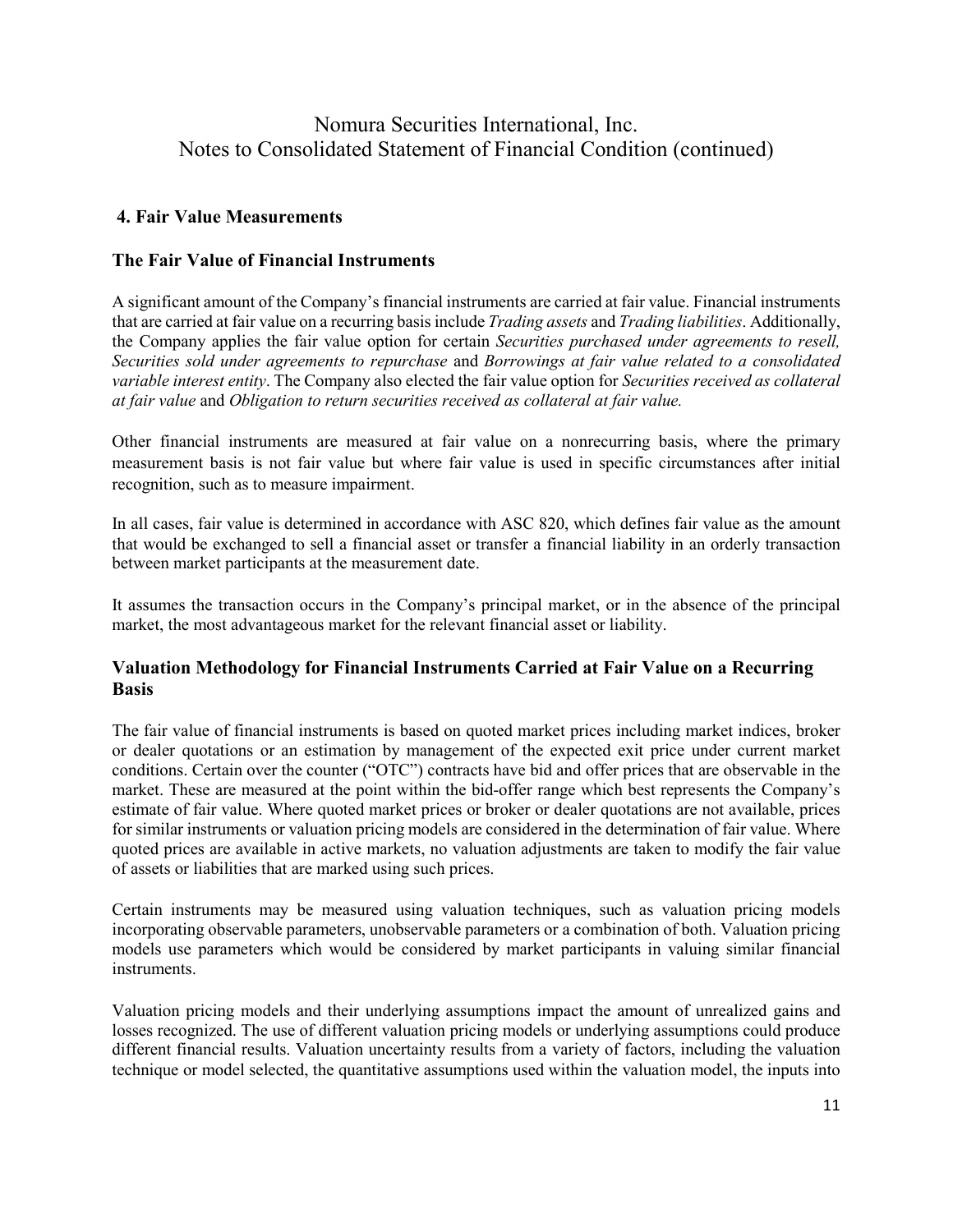the model, as well as other factors. Valuation adjustments are used to reflect the assessment of this uncertainty. Common valuation adjustments may include model reserves, credit adjustments, close-out adjustments, and other appropriate instrument-specific adjustments, such as those to reflect transfer or sale restrictions.

The degree of adjustments is largely judgmental and is based on an assessment of the factors that management believes other market participants would use in determining the fair value of similar financial instruments. The type of adjustments taken, the methodology for the calculation of these adjustments and the inputs for these calculations are reassessed periodically to reflect current market practice and the availability of new information.

For example, the fair value of certain financial instruments includes adjustments for credit risk; both with regards to counterparty credit risk on positions held and the Company's own creditworthiness on positions issued.

Credit risk on financial assets is significantly mitigated by credit enhancements such as collateral and netting arrangements. Any net credit exposure is measured using available and applicable inputs for the relevant counterparty. The same approach is used to measure the credit exposure on the Company's financial liabilities as is used to measure counterparty credit risk on the Company's financial assets.

Valuation pricing models are calibrated to the market on a regular basis by comparison to observable market pricing, comparison with alternative model and analysis of risk profiles and inputs used are adjusted for current market conditions and risk. The Model Validation Group ("MVG") within the Risk Management Division reviews pricing models and assesses model appropriateness and consistency independently of the front office. The model reviews consider a number of factors about a model's suitability for valuation and sensitivity of the models used for a particular product.

### **Fair Value Hierarchy**

All financial instruments measured at fair value, including those carried at fair value using the fair value option, have been categorized into a three-level hierarchy (the "fair value hierarchy") based on the transparency of valuation inputs used by the Company to estimate fair value. A financial instrument is classified in the fair value hierarchy based on the lowest level of input that is significant to the fair value measurement of the financial instrument. A financial instrument valued using a combination of Level 1, 2 and 3 inputs would be classified as a Level 3 financial asset or liability where the Level 3 inputs are significant to its measurement. The three levels of the fair value hierarchy are defined as follows, with Level 1 representing the most transparent inputs and Level 3 representing the least transparent inputs:

*Level 1* – Unadjusted quoted prices for identical financial instruments in active markets accessible by the Company at the measurement date.

*Level 2 –* Inputs other than quoted prices included within Level 1 that are observable either directly or indirectly for substantially the full term (contractual life) of the asset or liability.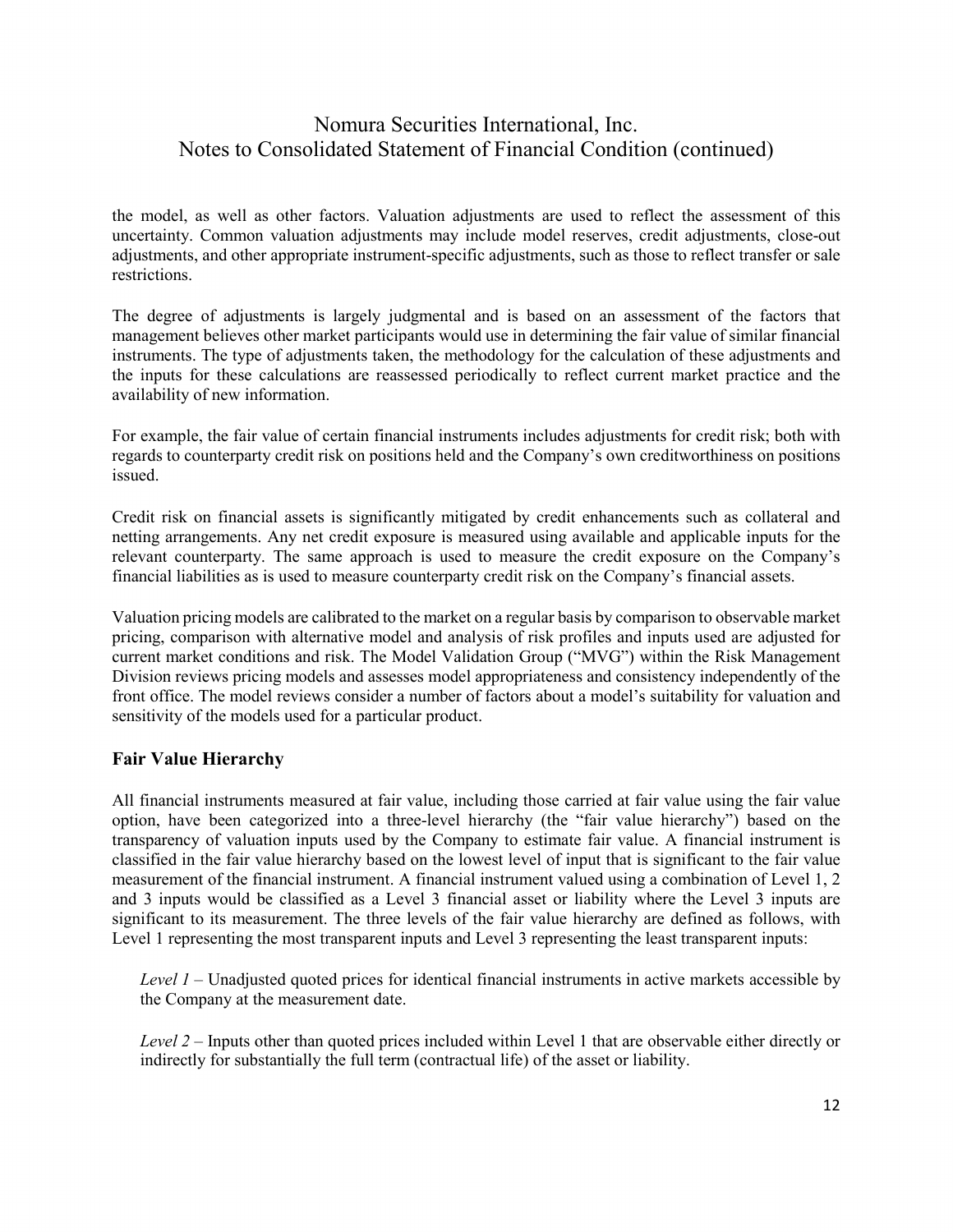*Level 3* – One or more inputs to the valuation methodology are unobservable and significant to the fair value measurement.

The following table presents information about the Company's financial assets and financial liabilities measured at fair value on a recurring basis, as of March 31, 2022, within the fair value hierarchy (dollars in thousands):

|                                                                               |              | Level 1    |               | Level 2                |               | Level 3            |               | Counterparty<br>and Cash<br>Collateral<br>Netting <sup>(1)</sup> |             | Total                             |
|-------------------------------------------------------------------------------|--------------|------------|---------------|------------------------|---------------|--------------------|---------------|------------------------------------------------------------------|-------------|-----------------------------------|
| Assets<br><b>Trading Assets:</b>                                              |              |            |               |                        |               |                    |               |                                                                  |             |                                   |
| Mortgage-backed securities - agency                                           | \$           |            | \$            | 11,186,428             | S             |                    | S             |                                                                  | S           | 11,186,428                        |
| Mortgage-backed securities - non-agency <sup>(2)</sup>                        |              |            |               | 466,968                |               | 60,357             |               |                                                                  |             | 527,325                           |
| U.S. and foreign government and agency securities                             |              | 16,276,429 |               | 2,558,420              |               | 421                |               |                                                                  |             | 18,835,270                        |
| Equity securities                                                             |              | 1,413,116  |               | 368,465                |               | 677                |               |                                                                  |             | 1,782,258                         |
| Bank and corporate debt securities<br>Collateralized debt/loan obligations    |              | L,         |               | 1.814<br>85,365        |               | 143,366<br>161,355 |               |                                                                  |             | 145.180<br>246,720                |
| Asset-backed securities<br>Derivative instruments:                            |              |            |               | 100,565                |               | ä,                 |               |                                                                  |             | 100,565                           |
| Equity contracts<br>Interest rate contracts                                   |              | 3,716      |               | 799.769<br>1,055,976   |               | 53,413             |               |                                                                  |             | 853.182<br>1,059,692              |
| Credit contracts                                                              |              |            |               | 157,289                |               |                    |               |                                                                  |             | 157,289                           |
| Foreign exchange contracts<br>Netting                                         |              |            |               | 82,901                 |               |                    |               | (1,496,056)                                                      |             | 82,901<br>(1,496,056)             |
| Total derivatives                                                             |              | 3,716      |               | 2,095,935              |               | 53,413             |               | (1,496,056)                                                      |             | 657,008                           |
| <b>Total Trading assets</b>                                                   | \$           | 17,693,261 | <sup>\$</sup> | 16,863,960             | S             | 419,589            | <sup>\$</sup> | $(1,496,056)$ \$                                                 |             | 33,480,754                        |
| Securities received as collateral at fair value <sup>(4)</sup>                | \$           | 8,171      | \$            | 192,732                | \$            |                    | \$            |                                                                  | \$          | 200,903                           |
| Securities purchased under agreements to resell <sup>(4)</sup>                | $\mathbb{S}$ | ä,         | \$            | 47,832                 | <sup>\$</sup> | 131,683            | \$            | ÷,                                                               | $\mathsf S$ | 179,515                           |
| Liabilities<br><b>Trading Liabilities:</b>                                    |              |            |               |                        |               |                    |               |                                                                  |             |                                   |
| U.S. and foreign government and agency securities                             | S            | 13,439,965 | S             | 710.225                | S             | 267                | <sup>\$</sup> |                                                                  | S           | 14,150,457                        |
| Equity securities                                                             |              | 1,151,363  |               | 15,510                 |               |                    |               |                                                                  |             | 1,166,873                         |
| Loan commitments                                                              |              |            |               |                        |               | 223                |               |                                                                  |             | 223                               |
| Bank and corporate debt securities<br>Derivative instruments:                 |              |            |               | 1,958                  |               | 36                 |               |                                                                  |             | 1,994                             |
| Equity contracts<br>Interest rate contracts                                   |              | 5,064      |               | 1,175,835<br>959,865   |               | $\overline{a}$     |               |                                                                  |             | 1,175,835<br>964,929              |
| Credit contracts<br>Foreign exchange contracts<br>Netting                     |              |            |               | 201,709<br>6,852<br>ä, |               | 162<br>ä,<br>ä,    |               | (1,555,056)                                                      |             | 201,871<br>6,852<br>(1, 555, 056) |
| Total derivatives                                                             |              | 5,064      |               | 2,344,261              |               | 162                |               | (1, 555, 056)                                                    |             | 794,431                           |
| Mortgage-backed securities - agency<br>Collateralized debt/loan obligations   |              | í,<br>ä,   |               | 16<br>22,393           |               | L.<br>311          |               | ÷.                                                               |             | 16<br>22,704                      |
| <b>Total Trading liabilities</b>                                              | \$           | 14,596,392 | $\mathbf S$   | 3,094,363              | <sup>\$</sup> | 999                | \$            | $(1,555,056)$ \$                                                 |             | 16,136,698                        |
| Obligation to return securities received as collateral at<br>fair value $(4)$ | S            | 8,171      | <sup>\$</sup> | 192,732                | \$            |                    | $\mathbb{S}$  |                                                                  | S           | 200,903                           |
| Securities sold under agreements to repurchase <sup>(4)</sup>                 | \$           | L          | $\mathbf S$   | 1,457,955              | $\mathbf S$   | L.                 | $\mathbb{S}$  | ÷.                                                               | S           | 1,457,955                         |
| Borrowings at fair value $(3)(4)$                                             | \$           | ÷,         | $\mathbf S$   | 111,815                | $\mathbf S$   | ä,                 | \$            | ÷,                                                               | S           | 111,815                           |

 $<sup>(1)</sup>$  The amount offset under counterparty netting of derivative assets and liabilities and cash collateral netting against derivatives.</sup>

(2) Includes \$164,099 classified in Level 2 related to consolidated variable interest entity.<br>(3) Includes \$111,815 classified in Level 2 related to consolidated variable interest entity.<br>(4) Items for which the Company e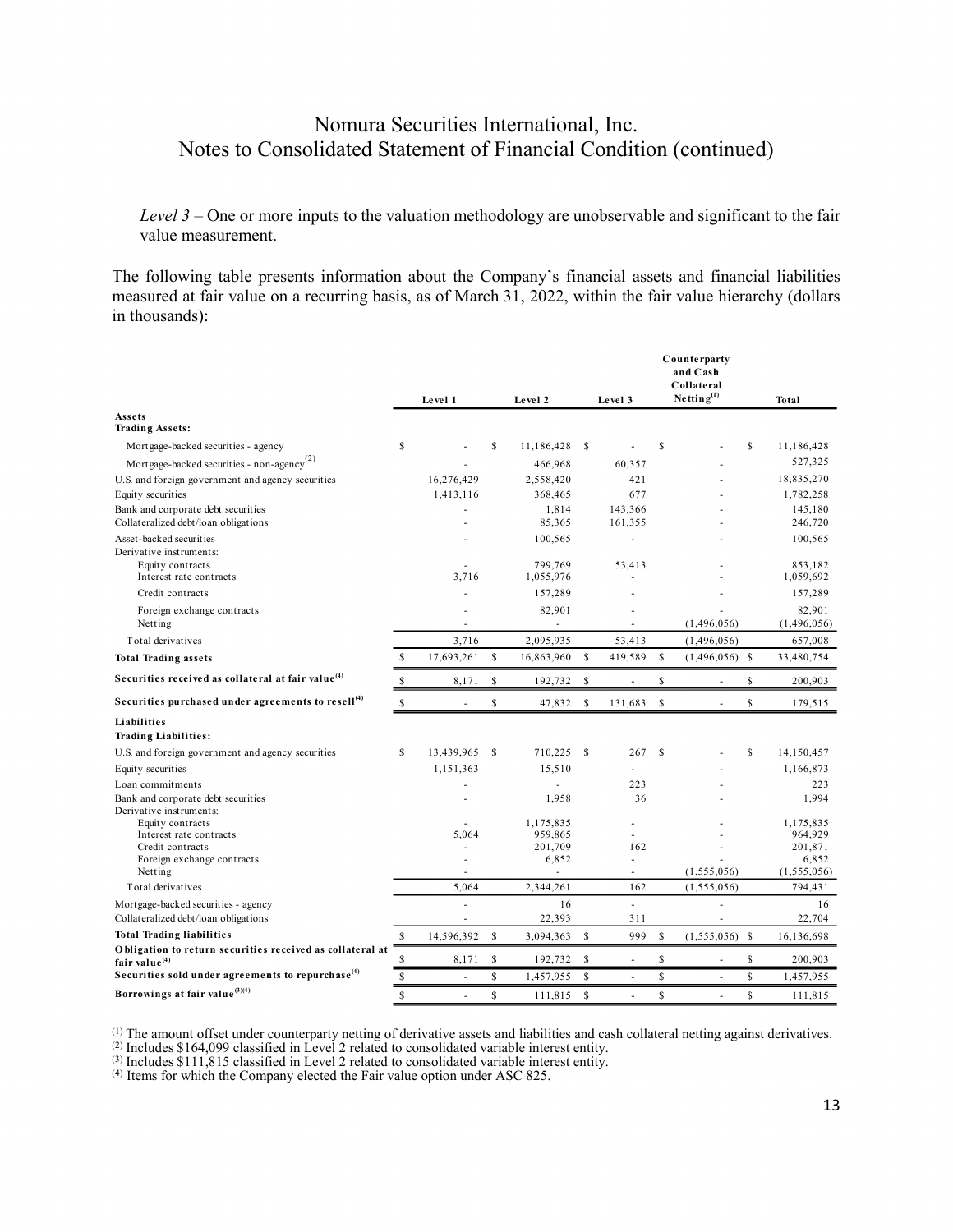## **Valuation Methodology by Major Class of Financial Asset and Liability**

The following table describes the valuation methodology used by the Company to estimate fair value of major classes of financial assets and financial liabilities, together with the significant inputs which determine their classification in the fair value hierarchy:

| Product/Instrument          | Valuation methodology, inputs and assumptions                            | Valuation Hierarchy Classification      |
|-----------------------------|--------------------------------------------------------------------------|-----------------------------------------|
| Mortgage-backed             | Valuations are primarily based on discounted cash flows ("DCF"), but     | Generally level 2                       |
| securities ("MBS")          | also quoted market prices and recent market transactions of identical or | Level 3 when they are traded            |
|                             | similar securities, if available.                                        | infrequently, or the significant inputs |
|                             | Significant inputs may include:                                          | used in DCF valuations are              |
|                             | • Yields<br>• Default probabilities                                      | unobservable                            |
|                             | • Prepayment rates<br>• Loss severities                                  |                                         |
| U.S. and foreign government | Valued using quoted market prices, broker or dealer quotations, DCF or   | Level 1 when traded in active           |
| and agency securities       | alternative pricing sources.                                             | markets                                 |
|                             | Significant inputs may include:                                          | Level 2 or 3 when traded in less        |
|                             | • Credit spreads<br>• Recovery rates                                     | active markets                          |
| Equity securities           | Listed securities:                                                       | Level 1 or 2                            |
|                             | Valued using quoted prices for identical securities where                |                                         |
|                             | available. Listed equities traded in inactive markets are valued         |                                         |
|                             | using the exchange price as adjusted to reflect liquidity and            |                                         |
|                             | bid/offer spreads.                                                       |                                         |
|                             | Unlisted securities:                                                     | Level 3                                 |
|                             | Valued using DCF or market multiple valuation technique.                 |                                         |
|                             | Market multiple techniques include comparable ratios such as             |                                         |
|                             | enterprise value / earnings before interest, taxes, depreciation         |                                         |
|                             | and amortization ("EV/EBITDA") based on relationships between            |                                         |
|                             | numbers reported in the consolidated financial statements of the         |                                         |
|                             | investee and the price of comparable companies. A liquidity              |                                         |
|                             | discount might also be applied to reflect the specific                   |                                         |
|                             | characteristics of the investee.                                         |                                         |
|                             | Significant inputs may include:                                          |                                         |
|                             | • Yields<br>• Recovery rates                                             |                                         |
|                             | • Credit spreads<br>• Liquidity discounts                                |                                         |
| Bank and corporate debt     | Valued using DCF, quoted market prices and/or recent market              | Level 2 or 3                            |
| securities                  | transactions of identical or similar debt securities, if available.      |                                         |
|                             | Significant inputs may include:                                          |                                         |
|                             | • Yield curves<br>• Recovery rates                                       |                                         |
|                             | • Credit spreads of the issuer<br>• Asset swap spreads                   |                                         |
| Collateralized debt/loan    | Valued using DCF, quoted market prices and/or recent market              | Level 2 or 3                            |
| obligations ("CDOs"/"CLOs") | transactions of identical or similar securities, if available.           |                                         |
|                             | Significant inputs may include:                                          |                                         |
|                             | • Loss severities                                                        |                                         |
|                             | • Yields                                                                 |                                         |
|                             | • Prepayment rates                                                       |                                         |
|                             | • Default probabilities                                                  |                                         |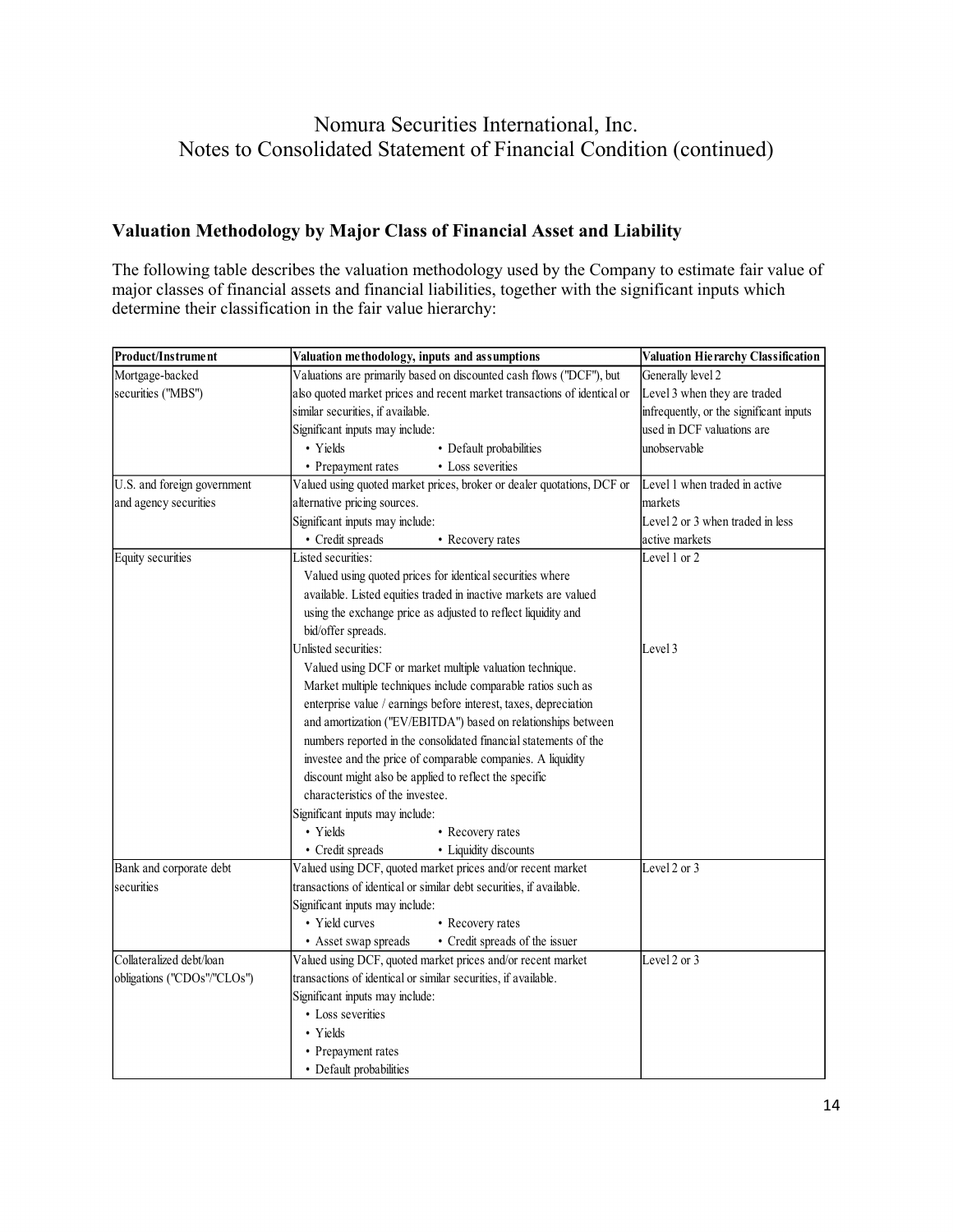| Product/Instrument                   | Valuation methodology, inputs and assumptions                            | Valuation Hierarchy Classification    |
|--------------------------------------|--------------------------------------------------------------------------|---------------------------------------|
| Asset-backed securities ("ABS")      | Valued based on price or spread data obtained from observed              | Generally Level 2                     |
|                                      | transactions or independent external parties such as vendors or brokers, | Level 3 if external prices or         |
|                                      | benchmarking to similar instruments and/or analyzing expected credit     | significant spread inputs are         |
|                                      | losses, default and recovery rates.                                      | unobservable or if the comparability  |
|                                      | In evaluating the fair value of each security, the Company may consider  | assessment involves significant       |
|                                      | collateral-specific attributes including:                                | subjectivity related to property type |
|                                      | • Payment priority<br>• Delinquency rates                                | differences, cash flows,              |
|                                      | • Credit enhancement<br>• Prepayment rates                               | performance and other inputs.         |
|                                      | levels<br>• Loss severities                                              |                                       |
|                                      | • Type of collateral                                                     |                                       |
| Derivatives                          | Exchange-traded derivatives (excluding equity contracts).                | Level 1 when valued using unadjusted  |
|                                      |                                                                          | exchange price                        |
|                                      |                                                                          | Level 2 when valued using models      |
|                                      |                                                                          |                                       |
|                                      | Exchange-traded equity derivatives are valued using option models. Use   | Level 2                               |
|                                      | of a model valuation is more representative of fair value than exchange  |                                       |
|                                      | price because of the higher volume and frequency of trading in the       |                                       |
|                                      | underlying equity instruments.                                           |                                       |
|                                      | OTC derivative transactions are valued using DCF techniques as well      | Level 2 or 3                          |
|                                      | as options models such as Black-Scholes and Monte Carlo simulation.      |                                       |
|                                      |                                                                          |                                       |
|                                      | Valuation adjustments are also made to model valuations in order         |                                       |
|                                      | to reflect counterparty credit risk on derivative assets and the         |                                       |
|                                      | Company's own creditworthiness on derivative liabilities.                |                                       |
|                                      | Equity contracts significant inputs may include:                         |                                       |
|                                      | • Equity prices<br>• Volatilities                                        |                                       |
|                                      | • Dividend yields<br>• Correlations                                      |                                       |
|                                      | Interest rate contracts significant inputs may include:                  |                                       |
|                                      | • Interest rates<br>• Volatilities                                       |                                       |
|                                      | • Correlations<br>• Forward foreign                                      |                                       |
|                                      | exchange ("FX") rates                                                    |                                       |
|                                      | Credit contracts significant inputs may include:                         |                                       |
|                                      | • Interest rates<br>• Default probabilities                              |                                       |
|                                      | • Credit spreads<br>• Volatilities                                       |                                       |
|                                      | • Recovery rates<br>• Correlations                                       |                                       |
|                                      | • Loss severities                                                        |                                       |
|                                      | FX contracts significant inputs may include:                             |                                       |
|                                      | • Interest rates<br>• Spot FX rates                                      |                                       |
|                                      | • Forward FX rates<br>• Volatilities                                     |                                       |
| Loan Commitments                     | Valued using discounted cash flow ("DCF").                               | Level 3                               |
|                                      | Significant inputs may include:                                          |                                       |
|                                      | • Yield curve<br>• Recovery rates                                        |                                       |
|                                      | • Credit spreads                                                         |                                       |
| Securities received as collateral at | Valued the way the Company values its own inventory.                     | Level 1 or 2                          |
| fair value / Obligation to return    |                                                                          |                                       |
| securities received as collateral at |                                                                          |                                       |
| fair value                           |                                                                          |                                       |
| Securities purchased under           | Valuations are based on DCF.                                             | Level 2 or 3                          |
| agreements to resell/ Securities     | Significant inputs may include:                                          |                                       |
| sold under agreement to              | • Credit Spreads<br>• Reporates                                          |                                       |
| repurchase                           |                                                                          |                                       |
| Borrowings at fair value             | Debt of a consolidated VIE is valued the way the Company values its      | Level 2                               |
|                                      | own inventory.                                                           |                                       |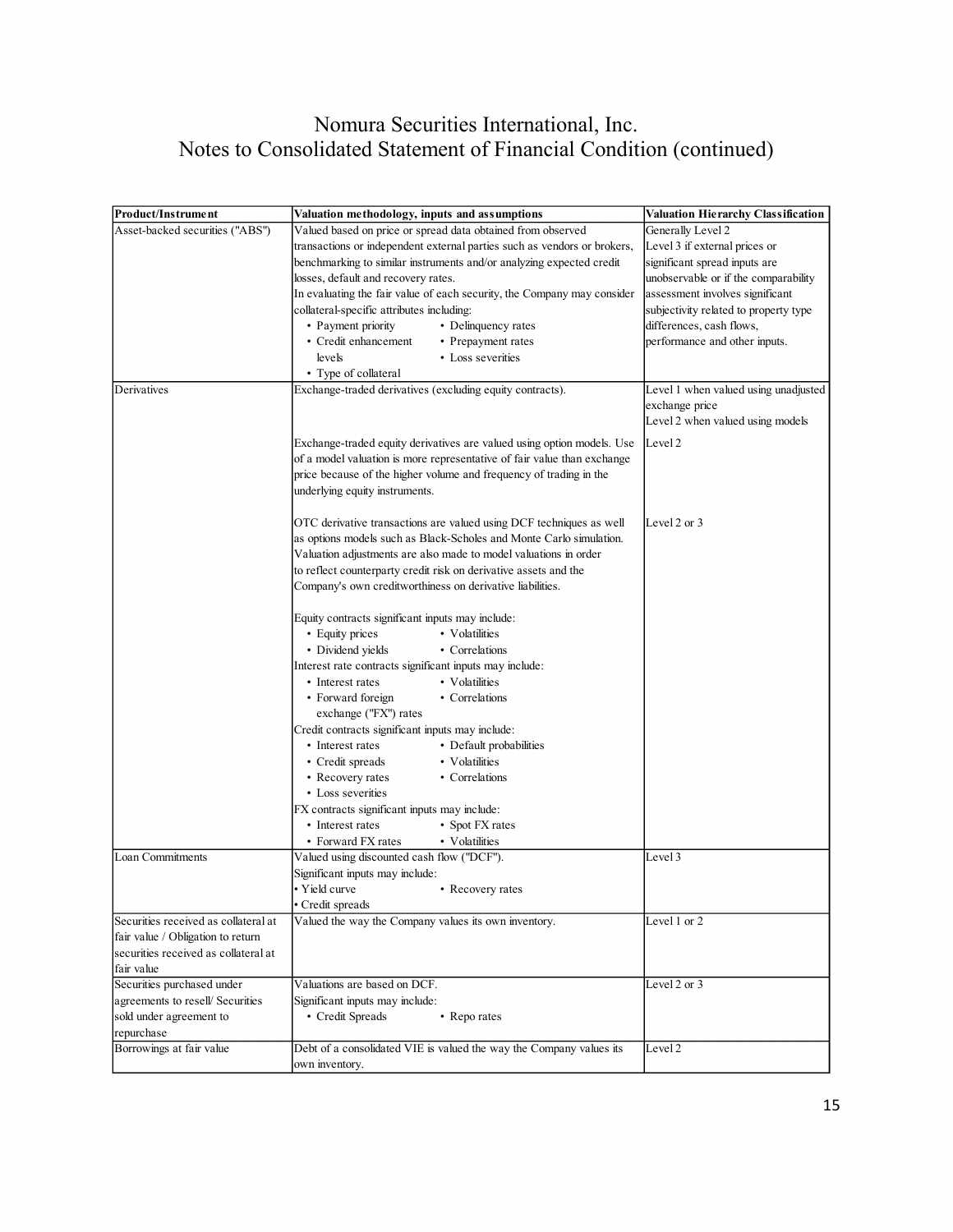### **Valuation Processes**

In order to ensure the appropriateness of any fair value measurement of a financial instrument used within this Consolidated Statement of Financial Condition, including those classified as Level 3 within the fair value hierarchy, the Company operates a governance framework which mandates determination or validation of a fair value measurement by control and support functions independent of the trading businesses assuming the risk of the financial instrument. Such functions within the Company with direct responsibility for either defining, implementing or maintaining valuation policies and procedures are as follows:

- The Product Control Valuations Group ("PCVG") has primary responsibility for determining and implementing valuation policies and procedures in connection with the determination of fair value measurements. While it is the responsibility of front office traders in the Company's trading businesses to price its financial instruments, the PCVG is responsible for independently verifying or validating these prices. In the event of a difference in opinion or where the estimate of fair value requires judgment, the valuation used within this Consolidated Statement of Financial Condition is made by senior management independent of the trading businesses. The PCVG reports to the Head of Product Control and ultimately to the NHA Chief Financial Officer;
- The Accounting Policy Group defines the Company's accounting policies and procedures in accordance with US GAAP, including those associated with determination of fair value. This group reports to the NHA Chief Financial Officer;
- The MVG within the Risk Management Division validates the appropriateness and consistency of pricing models used to determine fair value measurements independently of those who design and build the models. This group reports to the NHA Chief Risk Officer.

The fundamental components of this governance framework over valuation processes within the Company, particularly around Level 3 financial instruments, are the procedures in place around independent price verification, pricing model validation and revenue substantiation.

The valuation of financial instruments and determination of the provision for credit losses are more difficult when severe economic and market shocks occur. Dislocations between asset prices, higher volatility, reduced price transparency and deterioration in the credit worthiness of borrowers requires greater use of judgment.

### *Independent Price Verification Processes*

The key objective of the independent price verification processes within the Company is to verify the appropriateness of fair value measurements applied to all financial instruments within the Company. In applying these control processes, observable inputs are used whenever possible and when unobservable inputs are necessary, the processes seek to ensure the valuation methodology and inputs are appropriate, reasonable and consistently applied.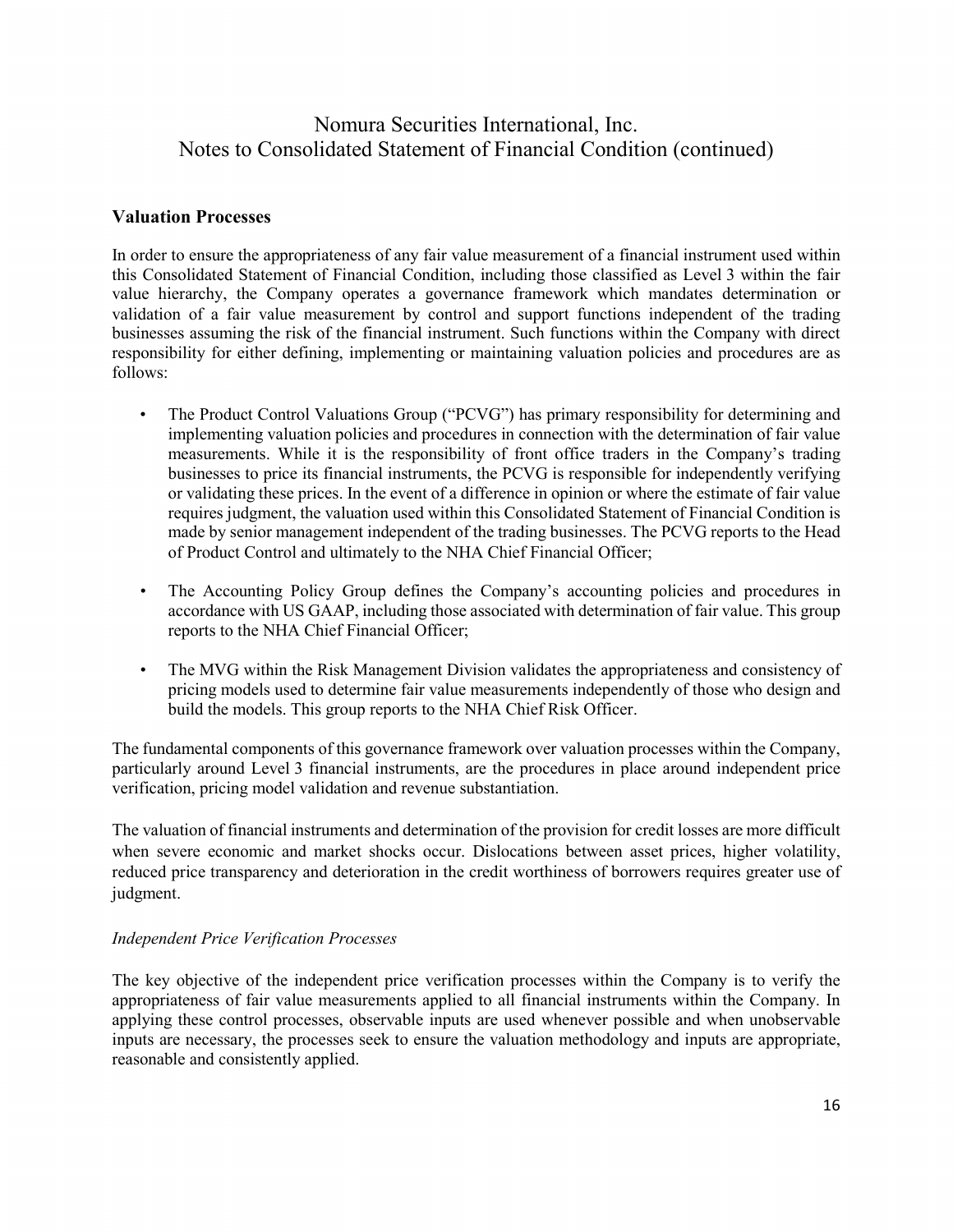The independent price verification processes aim to verify the fair value of all positions to external sources on a regular basis. The process involves obtaining independent data such as trades, marks and prices from external sources and examining the impact of marking the positions at the independent prices.

Where third-party pricing information sourced from brokers, dealers and consensus pricing services is used as part of the price verification process, consideration is given as to whether that information reflects actual recent market transactions or prices at which transactions involving identical or similar financial instruments are currently executable. If such transactions or prices are not available, the financial instrument will generally be classified as Level 3.

Where there is a lack of observable market information around the inputs used in a fair value measurement, the PCVG and the MVG will assess the inputs used for reasonableness considering available information including comparable products, volatility surfaces, curves and past trades.

Additional valuation adjustments may be taken for the uncertainty in the inputs used, such as correlation and where appropriate, trading desks may be asked to execute trades to evidence market levels.

#### *Model Review and Validation*

For more complex and illiquid financial instruments, pricing models are used to determine fair value measurements. Before models are put into official use, the MVG is responsible for validating their integrity and comprehensiveness independently from those who design and build them. As part of this validation process, the MVG analyzes a number of factors to assess a model's suitability and to quantify model risk by applying model reserves and capital adjustments.

Valuation models are developed and maintained by the front-office and risk models by the Risk Methodology Group within the Risk Management Division. Some models may also be developed by third party providers. The Risk Methodology Group has primary responsibility for the ongoing refinement and improvement of risk models and methodologies. All models are also subject to an annual re-approval process by MVG to ensure they remain suitable.

#### *Revenue Substantiation*

PCVG also ensures adherence to the Company's valuation policies through daily and periodic analytical review of net revenues. This process involves substantiating revenue amounts through explanations and attribution of revenue sources based on the underlying factors such as interest rates, credit spreads, volatility, FX rates etc. In combination with the independent price verification processes, this daily, weekly, monthly and quarterly review substantiates the revenues made while helping to identify and resolve potential booking, pricing or risk quantification issues.

#### *Quantitative Information Regarding Significant Unobservable Inputs and Assumptions*

The following table presents quantitative information about the significant unobservable inputs and assumptions used by the Company for certain material Level 3 financial instruments as of March 31, 2022 (dollars in thousands):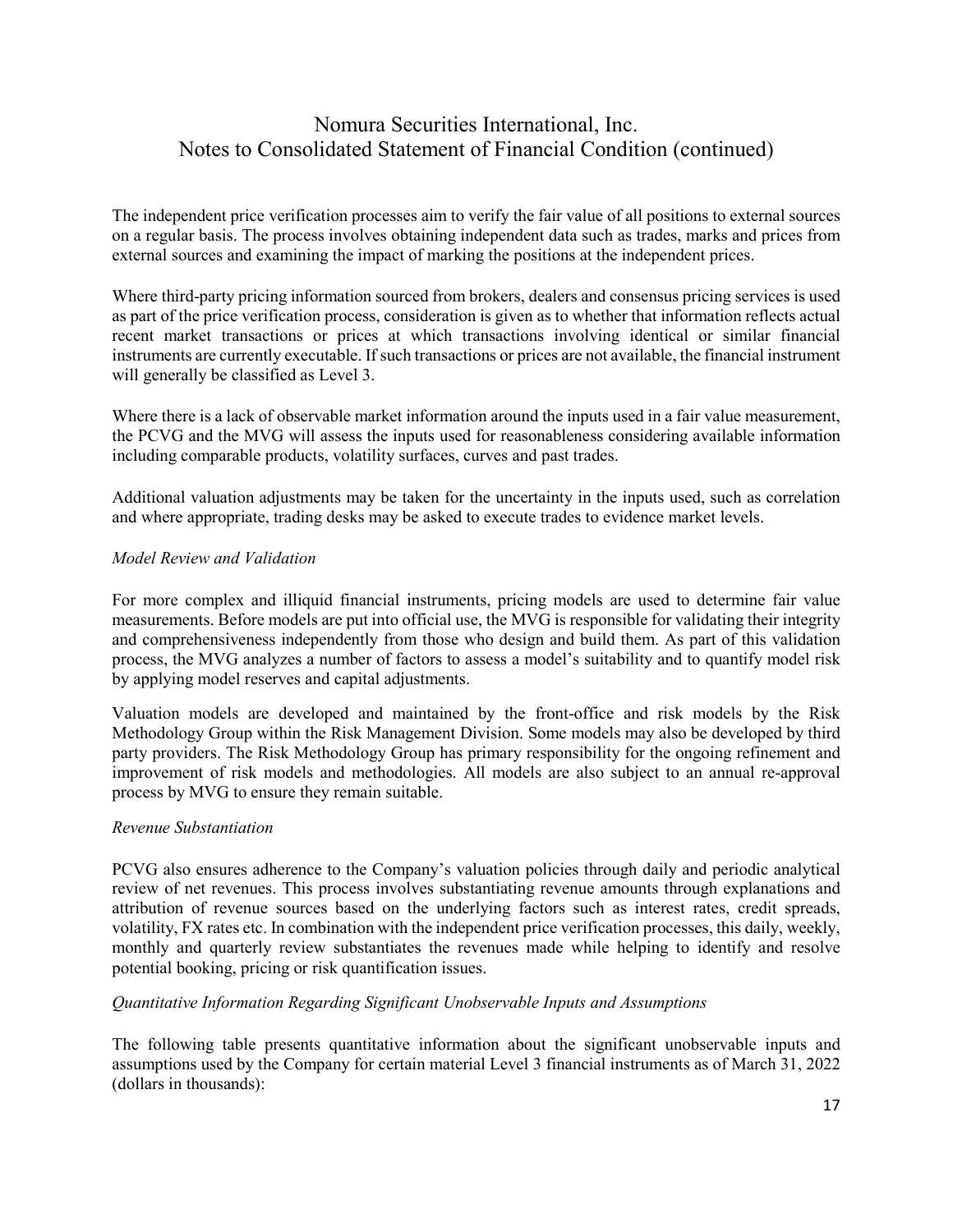| <b>Class of financial instrument</b>                 |    | <b>Fair value</b> | Valuation<br>technique(s) | Unobservable<br>inputs | Level 3 Input<br>or Range of<br>Inputs $(\% )$ | Weighted<br>Average (%) |
|------------------------------------------------------|----|-------------------|---------------------------|------------------------|------------------------------------------------|-------------------------|
|                                                      |    |                   |                           |                        |                                                |                         |
| Assets                                               |    |                   |                           |                        |                                                |                         |
| Mortgage-backed securities - non-<br>agency          | \$ | 60,357            | Discounted cash flow      | Loss severities        | $0.0 - 99.9$                                   | 6.9                     |
| U.S. and foreign government and<br>agency securities | \$ | 421               | Discounted cash flow      | Recovery rates         | 6.0                                            | 6.0                     |
| Equity securities                                    | \$ | 677               | Discounted cash flow      | Recovery rates         | 3.0                                            | 3.0                     |
| Bank and corporate debt securities                   | \$ | 143,366           | Discounted cash flow      | Credit spreads         | $1.5 - 1.9$                                    | 1.7                     |
|                                                      |    |                   |                           | Recovery rates         | $0.0 - 60.6$                                   | 19.2                    |
| Collateralized debt/loan obligations                 | \$ | 161,355           | Discounted cash flow      | Yields<br>Prepayment   | $8.9 - 27.5$                                   | 15.4                    |
|                                                      |    |                   |                           | rates<br>Default       | 20.0                                           | 20.0                    |
|                                                      |    |                   |                           | probabilities          | 2.0                                            | 2.0                     |
|                                                      |    |                   |                           | Loss severities        | $0 - 100.0$                                    | 67.6                    |
| Securities purchased under agreements                |    |                   |                           |                        |                                                |                         |
| to resell $^{(1)}$                                   | \$ | 131,683           | Discounted cash flow      | Repo rates             | $2.8 - 6.0$                                    | 3.6                     |
| Derivatives, net                                     |    |                   |                           |                        |                                                |                         |
| Equity contracts                                     | \$ | 53,413            | Option models             | Volatilities           | 32.1                                           | n/a                     |
| Liabilities                                          |    |                   |                           |                        |                                                |                         |
| U.S. and foreign government and                      |    |                   |                           |                        |                                                |                         |
| agency securities                                    | \$ | (267)             | Discounted cash flow      | Recovery rates         | 6.0                                            | 6.0                     |
| Loan commitments                                     | \$ | (223)             | Discounted cash flow      | Recovery rates         | 95.0                                           | 95.0                    |
| Bank and corporate debt securities                   | \$ | (36)              | Discounted cash flow      | Recovery rates         | 3.9                                            | 3.9                     |
| Collateralized debt/loan obligations                 | \$ | (311)             | Discounted cash flow      | Yields                 | 16.1                                           | 16.1                    |
|                                                      |    |                   |                           | Prepayment<br>rates    | 20.0                                           | 20.0                    |
|                                                      |    |                   |                           | Default                |                                                |                         |
|                                                      |    |                   |                           | probabilities          | 2.0                                            | 2.0                     |
| Derivatives, net                                     |    |                   |                           |                        |                                                |                         |
| Credit contracts                                     | \$ | (162)             | Discounted cash flow      | Recovery rates         | 29                                             | n/a                     |

(1) Items for which the Company elected the Fair value option under ASC 825.

#### *Sensitivity of Fair Value to Changes in Unobservable Inputs*

For each class of financial instrument described in the above table, changes in each of the significant unobservable inputs and assumptions used by the Company will impact the determination of a fair value measurement for the financial instrument. The sensitivity of these Level 3 fair value measurements to changes in unobservable inputs and interrelationships between those inputs as described below, impact the determination of a fair value measurement for the financial instrument: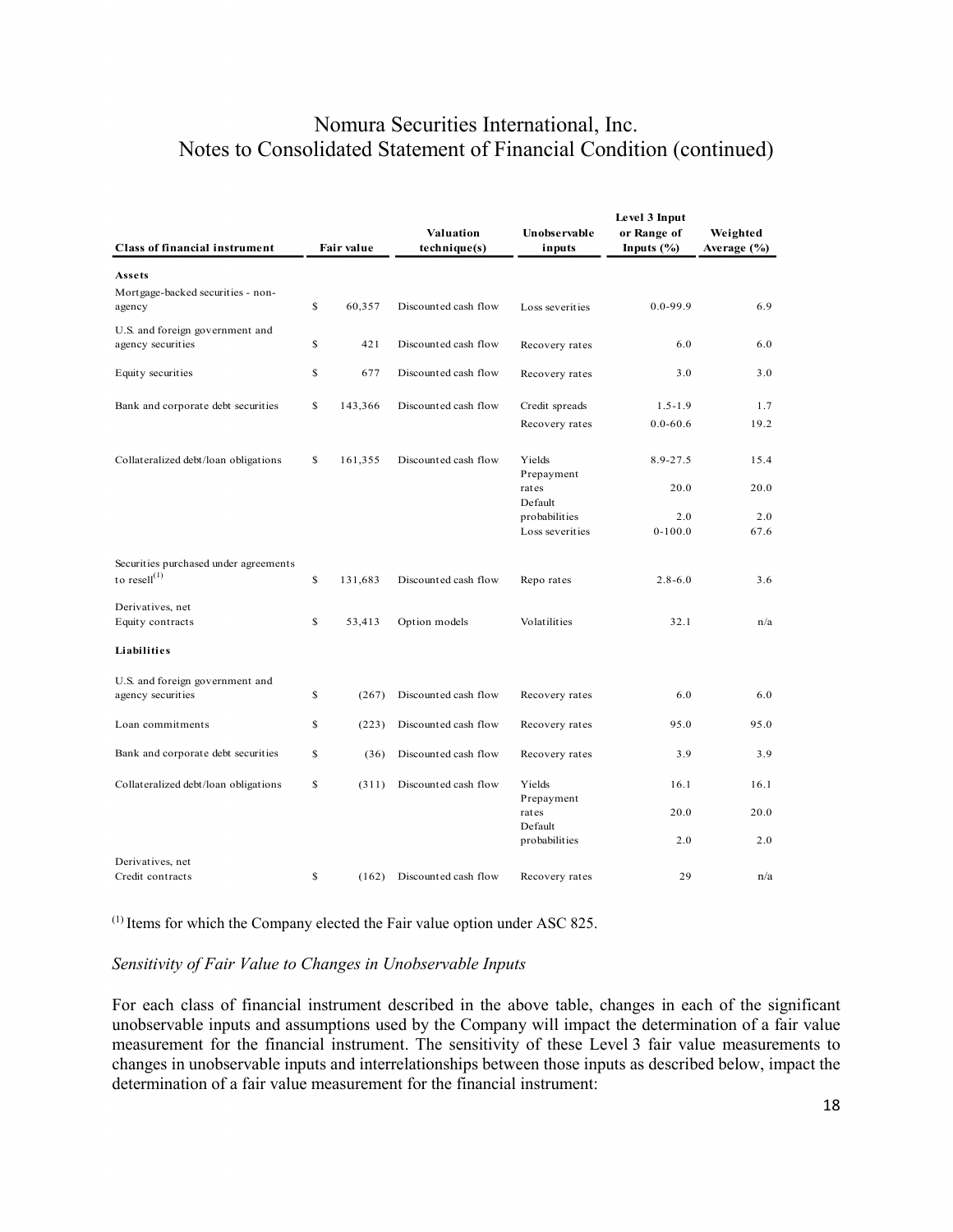*CDOs/CLOs* – Significant increases (decreases) in yields, prepayment rates, probability of default and loss severities in the event of default, in isolation, would result in a significantly lower (higher) fair value measurement. Generally, a change in the assumption used for the probability of default is accompanied by a directionally similar change in the assumption used for the loss severity and a directionally opposite change in the assumption used for prepayment rates.

*MBS* – Significant increases (decreases) in loss severities in the event of default, in isolation, would result in a significantly lower (higher) fair value measurement. Generally, a change in the assumption used for the probability of default is accompanied by a directionally similar change in the assumption used for the loss severity.

*U.S. and foreign government and agency securities, Equity securities* – Significant increases (decreases) in the recovery rates used in a DCF valuation technique result in a significantly higher (lower) fair value measurement.

*Bank and corporate debt securities* – Significant increases (decreases) in the credit spreads used in a DCF valuation technique would result in a significantly lower (higher) fair value measurement, while significant increases (decreases) in recovery rates would result in a significantly higher (lower) fair value measurement.

*Credit contracts -* Significant increases (decreases) in recovery rates used in a DCF valuation technique would result in a significantly lower (higher) fair value measurement.

*Equity contracts -* Significant increases (decreases) in volatilities used in an options model would result in a significantly higher (lower) fair value measurement.

*Resale agreements–* Significant increases (decreases) in the repo rates used in a DCF valuation technique would result in a significantly lower (higher) fair value measurement.

*Loan commitments -* Significant increases (decreases) in recovery rates used in a DCF valuation technique would result in a significantly higher (lower) fair value measurement.

The following table explains increases and decreases, including gains and losses, of Level 3 financial assets and financial liabilities measured at fair value on a recurring basis for the year ended March 31, 2022. Financial instruments classified as Level 3 are often economically hedged with instruments within Level 1 or Level 2 of the fair value hierarchy.

The gains or losses presented below do not reflect the offsetting gains

or losses for these hedging instruments. Level 3 instruments are at times measured using both observable and unobservable inputs. Fair value changes presented below, therefore, reflect realized and unrealized gains and losses resulting from movements in both observable and unobservable parameters.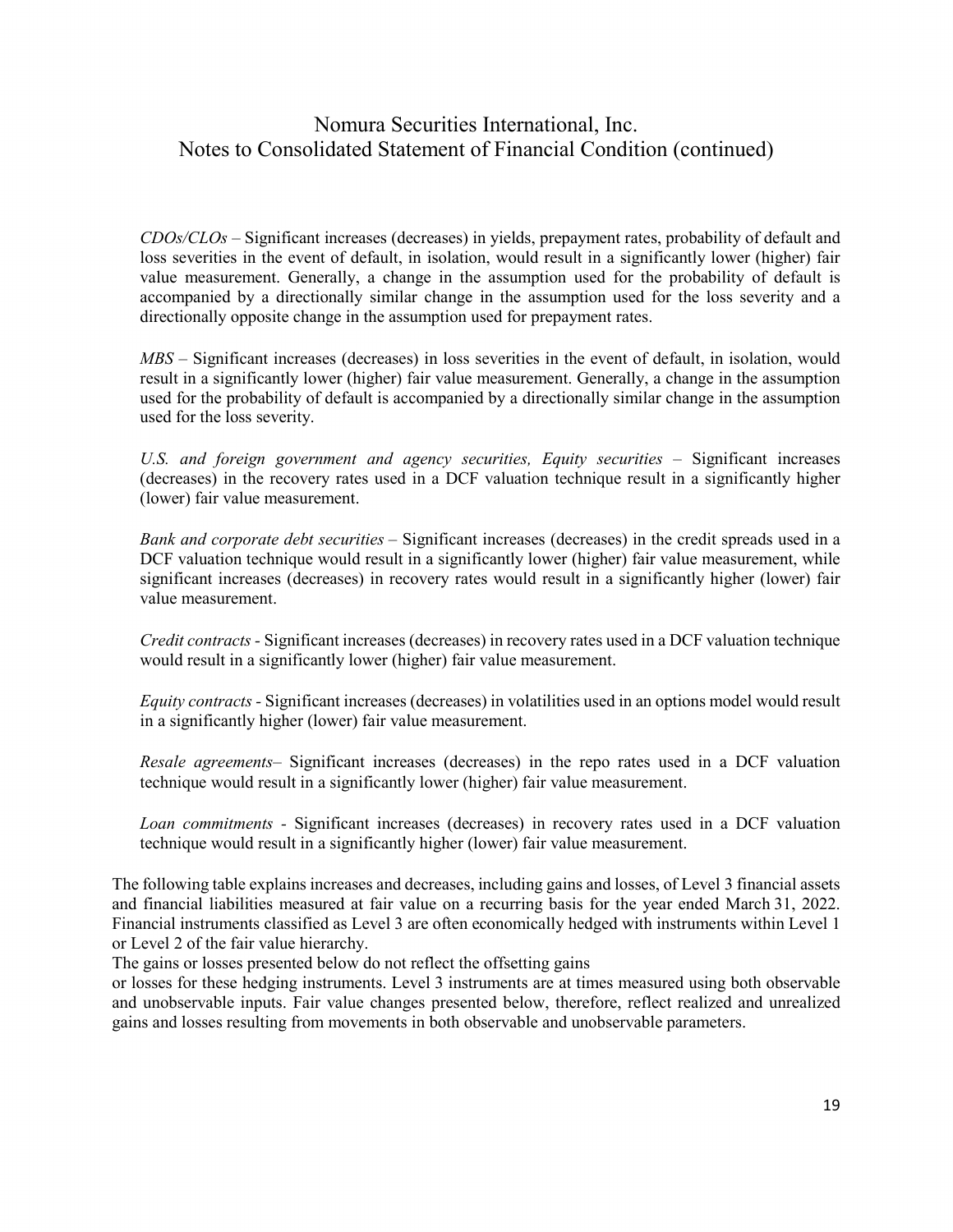|                                                                                     |             | Opening<br>balance, April<br>1, 2021 |    | <b>Purchases</b> | <b>Issuances</b> |                          | Sales/<br>Redemptions  | <b>Total</b><br>unrealized<br>and<br>realized<br>gains/<br>(losses) | <b>Transfers</b><br>from Level<br>3 |                                  | <b>Transfers into</b><br>Level 3 |   | Balance,<br>March 31,<br>2022 |
|-------------------------------------------------------------------------------------|-------------|--------------------------------------|----|------------------|------------------|--------------------------|------------------------|---------------------------------------------------------------------|-------------------------------------|----------------------------------|----------------------------------|---|-------------------------------|
|                                                                                     |             |                                      |    |                  |                  |                          | (Dollars in thousands) |                                                                     |                                     |                                  |                                  |   |                               |
| <b>Trading Assets:</b>                                                              |             |                                      |    |                  |                  |                          |                        |                                                                     |                                     |                                  |                                  |   |                               |
| MBS - non-agency                                                                    | $\mathbb S$ | 53,715                               | S  | 39,478           | S                |                          | \$<br>$(31,503)$ \$    | $(1,341)$ \$                                                        |                                     | S                                | 8                                | S | 60,357                        |
| Commercial mortgage backed securities                                               |             | $\sqrt{2}$                           |    |                  |                  |                          | (1)                    | (1)                                                                 |                                     |                                  |                                  |   |                               |
| U.S. and foreign government and agency<br>securities                                |             | 464                                  |    |                  |                  |                          |                        | (43)                                                                |                                     |                                  |                                  |   | 421                           |
| Equity securities                                                                   |             | 553                                  |    | 1,979            |                  |                          | (409)                  | (1, 446)                                                            |                                     |                                  |                                  |   | 677                           |
| Bank and corporate debt securities                                                  |             | 155,550                              |    |                  |                  |                          | (1,728)                | (10, 456)                                                           |                                     |                                  | $\overline{a}$                   |   | 143,366                       |
| Asset backed securities                                                             |             | 1                                    |    | ä,               |                  |                          | L.                     |                                                                     | (1)                                 |                                  |                                  |   | $\overline{a}$                |
| Collateralized debt/loan obligations                                                |             | 136,619                              |    | 771,749          |                  | $\blacksquare$           | (718, 381)             | (19, 414)                                                           | (9, 218)                            |                                  | $\overline{a}$                   |   | 161,355                       |
| Total assets                                                                        |             | 346,904                              |    | 813,206          |                  | ٠                        | (752, 022)             | (32,701)                                                            | (9, 219)                            |                                  | 8                                |   | 366,176                       |
| Derivatives, net:                                                                   |             |                                      |    |                  |                  |                          |                        |                                                                     |                                     |                                  |                                  |   |                               |
| Equity contracts                                                                    |             | 28,742                               |    |                  |                  |                          |                        | 24,671                                                              |                                     |                                  |                                  |   | 53,413                        |
| Credit contracts                                                                    |             | 65                                   |    | ÷,               |                  | $\overline{\phantom{a}}$ | ÷,                     | (227)                                                               |                                     |                                  | ÷,                               |   | (162)                         |
| Total derivatives, net                                                              |             | 28,807                               |    | ÷                |                  | $\overline{a}$           | $\overline{a}$         | 24,444                                                              | $\overline{a}$                      |                                  | $\overline{a}$                   |   | 53,251                        |
| <b>Trading Liabilities:</b><br>U.S. and foreign government and agency<br>securities |             | (450)                                |    |                  |                  |                          |                        | 183                                                                 |                                     |                                  |                                  |   | (267)                         |
| Equity securities                                                                   |             | (1)                                  |    |                  |                  |                          |                        | ä,                                                                  | 1                                   |                                  |                                  |   | ä,                            |
| Bank and corporate debt securities                                                  |             | (40)                                 |    |                  |                  |                          |                        | $\overline{4}$                                                      |                                     |                                  |                                  |   | (36)                          |
| Collateralized debt/loan obligations                                                |             | (11, 138)                            |    | (13, 247)        |                  |                          | 23,867                 | 218                                                                 |                                     |                                  | (11)                             |   | (311)                         |
| Loan commitments                                                                    |             | $\overline{a}$                       |    | (223)            |                  | ä,                       | ÷,                     | $\blacksquare$                                                      | ä,                                  |                                  | ä,                               |   | (223)                         |
| Net trading assets                                                                  | S           | 364,082                              | \$ | 799,736          | S                |                          | \$<br>$(728, 155)$ \$  | $(7,852)$ \$                                                        | $(9,218)$ \$                        |                                  | $(3)$ \$                         |   | 418,590                       |
| Securities Purchased Under Agreements To<br>$Resell^{(1)}$                          | \$          | 164,263                              | \$ | 17,620           | S                |                          | \$<br>$(45, 693)$ \$   | $(4,507)$ \$                                                        |                                     | S<br>$\mathcal{L}_{\mathcal{A}}$ | $\blacksquare$                   |   | \$131,683                     |

(1) Items for which the Company elected the Fair value option under ASC 825.

## **Transfers Between Levels of the Fair Value Hierarchy**

*Transfers From Level 2 to Level 3:* 

• There were no material transfers from Level 2 to Level 3 during the year ended March 31, 2022.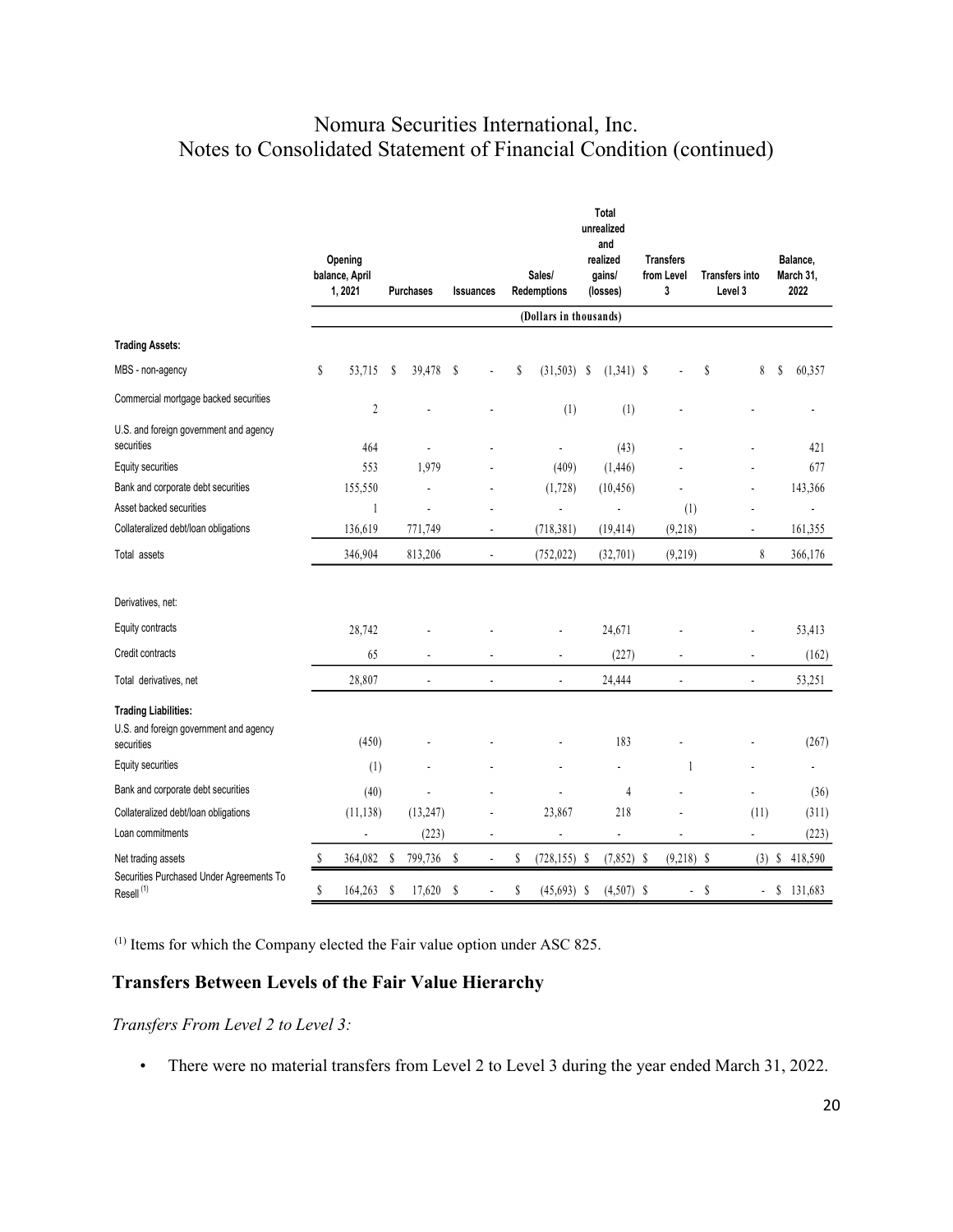### *Transfers From Level 3 to Level 2:*

• *CDOs/CLOs* of approximately \$9.2 million were transferred from Level 3 to Level 2 as a result of an increase in trading activity, and thus an increase in the observability of external pricing on certain CDO/CLO positions.

### **Fair Value Option for Financial Assets and Liabilities**

The Company carries certain eligible financial assets and liabilities at fair value through the election of the fair value option permitted by ASC 815 and ASC 825. When the Company elects the fair value option for an eligible item, changes in that item's fair value are recognized within income. Election of the fair value option is irrevocable unless an event that gives rise to a new basis of accounting for that instrument occurs. Interest and dividends income and expense arising from financial instruments for which the fair value option has been elected are recognized within income.

The financial assets and financial liabilities elected for the fair value option by the Company, the reasons for the election during the year ended March 31, 2022 are as follows:

- *Resale agreements/Repurchase agreements –* The Company elected the fair value option for certain of these agreements to mitigate volatility in income caused by the difference in measurement basis that otherwise would arise between these agreements and the derivatives used to risk manage those instruments.
- *Borrowings at fair value* The Company elected the fair value option for all of the long term borrowings of a consolidated VIE to mitigate the volatility in income that would arise from carrying the assets of the VIE at fair value.
- *Securities received as collateral at fair value / Obligation to return securities received as collateral at fair value* – The Company elected the fair value option for these transactions to record collateral received and repledged similar to trading inventory.

### **Estimated Fair Value of Financial Instruments Not Carried at Fair Value**

Certain financial instruments are not carried at fair value on a recurring basis on the Consolidated Statement of Financial Condition since they are neither held for trading purposes nor elected for the fair value option. These are typically carried at contractual amounts due or amortized cost.

The carrying value of the majority of the following financial instruments will approximate fair value since they are liquid, short-term in nature and/or contain minimal credit risk. These include *Cash,* miscellaneous financial assets included in *Other assets, Securities borrowed, Securities loaned, Deposits with exchanges and cash segregated under federal and other regulations or requirements, Receivables from/Payables to customers, brokers, dealers and clearing organizations, Interest and dividends receivable/payable, Securities sold under agreement to repurchase* and *Securities purchased under agreement to resell.*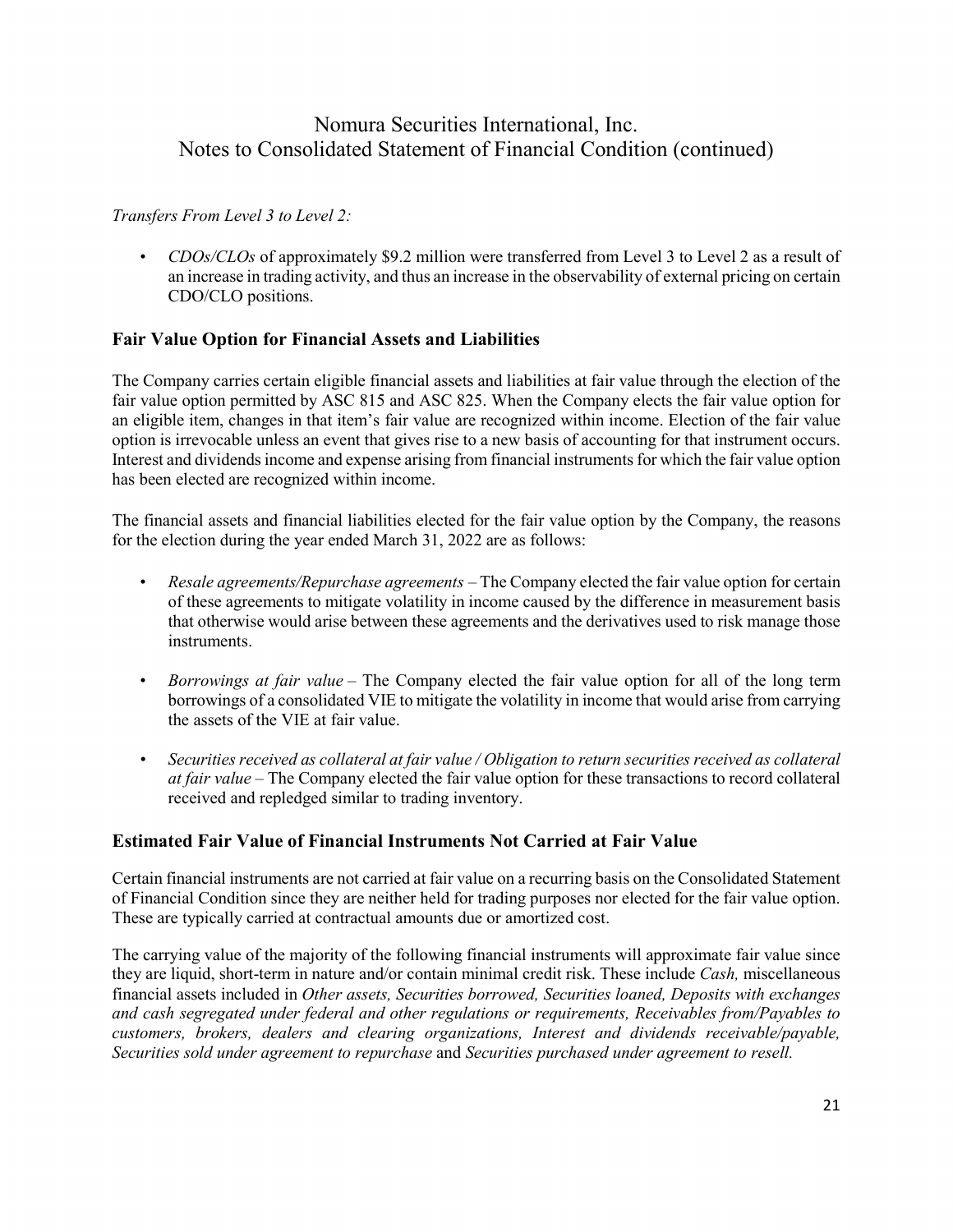However, the fair value of other financial instruments may be different than carrying value if they are longer term in nature or contain more than minimal credit risk. Examples may include *Borrowings from Parent* and *Subordinated borrowings*. All of these financial assets and financial liabilities would be generally classified as Level 2 or Level 3 within the fair value hierarchy. As of March 31, 2022, the only longer dated instrument with a material difference between fair value and carrying value was *Subordinated borrowings*.

The following table presents carrying values, estimated fair values and classification within the fair value hierarchy of those fair values for financial instruments which are carried on a basis other than fair value within our Consolidated Statement of Financial Condition as of March 31, 2022. Where line items in our Consolidated Statement of Financial Condition include both financial and non-financial instruments, only the financial instruments are disclosed below. Financial instruments carried at fair value are separately reported in the tables above.

|                                              | Carrying<br>value | <b>Fair value</b> | Level 1                  | Level 2    | Level 3   |
|----------------------------------------------|-------------------|-------------------|--------------------------|------------|-----------|
|                                              |                   |                   | (Dollars in thousands)   |            |           |
| Assets:                                      |                   |                   |                          |            |           |
| Cash                                         | 2,203,905<br>S    | S<br>2,203,905    | \$2,203,905              | -S         | \$        |
| Deposits with exchanges and cash segregated  |                   |                   |                          |            |           |
| under federal and other regulations or       |                   |                   |                          |            |           |
| requirements                                 | 649,541           | 649,541           | 649.541                  |            |           |
| Securities purchased under                   |                   |                   |                          |            |           |
| agreements to resell $^{(1)(2)}$             | 50,575,917        | 50,575,917        | $\overline{a}$           | 50,113,002 | 462.915   |
| Securities borrowed                          | 25,029,305        | 25,029,305        | $\overline{\phantom{0}}$ | 25,029,305 |           |
| Receivables from customers, brokers, dealers |                   |                   |                          |            |           |
| and clearing organizations                   | 2,653,526         | 2,653,526         |                          | 2,653,526  |           |
| Interest and dividends                       | 162,828           | 162,828           |                          | 162,828    |           |
| Other assets                                 | 12,317            | 28,826            | 7,136                    | 21,690     |           |
| Liabilities:                                 |                   |                   |                          |            |           |
| Securities sold under                        |                   |                   |                          |            |           |
| agreements to repurchase $^{(1)(2)}$         | 68,046,016        | 68,046,016        | $\overline{a}$           | 66,498,189 | 1,547,827 |
| Securities loaned                            | 13,149,518        | 13,149,518        |                          | 12,941,713 | 207,805   |
| Borrowings from Parent                       | 3,782,484         | 3,782,484         |                          | 3,782,484  |           |
| Payables to customers, brokers, dealers      |                   |                   |                          |            |           |
| and clearing organizations                   | 5,554,744         | 5,554,744         |                          | 5,554,744  |           |
| Interest and dividends                       | 74,753            | 74,753            |                          | 74,753     |           |
| Subordinated borrowings                      | 3,700,000         | 3,600,992         |                          | 1,477,169  | 2,123,823 |

(1) Excludes balances carried at fair value under a fair value option election.

 $^{(2)}$  Represents amounts after counterparty netting in accordance with ASC 210-20.

#### **Assets and Liabilities Measured at Fair Value on a Nonrecurring Basis**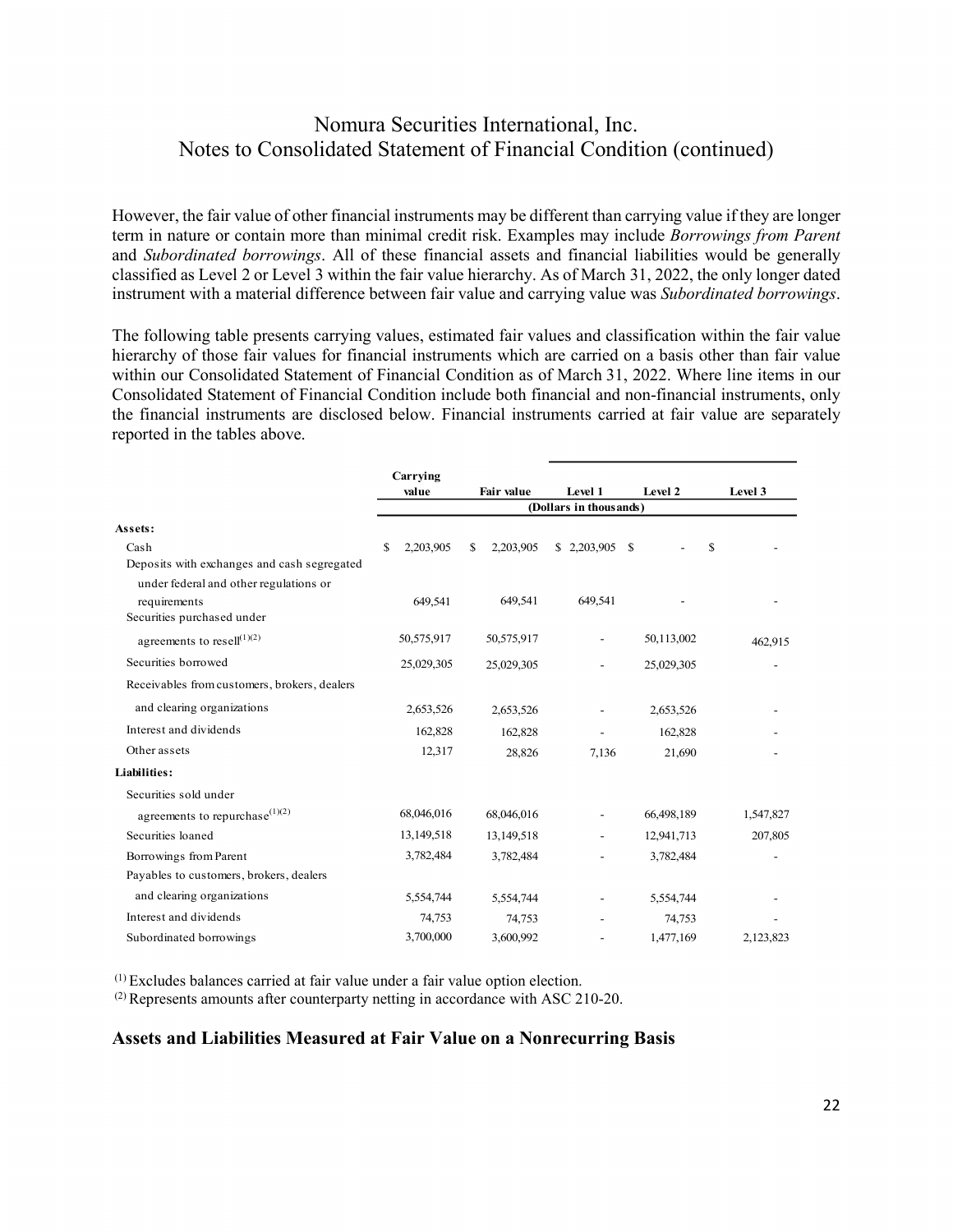In addition to the financial instruments carried at fair value on a recurring basis, the Company also carries other financial instruments at fair value on a nonrecurring basis, where the primary measurement basis is not fair value. Examples of such financial instruments include *Receivables from brokers, dealers and clearing organizations* and *Receivables from customers*. Fair value is only used in specific circumstances after initial recognition such as to measure allowance for credit loss. At March 31, 2022, the Company had an allowance for credit loss of \$451.0 million, which is reflected in *Receivables from customers*.

### **5. Derivative Instruments and Hedging Activities**

In the normal course of business, the Company enters into transactions in derivative instruments in order to meet the financing and hedging needs of its customers, to reduce its own exposure to market, credit and liquidity risks, and in connection with its proprietary trading activities. These financial instruments may include interest rate and credit default swaps, exchange traded and OTC options, futures, forward and FX contracts, mortgage-backed to-be-announced securities ("TBAs"), extended settlement trades and securities purchased and sold on a when-issued basis.

Risks arise from unfavorable changes in interest rates, foreign currency exchange rates or the market values of the securities underlying the instruments as well as the possible inability of counterparties to meet the terms of their contracts. The credit risk associated with these contracts is typically limited to the cost of replacing all contracts on which the Company has recorded an unrealized gain.

The Company enters into OTC derivatives, which are negotiated and settled bi-laterally with the derivative counterparty. In addition, the Company enters into certain exchange traded derivatives such as futures and options, and cleared OTC derivative contracts with central counterparties ("CCP"). Exchange traded contracts are generally standardized contracts traded on an exchange and cleared by the CCP. OTC centrally cleared contracts are those contracts which are traded bi-laterally and then novated to a CCP for clearing.

The fair value of all derivatives and associated cash collateral is recorded on a net-by-counterparty basis on the Consolidated Statement of Financial Condition where the Company believes a legal right of offset exists under an enforceable master netting arrangement.

The following table quantifies the volume of the Company's derivative activity recorded in *Trading assets* and *Trading liabilities* on the Consolidated Statement of Financial Condition, as of March 31, 2022, through a disclosure of notional amounts, in comparison with the fair value of those derivatives. All notional and fair value amounts are disclosed on a gross basis, prior to counterparty and cash collateral netting (in thousands):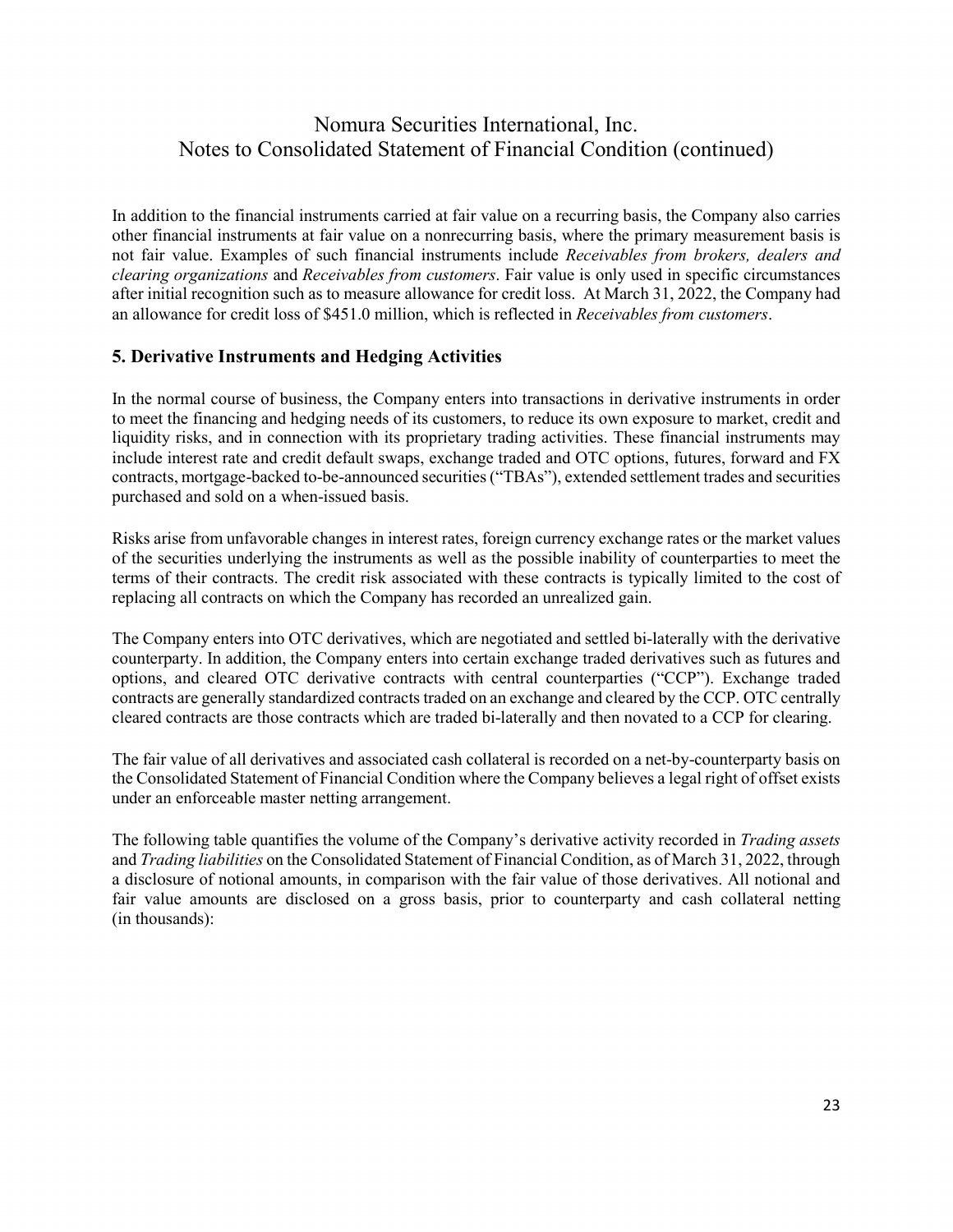|                                             |    |                     |   | Fair Value | Fair Value  |
|---------------------------------------------|----|---------------------|---|------------|-------------|
|                                             |    | Contract $\sqrt{ }$ |   | Derivative | Derivative  |
|                                             |    | Notional $(1)$      |   | Assets     | Liabilities |
| Equity contracts                            | S  | 49,765,525          | S | 853,182    | \$1,175,835 |
| Interest rate contracts <sup>(2)</sup>      |    | 145,940,768         |   | 1,059,692  | 964,929     |
| Credit contracts                            |    | 20,374,786          |   | 157,289    | 201,871     |
| Foreign exchange contracts                  |    | 4,258,904           |   | 82.901     | 6,852       |
| Gross derivative instruments <sup>(3)</sup> | \$ | 220,339,983         |   | 2,153,064  | \$2,349,487 |

 $(1)$  Represents the total contract/notional amount of derivative assets and liabilities outstanding.  $(2)$  Interest rate contracts are primarily comprised of mortgage-backed TBAs.

(3) Notional amounts include notionals related to futures contracts of approximately \$18,317,215. The unsettled variation margin on these futures contracts is excluded from the table above and is included in *Receivables from brokers, dealers and clearing organizations* and *Payables to brokers, dealers and clearing organizations* on the Consolidated Statement of Financial Condition.

### **Offsetting of Derivatives**

The Company enters into master netting agreements with substantially all of its derivative counterparties. Where legally enforceable, these master netting agreements give the Company, in the event of default by the counterparty, the right to liquidate securities held as collateral and to offset receivables and payables with the same counterparty. For purposes of the Consolidated Statement of Financial Condition, the Company offsets derivative assets and liabilities and cash collateral held with the same counterparty where it has such a legally enforceable master netting agreement.

The following table presents information about offsetting of derivative instruments and related collateral amounts in the Consolidated Statement of Financial Condition as of March 31, 2022 by type of derivative contract, together with the extent to which master netting agreements entered into with counterparties, central clearing counterparties or exchanges permit additional offsetting of derivatives and collateral in the event of counterparty default. Amounts below exclude futures contracts, which are settled daily. The unsettled variation margin on futures contracts is included in *Receivables from brokers, dealers and clearing organizations* and *Payables to brokers, dealers and clearing organizations*, on the Consolidated Statement of Financial Condition. Derivative transactions which are not documented under a master netting agreement or are documented under a master netting agreement for which the Company does not have sufficient evidence of enforceability are not offset in the following table.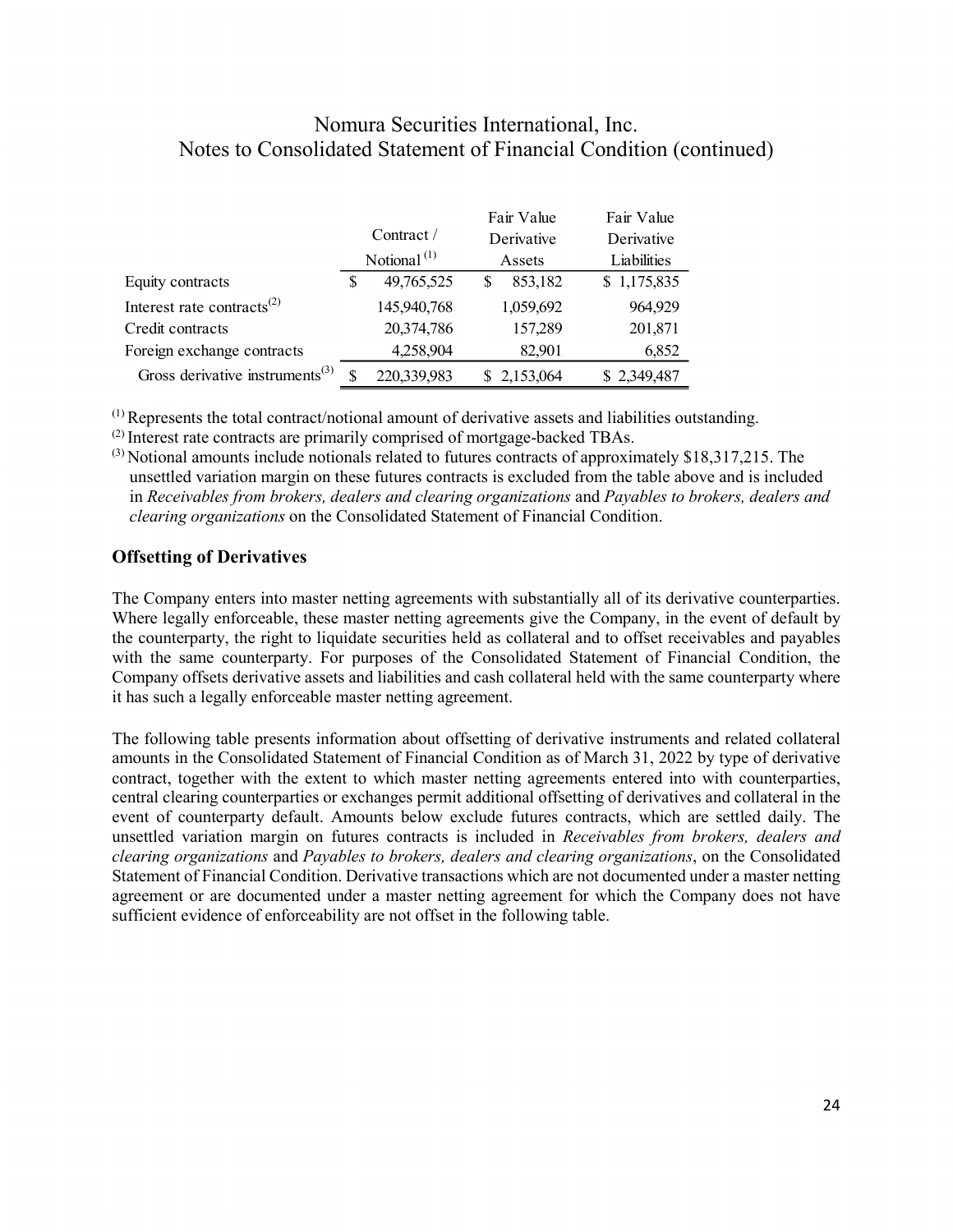|                                                                                          | <b>Derivative</b><br><b>Assets</b> |                        | <b>Derivative</b><br><b>Liabilities</b> |
|------------------------------------------------------------------------------------------|------------------------------------|------------------------|-----------------------------------------|
|                                                                                          |                                    | (dollars in thousands) |                                         |
| Equity contracts                                                                         |                                    |                        |                                         |
| OTC settled bilaterally                                                                  | \$                                 | \$                     |                                         |
| OTC centrally cleared                                                                    |                                    |                        |                                         |
| Exchange-traded                                                                          | 853,182                            |                        | 1,175,835                               |
| Interest rate contracts                                                                  |                                    |                        |                                         |
| OTC settled bilaterally                                                                  | 454,202                            |                        | 616,824                                 |
| OTC centrally cleared                                                                    | 605,483                            |                        | 347,696                                 |
| Exchange-traded                                                                          | 7                                  |                        | 409                                     |
| Credit contracts                                                                         |                                    |                        |                                         |
| OTC settled bilaterally                                                                  | 157,289                            |                        | 201,871                                 |
| OTC centrally cleared                                                                    |                                    |                        |                                         |
| Exchange-traded                                                                          |                                    |                        |                                         |
| Foreign exchange contracts                                                               |                                    |                        |                                         |
| OTC settled bilaterally                                                                  | 82,901                             |                        | 6,852                                   |
| OTC centrally cleared                                                                    |                                    |                        |                                         |
| Exchange-traded                                                                          |                                    |                        |                                         |
| Total gross derivatives balances <sup>(1)</sup>                                          | 2,153,064                          |                        | 2,349,487                               |
| Less: Amounts offset in the consolidated statement of financial condition <sup>(2)</sup> | (1,496,056)                        |                        | (1,555,056)                             |
| Total net amounts reported on the face of the consolidated statement of                  |                                    |                        |                                         |
| financial condition $(3)$                                                                | 657,008                            |                        | 794,431                                 |
| Less: Additional amounts not offset in the consolidated statement of financial           |                                    |                        |                                         |
| condition                                                                                |                                    |                        |                                         |
| Financial instruments and non-cash collateral <sup>(4)</sup>                             |                                    |                        | (395, 774)                              |
| Net amount                                                                               | 657,008<br>S                       | S                      | 398,657                                 |

- $(1)$  Includes all gross derivative asset and liability balances irrespective of whether they are transacted under a master netting agreement or whether the Company has obtained sufficient evidence of enforceability of the master netting agreement. As of March 31, 2022, the gross balance of derivative assets and liabilities documented under master netting agreements for which the Company has not obtained sufficient evidence of enforceability was \$247.9 million and \$391.9 million, respectively.
- $^{(2)}$  Represents amounts offset through counterparty netting of derivative assets and liabilities as well as cash collateral netting against net derivatives under master netting and similar agreements for which the Company has obtained sufficient evidence of enforceability in accordance with ASC 815. As of March 31, 2022, the Company offset a total of \$140.4 million of cash collateral receivables against net derivative liabilities and \$81.4 million of cash collateral payables against net derivative assets.
- (3) Net derivative assets and net derivative liabilities are generally reported within *Trading assets* and *Trading liabilities*, respectively on the Consolidated Statement of Financial Condition.
- (4) Represents amounts, such as securities collateral, which are not permitted to be offset on the face of the Consolidated Statement of Financial Condition in accordance with ASC 210-20 and ASC 815 but which provide the Company with a legally enforceable right of offset in the event of counterparty default.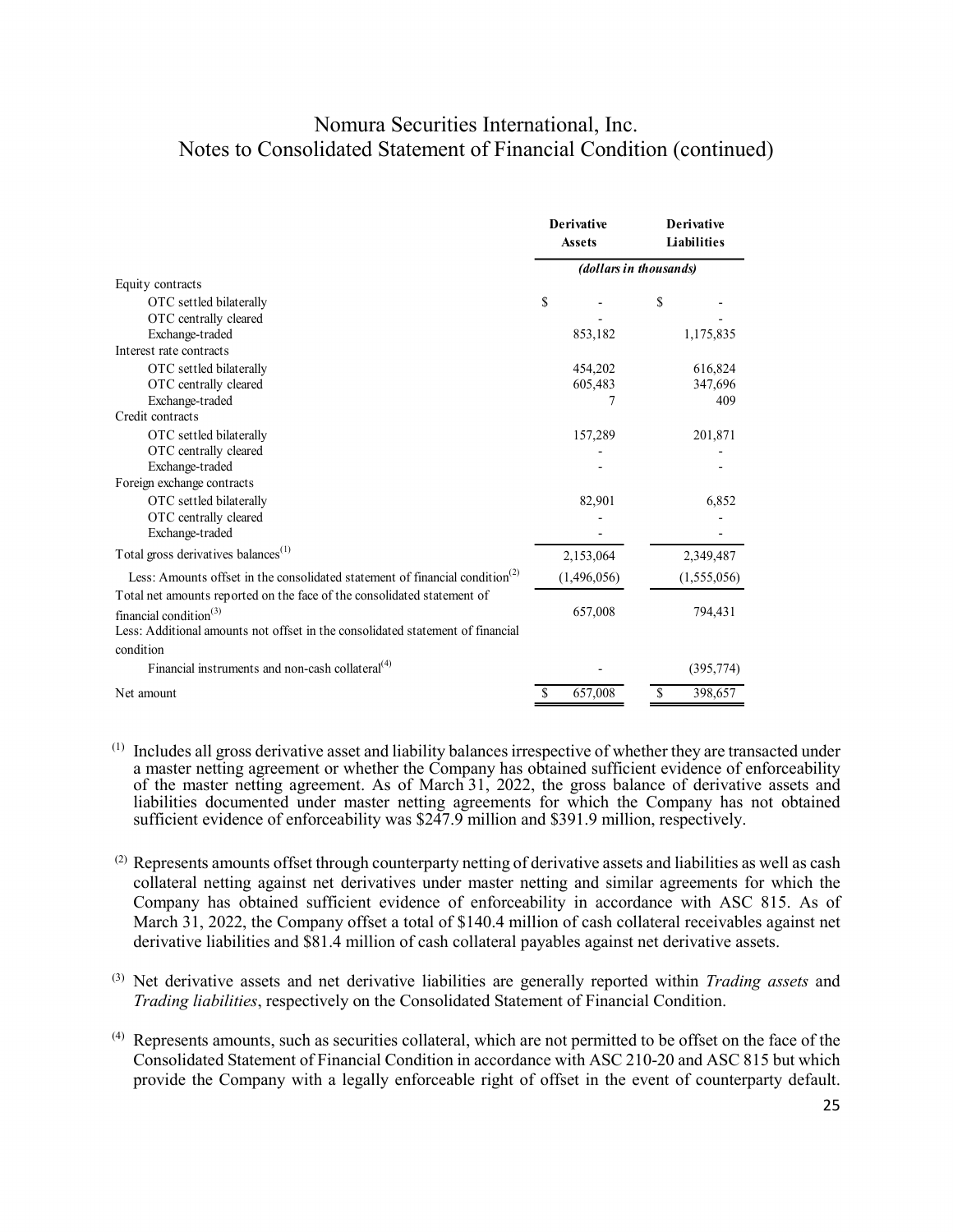Amounts relating to derivative and collateral agreements where the Company does not have the legal right of offset or has not determined with sufficient certainty whether the right of offset is legally enforceable are excluded.

As of March 31, 2022, a total of \$71.3 million of cash collateral receivables and \$39.7 million of cash collateral payables have not been offset against net derivatives. These amounts were not eligible to be offset, either because they represented excess cash collateral or they related to agreements for which the Company lacked evidence of enforceability. Cash collateral receivables and cash collateral payables are reported within *Receivables from customers, brokers, dealers and clearing organizations* and *Payables to customers*, *brokers, dealers and clearing organizations,* respectively on the Consolidated Statement of Financial Condition.

### **Derivatives entered into in contemplation of sales of financial assets**

At the balance sheet date, the Company did not have any outstanding transactions that comprise a transfer of a financial asset recorded as a sale with an agreement (for example, a total return swap or similar derivative) entered into with the transferee in contemplation of the initial transfer, whereby the Company retains substantially all of the exposure to the economic return on the transferred financial asset throughout the term of the transaction.

### **Credit Derivatives**

In the normal course of business, the Company enters into credit derivatives, primarily with an affiliate company, as part of its trading activities for credit risk mitigation, proprietary trading positions and for client transactions.

Credit derivatives are derivative instruments in which one or more of their underlying are related to the credit risk of a specified entity (or group of entities) or an index based on the credit risk of a group of entities and that expose the seller to potential loss from credit risk related events specified in the contract. The types of credit derivatives used by the Company are those linked to the performance of a credit default index and single-name credit default swaps.

The Company actively monitors and manages its credit derivative exposures. Where credit protection is sold, risks may be mitigated by purchasing credit protection from other third parties either on identical underlying reference assets or on underlying reference assets with the same issuer which would be expected to behave in a correlated fashion.

The value of these purchased contracts is presented in the following table in the row titled "Protection purchased". These amounts represent purchased credit protection which generally act as a hedge against the Company's written exposure. To the extent the Company is required to pay out under the written credit derivative, a similar amount would generally become due to the Company under the purchased protection.

The following table presents information about the Company's written credit derivatives and the related protection purchased as of March 31, 2022 (in millions):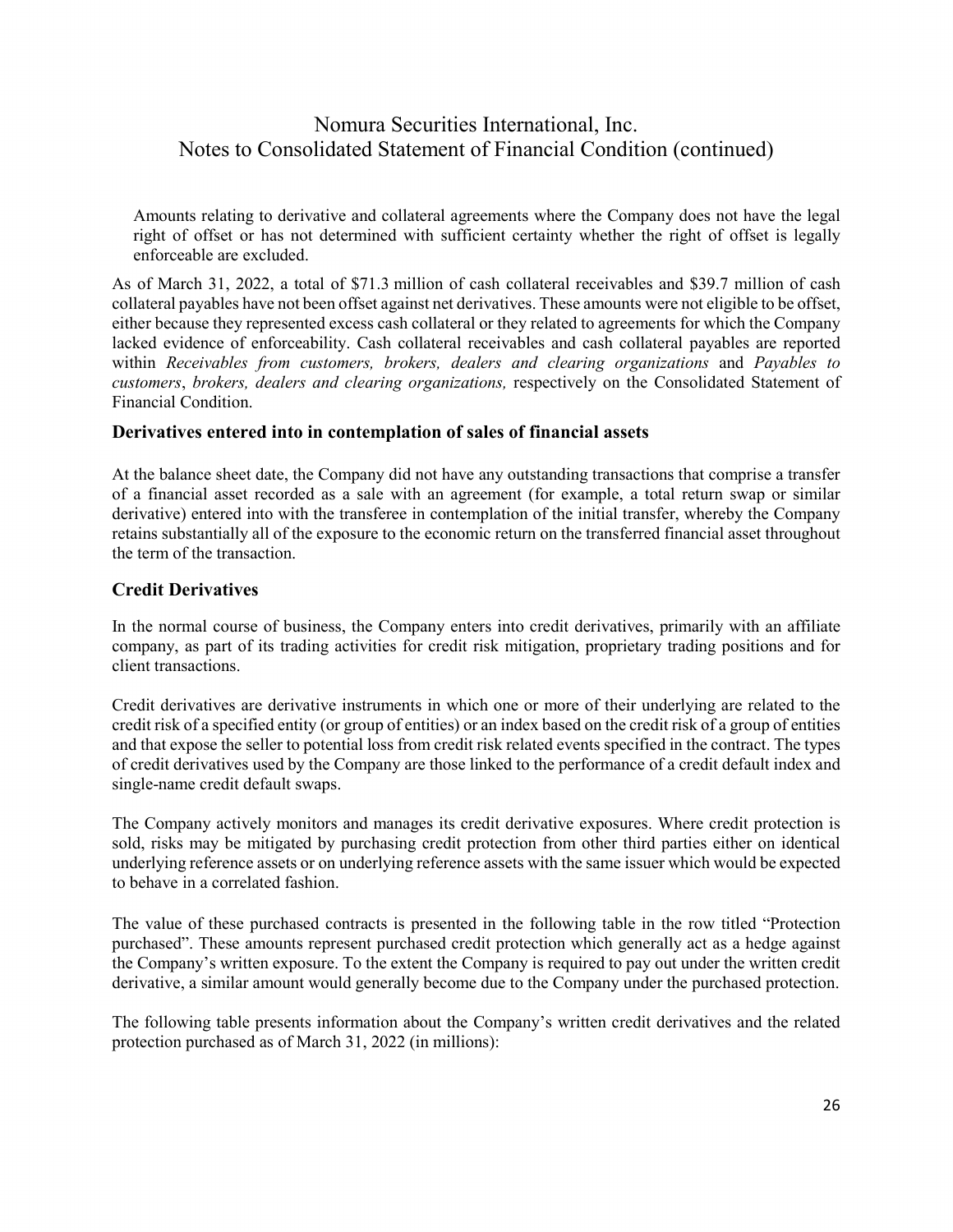|                      |   |                        |          |              |           |    | (Notionals)                | <b>Maximum Payout on Protection sold</b><br>or Receivable on Protection Purchased |             |
|----------------------|---|------------------------|----------|--------------|-----------|----|----------------------------|-----------------------------------------------------------------------------------|-------------|
|                      |   |                        |          |              |           |    | <b>Years to Maturity</b>   |                                                                                   |             |
|                      |   | Carrying               |          |              | Less than |    |                            |                                                                                   | More than 5 |
|                      |   | $Value^{(1)}$          | Total    |              | 1 vear    |    | 1-3 years                  | 4-5 years                                                                         | ve ars      |
| Protection sold      |   | $150^{(1)}$            | \$ 8.967 | S            | 2,550     |    | $\frac{1}{2}$ , 2, 173 \ S | 4.097                                                                             | 147         |
| Protection purchased | S | $(181)$ <sup>(1)</sup> | \$10,503 | <sup>S</sup> | 2.550     | S. | 2.185                      | 4.174                                                                             | .594        |

(1) Carrying values are reported on a gross basis, prior to cash collateral and counterparty netting.

Credit derivatives have a stated notional amount which represents the maximum payment the Company may be required to make under the contract. However, this is generally not a true representation of the amount the Company will actually pay as in addition to purchased credit protection, other risk mitigating factors reduce the likelihood of any payment, including the probability of default and the recovery value of the underlying asset. The Company believes that the maximum potential amount of future payments for credit protection sold does not represent the actual loss exposure based on historical experience.

The following table presents information about the Company's written credit derivatives by external credit rating of the underlying asset. Where written credit derivatives have an index as an underlying, the exposure detailed below has been decomposed into the ratings categories below based on ratings of securities or derivatives comprising the index. Where multiple external ratings exist from the major rating services, the rating designated below is determined as the middle rating when ratings are available from all three major rating services or the lower rating when only two ratings are available, consistent with guidelines specified under the Basel Accords.

| <i>(Dollars in Millions)</i> |  |    |  |   |  |                                               |           |  |                |              |              |
|------------------------------|--|----|--|---|--|-----------------------------------------------|-----------|--|----------------|--------------|--------------|
| AAA                          |  | AA |  | A |  | <b>BBB</b>                                    | <b>BB</b> |  | Other $^{(1)}$ |              | <b>Total</b> |
|                              |  |    |  |   |  | 77 \$ 194 \$ 1,615 \$ 4,430 \$ 1,390 \$ 1,261 |           |  |                | $\mathbb{S}$ | 8.967        |

**Maximum Payout/Notional on Protection sold** 

(1) Other includes credit derivatives where the credit rating of the underlying referenced asset is below BB or where the credit rating is unavailable.

### **6. Collateralized Financing Agreements**

#### **Offsetting of certain collateralized transactions**

The Company enters into collateralized transactions including resale agreements and repurchase agreements, securities borrowing and securities lending transactions, and other secured borrowings mainly to finance trading inventory positions, obtain securities for settlement, and meet customers' needs.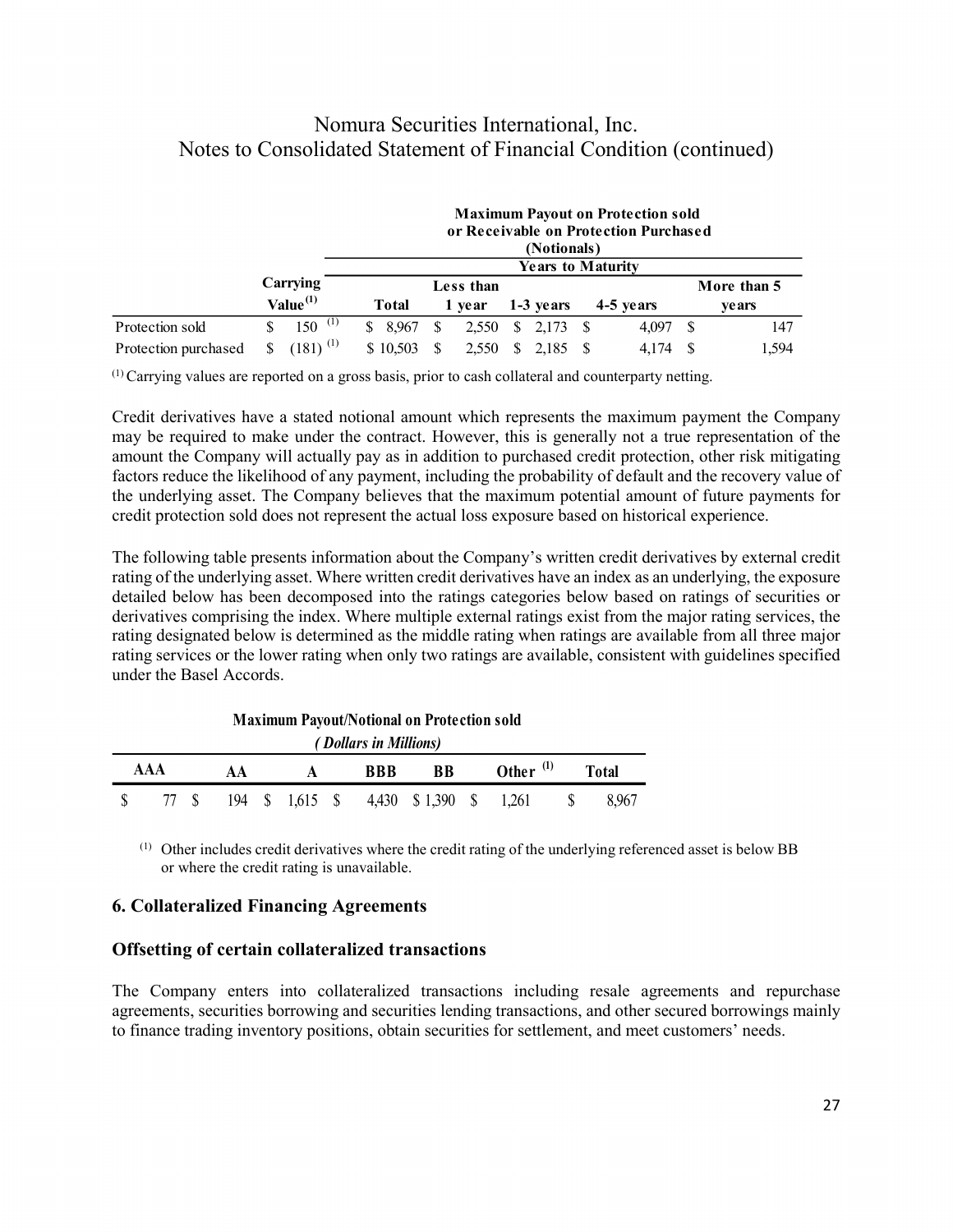These transactions are documented under industry standard master netting agreements which reduce the Company's credit exposure to counterparties as they permit the close-out and offset of transactions and collateral amounts in the event of default of the counterparty.

In all of these transactions, the Company either receives or provides collateral, including government, agency, mortgage-backed, bank and corporate debt and equity securities. In certain cases, the Company is permitted to use the securities received to secure repurchase agreements, enter into securities lending transactions or to cover short positions with counterparties. In repurchase and resale transactions, the value of collateral typically exceeds the amount of cash transferred. Collateral is generally in the form of securities. Securities borrowing transactions generally require the Company to provide the counterparty with collateral in the form of cash or other securities. For securities lending transactions, the Company generally receives collateral in the form of cash or other securities. The Company monitors the market value of the securities borrowed or loaned and requires additional cash or securities, as necessary, to ensure that such transactions are adequately collateralized for the Company's risk management purposes throughout the life of the transactions.

Resale agreements and repurchase agreements with the same counterparty are offset in the Consolidated Statement of Financial Condition where the specific criteria defined by ASC 210-20 are met. The following table presents information about offsetting of these transactions in the Consolidated Statement of Financial Condition, together with the extent to which master netting agreements entered into with counterparties and central clearing parties permit additional offsetting in the event of counterparty default (in thousands). Transactions which are documented under a master netting agreement for which the Company does not have sufficient evidence of enforceability are not offset in the following table:

|                                                                                             | <b>Assets</b> |                   |   |                                                | <b>Liabilities</b> |                          |   |                                    |
|---------------------------------------------------------------------------------------------|---------------|-------------------|---|------------------------------------------------|--------------------|--------------------------|---|------------------------------------|
|                                                                                             |               | Resale agreements |   | <b>Securities</b><br>borrowing<br>transactions |                    | Repurchase<br>agreements |   | Securities lending<br>transactions |
| Total gross balance <sup>(1)</sup>                                                          | \$            | 129,228,560       | S | 25,029,305                                     | S                  | 147,977,099              | S | 13,350,421                         |
| Less: Amounts offset in the consolidated<br>statement of financial condition <sup>(2)</sup> |               | (78, 473, 128)    |   |                                                |                    | (78, 473, 128)           |   |                                    |
| Total net amounts reported on the face of the                                               |               |                   |   |                                                |                    |                          |   |                                    |
| consolidated statement of financial condition $(3)$                                         |               | 50,755,432        |   | 25,029,305                                     |                    | 69,503,971               |   | 13,350,421                         |
| Less: Additional amounts not offset in the                                                  |               |                   |   |                                                |                    |                          |   |                                    |
| consolidated statement of financial condition. <sup>(4)</sup>                               |               |                   |   |                                                |                    |                          |   |                                    |
| Financial instruments and non-cash collateral<br>Cash collateral                            |               | (45,594,217)      |   | (14,257,749)                                   |                    | (49,837,492)             |   | (12,827,367)                       |
|                                                                                             |               | (23,517)          |   |                                                |                    | (20,204)                 |   |                                    |
| Net amount <sup><math>(5)</math></sup>                                                      |               | 5,137,698         |   | 10.771.556                                     |                    | 19.646.275               |   | 523,054                            |

(1) Includes all recognized balances irrespective of whether the Company has obtained sufficient evidence of enforceability of the master netting agreement. Amounts include transactions carried at fair value through election of the fair value option and amounts carried at amortized cost. As of March 31, 2022, the gross balance of resale agreements and repurchase agreements documented under master netting agreements for which the Company has not obtained sufficient evidence of enforceability was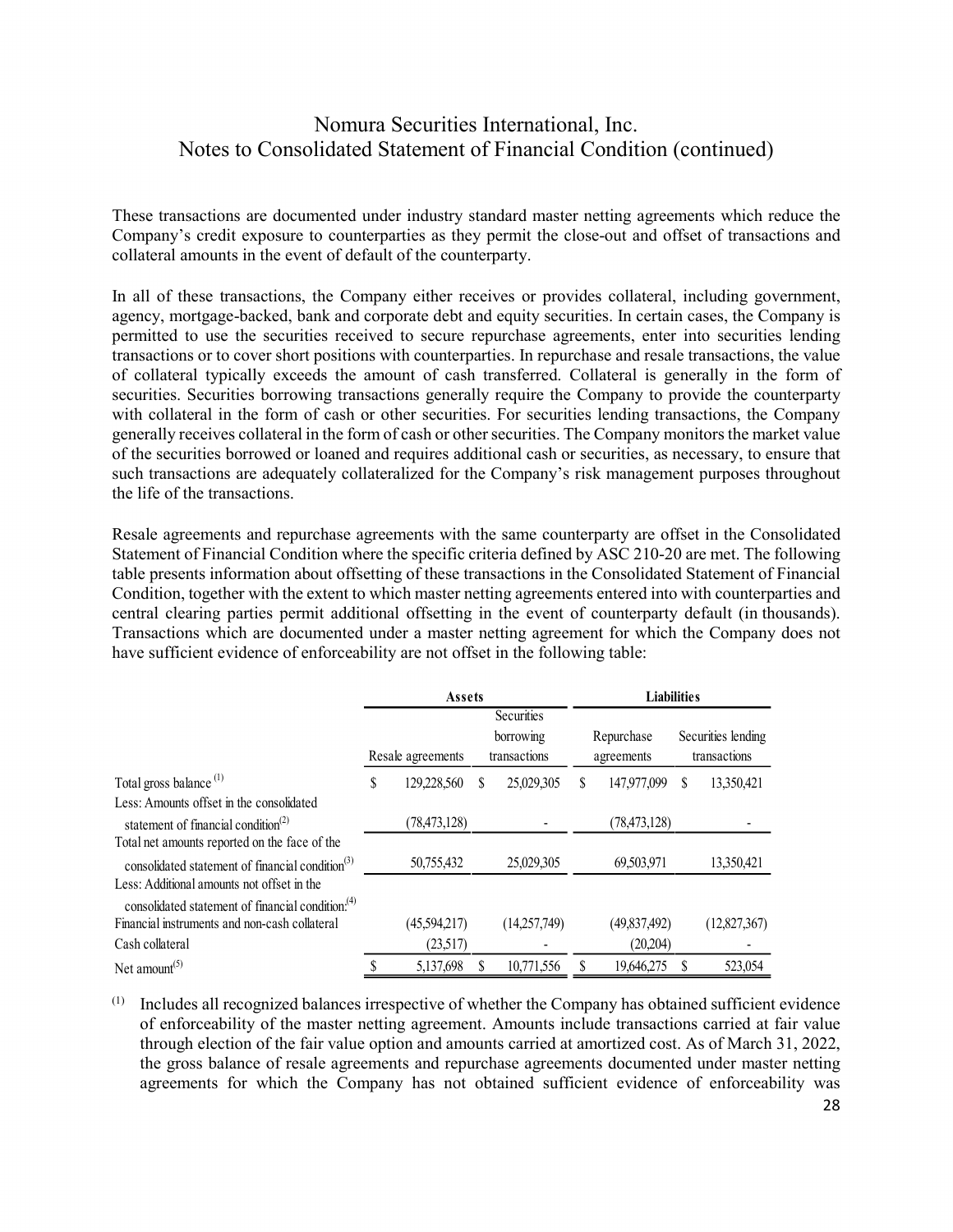\$5,002,453 thousand and \$19,270,837 thousand, respectively. As of March 31, 2022, the gross balance of securities borrowing transactions and securities lending transactions documented under master netting agreements for which the Company has not obtained sufficient evidence of enforceability was \$10,667,060 thousand and \$420,580 thousand, respectively.

- $(2)$  Represents amounts offset through counterparty netting of repurchase agreements and resale agreements under master netting and similar agreements for which the Company has obtained sufficient evidence of enforceability in accordance with ASC 210-20. Amounts offset include transactions carried at amortized cost.
- (3) Resale agreements and securities borrowing transactions are reported within *Collateralized financing agreements* on the Consolidated Statement of Financial Condition as *Securities purchased under agreements to resell* and *Securities borrowed*, respectively. Repurchase agreements and securities lending transactions are reported within *Collateralized financing agreements* on the Consolidated Statement of Financial Condition as *Securities sold under agreements to repurchase* and *Securities loaned*, respectively. Amounts reported under securities lending transactions also include transactions where the Company lends securities and receives securities that can be sold or pledged as collateral. The Company recognizes the securities received at fair value and a liability for the same amount, representing the obligation to return those securities. The \$200.9 million liability is reported within *Obligation to return securities as collateral* on the Consolidated Statement of Financial Condition.
- (4) Represents amounts which are not permitted to be offset on the face of the Consolidated Statement of Financial Condition in accordance with ASC 210-20 but which provide the Company with the right of offset in the event of counterparty default. Amounts relating to agreements where the Company has not yet determined with sufficient certainty whether the right of offset is legally enforceable are excluded.
- $(5)$  Remaining exposures continue to be secured by financial collateral, but the Company may not have sought or been able to obtain a legal opinion evidencing enforceability of the offsetting right.

### **Maturity analysis of repurchase agreements and securities lending transactions and securities transferred in repurchase agreements and securities lending transactions**

The following two tables present analyses of the total gross balance of liabilities recognized in the Consolidated Statement of Financial Condition for repurchase agreements and securities lending transactions by remaining contractual maturity of the agreement and class of securities transferred as of March 31, 2022. Amounts reported are shown prior to counterparty netting in accordance with ASC 210- 20 (in thousands):

|                                                                |               | Remaining contractual maturity |               |              |              |              |  |             |  |  |  |
|----------------------------------------------------------------|---------------|--------------------------------|---------------|--------------|--------------|--------------|--|-------------|--|--|--|
|                                                                | Overnight and |                                |               |              | 90 days - 1  | Greater than |  |             |  |  |  |
|                                                                | $open^{(1)}$  |                                | Up to 30 days | $30-90$ days | vear         | vear         |  | Total       |  |  |  |
| Repurchase agreements                                          | \$110,855,153 |                                | 19.075.965    | \$ 6,103,346 | \$10,353,214 | \$1,589,421  |  | 147,977,099 |  |  |  |
| Securities lending transactions                                | 12,205,097    |                                | 1.188         | 297.363      | 638.968      | 207,805      |  | 13,350,421  |  |  |  |
| Total gross recognized liabilities <sup><math>(2)</math></sup> | \$123,060,250 |                                | 19.077.153    | \$6.400.709  | \$10,992,182 | \$1,797,226  |  | 161,327,520 |  |  |  |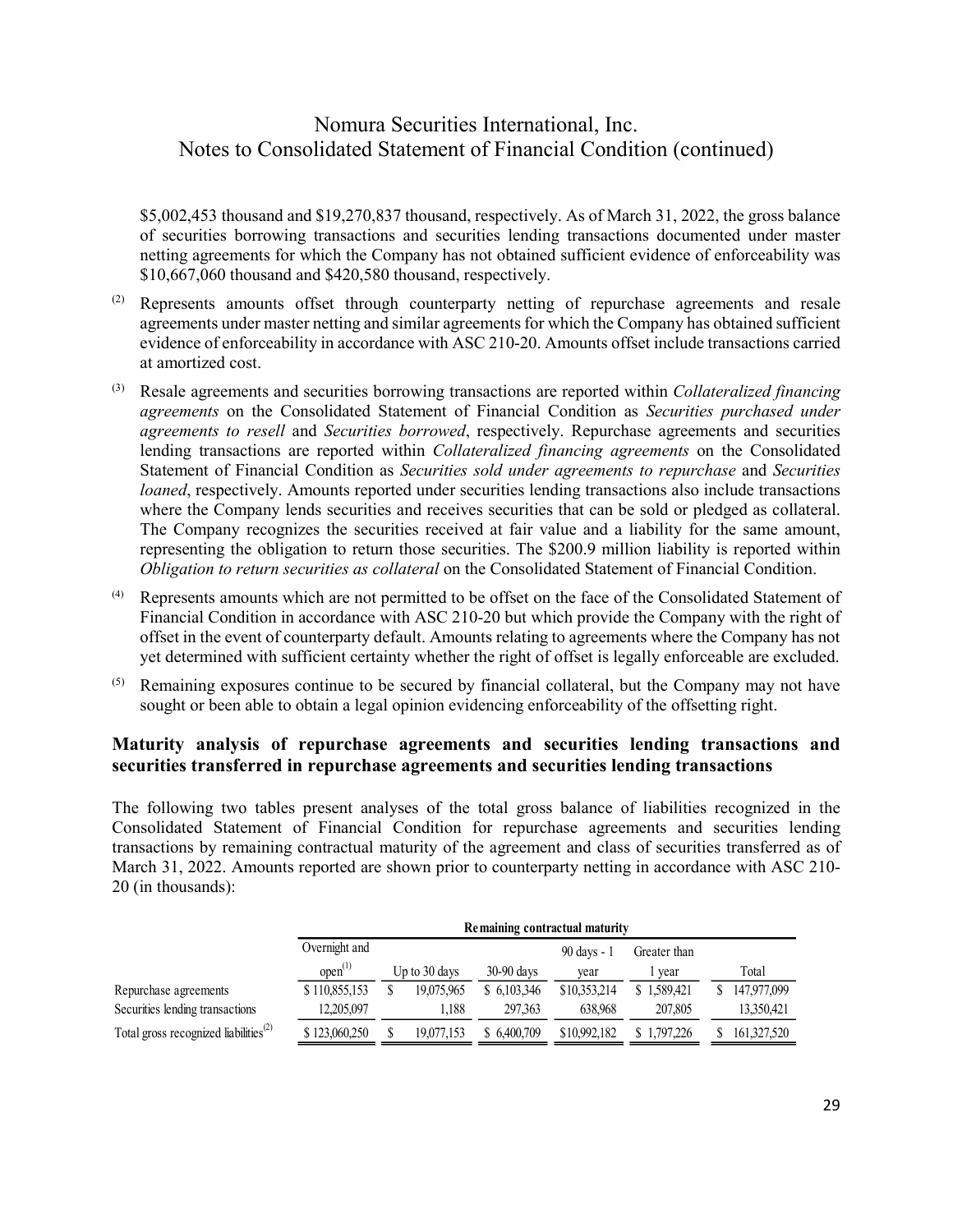Securities

#### *Security analysis*

|                                                                |             | securities   |               |
|----------------------------------------------------------------|-------------|--------------|---------------|
|                                                                | Repurchase  | lending      |               |
|                                                                | agreements  | transactions | Total         |
| Residential mortgage-backed securities - agency                | 14,012,737  | \$           | \$14,012,737  |
| Residential mortgage-backed securities - non-agency            | 2,085,538   |              | 2,085,538     |
| Commercial mortgage-backed securities (CMBS)                   | 12,072      |              | 12,072        |
| U.S. and foreign government and agency securities              | 121,249,596 | 10.869       | 121,260,465   |
| Equity securities                                              | 3,215,724   | 11,918,279   | 15,134,003    |
| Bank and corporate debt securities                             | 5,599,832   | 700,787      | 6,300,619     |
| Collateralized debt/loan obligations                           | 1,801,600   | 720,486      | 2,522,086     |
| Total gross recognized liabilities <sup><math>(2)</math></sup> | 147,977,099 | \$13,350,421 | \$161,327,520 |
|                                                                |             |              |               |

- (1) Open transactions do not have an explicit contractual maturity date and are terminable on demand by the Company or the counterparty.
- (2) Repurchase agreements and securities lending transactions are reported within *Collateralized financing agreements* on the Consolidated Statement of Financial Condition under *Securities sold under agreements to repurchase* and *Securities loaned*, respectively.

### **Collateral received by the Company**

The Company receives collateral in the form of securities in connection with Resale agreements and securities borrowed. When the Company borrows securities, it collateralizes the lender by pledging cash or other securities. The Company additionally receives securities as collateral in connection with certain securities-for-securities transactions in which the Company is the securities lender.

At March 31, 2022, the fair value of securities received as collateral where the Company is permitted to sell or repledge the securities was \$174.7 billion and the fair value of the portion that had been sold or repledged was \$170.2 billion.

#### **Collateral pledged by the Company**

The Company pledges firm-owned securities to collateralize repurchase agreements and securities loaned transactions. In addition, the Company pledges firm-owned securities in securities for securities transactions in which the Company is the borrower. Pledged securities that can be sold or repledged by the secured party are \$7.2 billion at March 31, 2022 and are disclosed in parenthesis as pledged within *Trading assets* on the Consolidated Statement of Financial Condition. *Trading assets* owned which have been pledged as collateral without allowing the secured party the right to sell or repledge them, was approximately \$18.4 billion at March 31, 2022.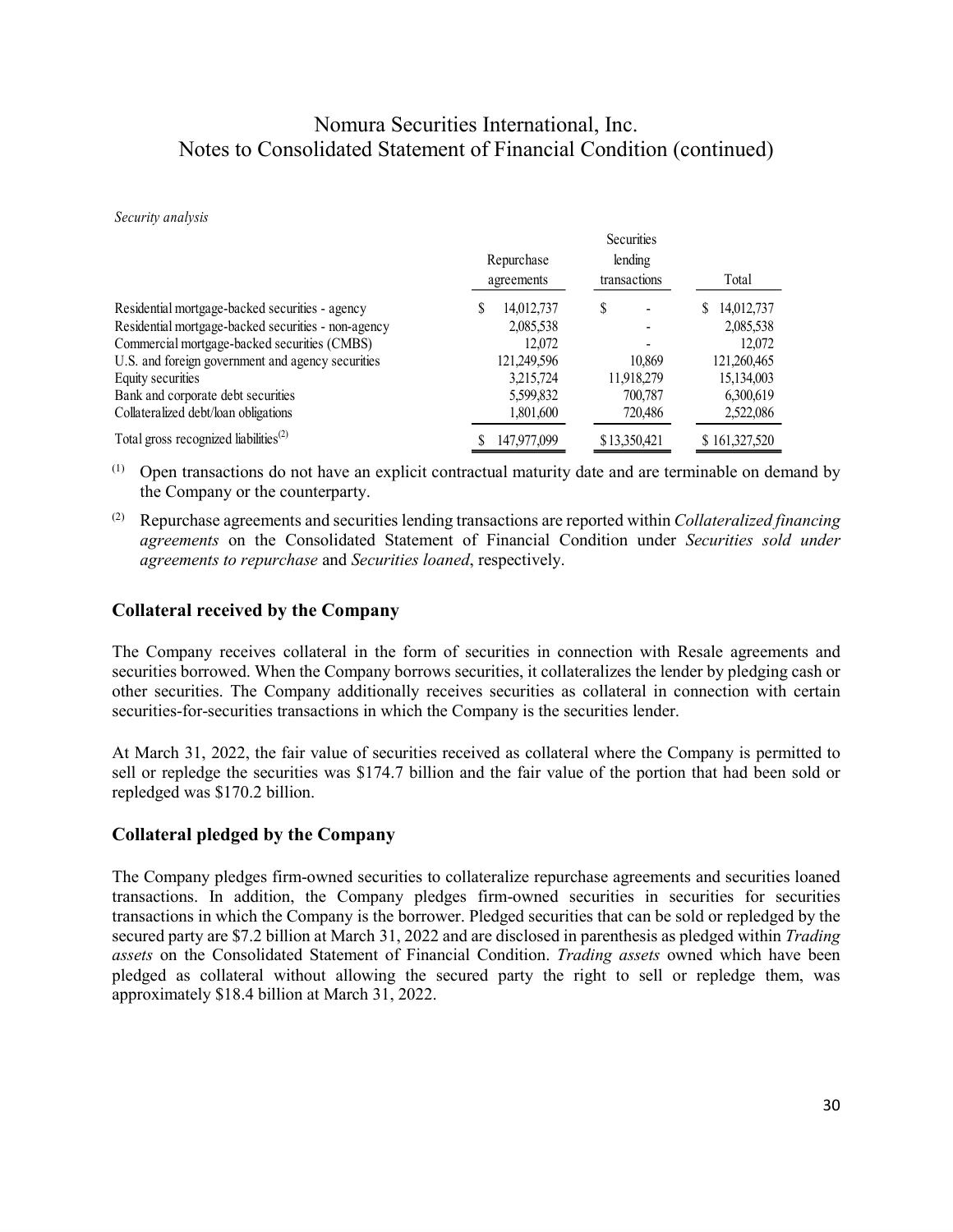### **7. Receivables from and Payables to Brokers, Dealers and Clearing Organizations**

Receivables from and payables to brokers, dealers and clearing organizations consist of the following at March 31, 2022 (in thousands):

|                                       | Receivables |                        | <b>Pavables</b> |           |  |
|---------------------------------------|-------------|------------------------|-----------------|-----------|--|
| Receivables from/payables to brokers, |             |                        |                 |           |  |
| dealers and clearing organizations    | S           | 1,128,351 \$ 2,450,627 |                 |           |  |
| Securities failed-to-deliver/receive  |             | 1,239,606              |                 | 108,851   |  |
| Pending trades, net                   |             |                        |                 | 2,527,578 |  |
| Total                                 |             | 2,367,957 \$ 5,087,056 |                 |           |  |

*Receivables from/payables to brokers, dealers and clearing organizations* primarily include cash collateral deposited with clearing organizations including initial and variation amounts related to futures contracts as well as unsettled variation margin and margin on repurchase and resale agreement. Securities failed-todeliver and receive represent the contract value of securities which have not been delivered or received by the Company on settlement date. Pending trades represent the net amount payable on unsettled regular-way securities transactions.

### **8. Subordinated Borrowings**

The Company's subordinated borrowings are term borrowings covered by agreements approved by FINRA and are included by the Company in regulatory net capital, as defined, under the SEC's Uniform Net Capital Rule ("SEC Rule 15c3-1"). Each term borrowing agreement contains an evergreen provision that automatically extends the maturity by one year unless specified actions are taken prior to maturity date. To the extent that such borrowings are required for the Company's continued compliance with minimum regulatory net capital requirements, repayment is deferred.

Borrowings at March 31, 2022 are as follows (dollars in thousands):

| Lender     | <b>Par Value</b> | Type | <b>Maturity Date</b> | <b>Interest Rate</b> |
|------------|------------------|------|----------------------|----------------------|
| <b>NHA</b> | \$<br>500,000    | Term | March 31, 2024       | Variable             |
| <b>NHA</b> | 300,000          | Term | December 31, 2023    | Variable             |
| <b>NHA</b> | 1,500,000        | Term | December 30, 2022    | Variable             |
| <b>NHA</b> | 1,000,000        | Term | May 9, 2023          | Variable             |
| NHA        | 400,000          | Term | April 24, 2023       | Variable             |
|            | \$<br>3,700,000  |      |                      |                      |

At March 31, 2022, the interest rate on these borrowings was 1.4%, which is based on SOFR plus a spread. Interest payable was \$4.0 million at March 31, 2022. The weighted average effective interest rate on these borrowings during the year ended March 31, 2022 was approximately 1.2%.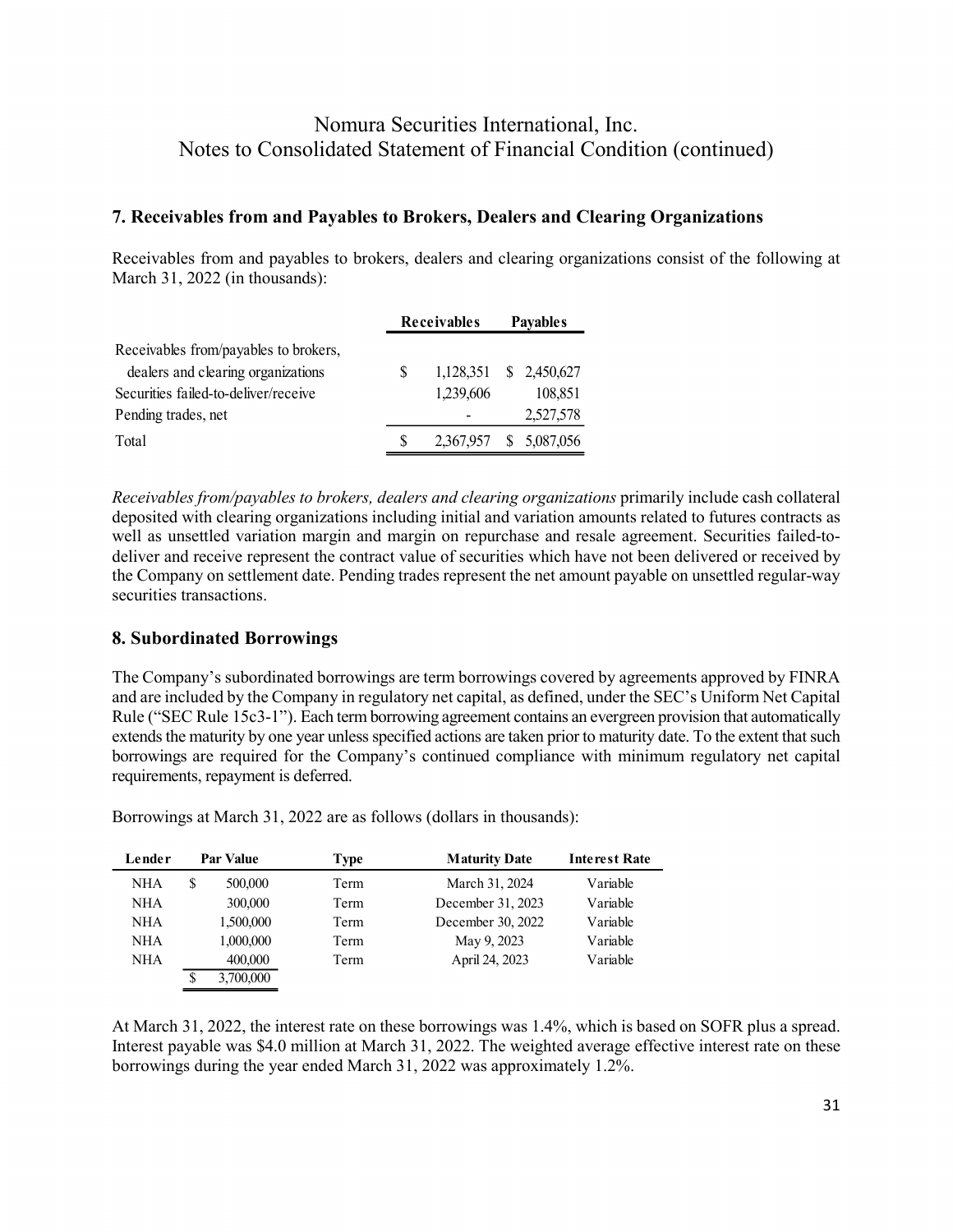### **9. Leases**

The Company primarily enters into lease contracts as a lessee of office space. Leases with terms exceeding one year are recognized as a right-of-use ("ROU") asset and corresponding lease liability.

The following table provides information related to the Company's leases at March 31, 2022 (in thousands):

| ROU assets                                                 | S | 11,618  |
|------------------------------------------------------------|---|---------|
| Lease liabilities                                          | S | 13,786  |
| Weighted-average for operating leases:                     |   |         |
| Remaining lease term, in years                             |   | 5.5     |
| Discount rate                                              |   | $1.9\%$ |
| Supplemental cash flow information                         |   |         |
| Cash paid for amounts included in the measurement of lease |   |         |
| liabilities - operating cash flows                         |   | 1.602   |

### **10. Off-Balance Sheet Risks and Concentration of Credit and Market Risk**

### **Financial Instruments with Off-Balance Sheet Risk**

The Company has sold securities it does not currently own and will therefore be obligated to purchase such securities at a future date. The Company has recorded this obligation within *Trading liabilities* on the Consolidated Statement of Financial Condition at March 31, 2022, at the fair values of such securities and will incur a loss if the fair value of the securities increases subsequent to March 31, 2022. Generally, the Company limits this risk by holding offsetting securities, futures or options positions.

### **Credit Risk**

The Company is engaged in various trading and brokerage activities with counterparties which include domestic financial institutions, multinational corporations, the U.S. government and its agencies, security exchanges and clearing organizations. A substantial portion of the Company's securities transactions are collateralized.

The Company's exposure to credit risk associated with the nonperformance of these customers and counterparties in fulfilling their contractual obligations may be directly impacted by volatile or illiquid trading markets.

The Company is subject to concentrated credit risk due to the amount of positions it holds in securities issued by the U.S. and foreign governments and their agencies as well as mortgage-backed securities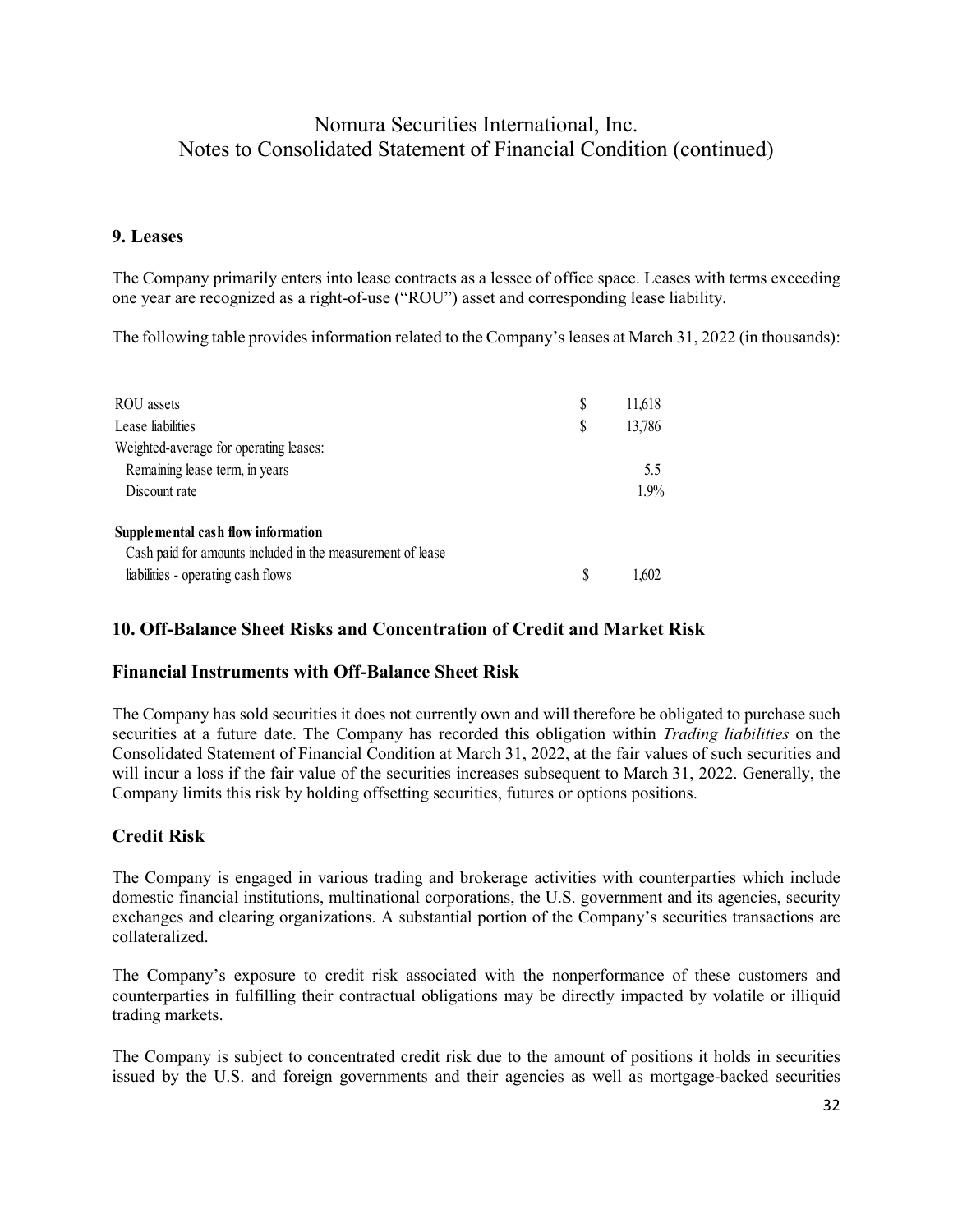guaranteed by the U.S. government agencies. Such amounts which are carried at fair value and reflected within *Trading assets* on the Consolidated Statement of Financial Condition, represented approximately 26% of the Company's total assets as of March 31, 2022. The Company is also exposed to credit risk that arises from the failure of a counterparty to perform according to the terms of the contract. The Company's exposure to credit risk at any point in time is approximated by the fair value of the contracts reported as assets. These amounts are reported on a net-by-counterparty basis consistent with ASC 815-10-45.

The Credit Risk Management ("CRM") department manages the credit risk exposure that arises from transactions. The CRM department is an independent control function. The Company's process for managing credit risk includes:

- Evaluation of likelihood that a counterparty defaults on its payments and obligations;
- Assignment of internal credit ratings to all active counterparties;
- Approval of extensions of credit and establishment of credit limits;
- Measurement, monitoring and management of the firm's current and potential future credit exposures;
- Setting credit terms in legal documentation including margin terms;
- Use of appropriate credit risk mitigants including netting, collateral and hedging;
- Active communication and co-operation with various stakeholders such as Trading units, Operations, Legal department, Compliance and Finance.

The CRM department has determined there is no direct or material indirect impact to the Company with regards to the ongoing Russia-Ukraine conflict.

### **Market Risk**

The Company is exposed to market risk. Market risk is the risk of loss arising from fluctuations in the value of assets and debts (including off-balance sheet items) due to fluctuations in market risk factors (interest rates, FX rates, prices of securities and others). Market risk primarily impacts the Company's trading activities.

Effective management of market risk requires the ability to analyze a complex and constantly changing global market environment, identify problematic trends and ensure that appropriate action is taken in a timely manner.

The Company uses a variety of complementary tools to measure, model and aggregate market risk. The principal statistical measurement tool used to assess and monitor market risk on an ongoing basis is Value at Risk ("VaR"). Limits on VaR are set in line with the Company's risk appetite as expressed through economic capital. In addition to VaR, the Company uses sensitivity analysis and stress testing to measure and analyze its market risk. Sensitivities are measures used to show the potential changes to a portfolio due to standard moves in market risk factors. They are specific to each asset class and cannot usually be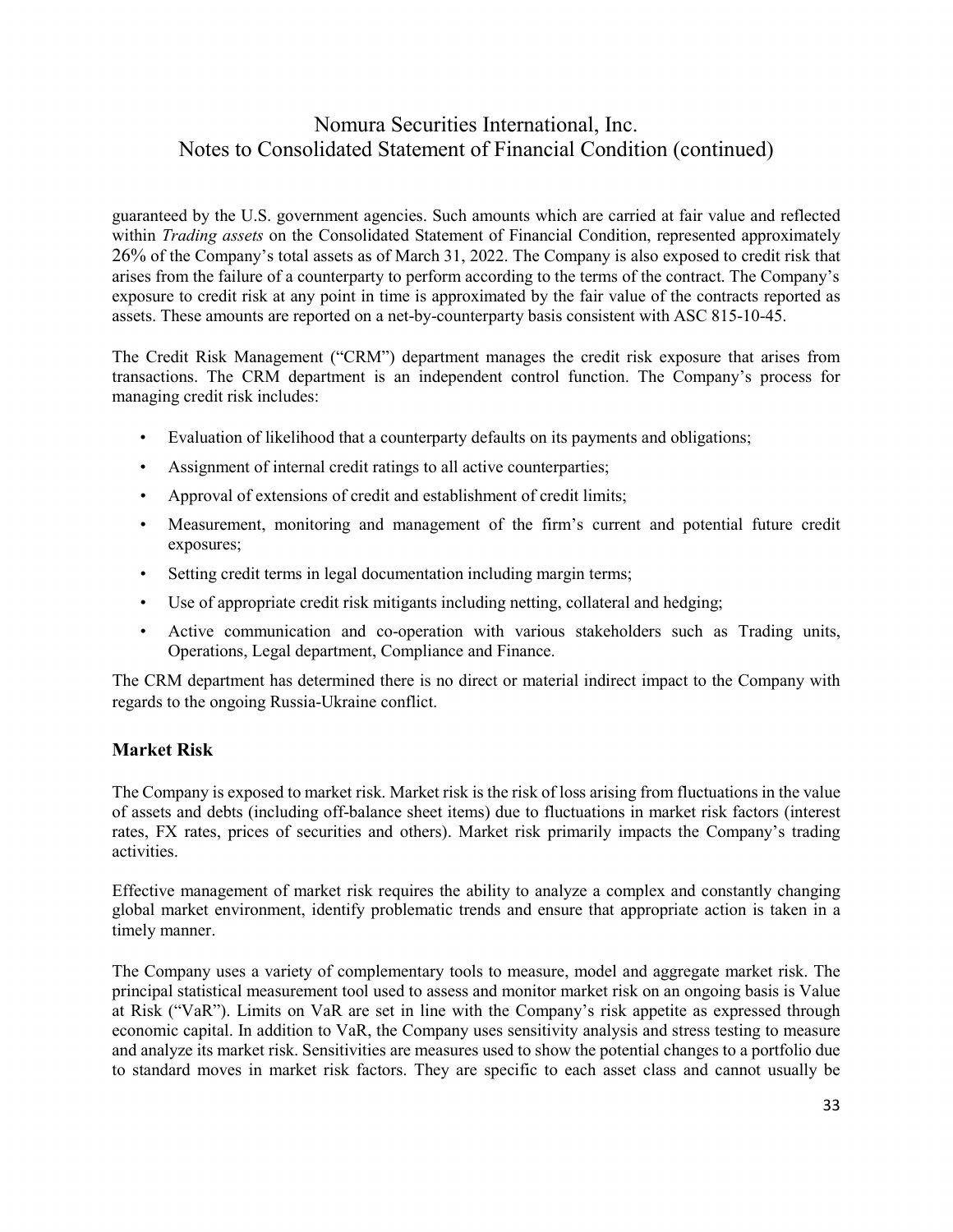aggregated across risk factors. Stress testing explores portfolio risks or tail risks, including non-linear behaviors and can be aggregated across risk factors at any level of the group hierarchy. Market risk is monitored against a set of approved limits, with daily reports and other management information provided to the business units and senior management. VaR is a measure of the potential loss in the value of the Company's trading positions due to adverse movements in markets over a defined time horizon with a specified confidence level. Market risks that are incorporated in the VaR model include equity prices, interest rates, credit, FX rates, and commodities with associated volatilities and correlations.

### **11. Commitments, Contingent Liabilities and Guarantees**

### **Commitments**

At March 31, 2022, the Company has commitments to enter into forward starting resale and repurchase agreements totaling \$21.1 billion and \$17.7 billion, respectively. There is no fair value attributed to these commitments.

In addition, the Company has a contingent obligation to provide financing in the form of resale agreements to two clearinghouses through which it clears certain transactions. The contingent facility is provided by all members of the clearinghouses and is designed to ensure liquidity to the clearinghouses in the event of a default of a major firm. The Company's commitment changes monthly based on the volumes it clears as compared to other clearing members. As of March 31, 2022, the amount of the contingent commitment facility was \$6.4 billion.

In the normal course of business, the Company enters into underwriting commitments; there were no open transactions relating to such underwriting commitments at March 31, 2022.

### **Contingencies**

In the normal course of business the Company is involved in investigations, lawsuits and other legal proceedings and, as a result, may suffer loss from any fines, penalties or damages awarded against the Company, any settlements the Company chooses to make to resolve a matter, and legal and other advisory costs incurred to support and formulate a defense.

The ability to predict the outcome of these actions and proceedings is inherently difficult, particularly where claimants are seeking substantial or indeterminate damages, where investigations and legal proceedings are at an early stage or where the matters present novel legal theories or involve a large number of parties.

The Company regularly evaluates each legal proceeding and claim on a case-by-case basis in consultation with legal counsel to assess whether an estimate of possible loss or range of loss can be made, if recognition of a liability is not appropriate. In accordance with ASC 450 *"Contingencies*" ("ASC 450"), the Company recognizes a liability for this risk of loss arising on each individual matter when a loss is probable and the amount of such loss or range of loss can be reasonably estimated. The amount recognized as a liability is reviewed at least quarterly and is revised when further information becomes available. If these criteria are not met for an individual matter, such as if an estimated loss is only reasonably possible rather than probable,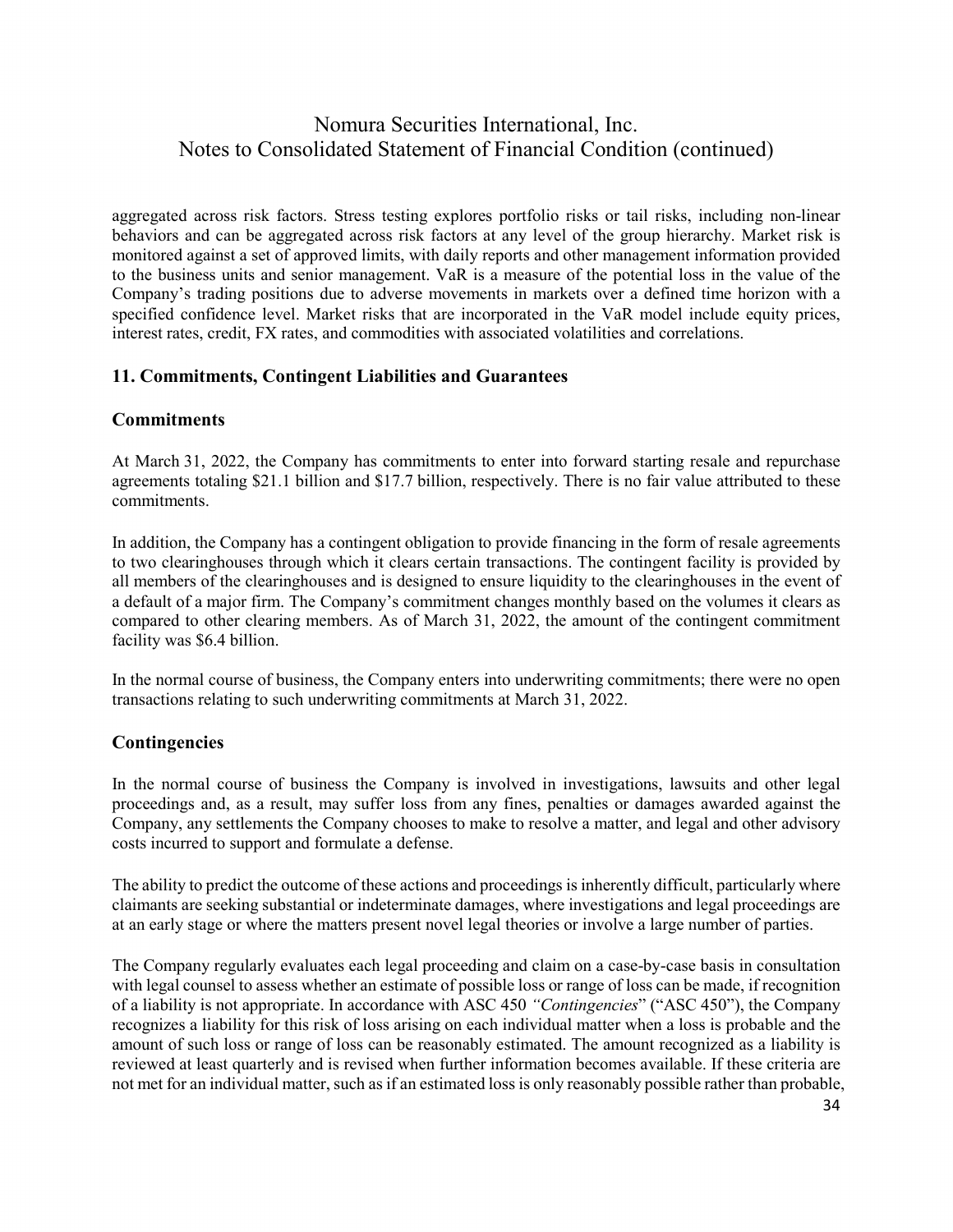no liability is recognized. However, where a material loss is reasonably possible, the Company will disclose details of the legal proceeding or claim below. Under ASC 450 an event is defined as reasonably possible if the chance of the loss to the Company is more than remote but less than probable.

The most significant actions and proceedings against the Company are summarized below. The Company believes that, based on current information available as of the date of this Consolidated Statement of Financial Condition, the ultimate resolution of these actions and proceedings will not be material to the Company's financial condition. However, an adverse outcome in certain of these matters could have a material adverse effect within income or cash flows in a particular quarter or annual period.

In March 2017, certain subsidiaries of American International Group, Inc. ("AIG") commenced proceedings in the District Court of Harris County, Texas against certain entities and individuals, including the Company, in connection with a 2012 offering of \$750 million of certain project finance notes, of which \$92 million allegedly were purchased by AIG. AIG alleges violations of the Texas Securities Act based on material misrepresentations and omissions in connection with the marketing, offering, issuance and sale of the notes and seeks rescission of the purchases or compensatory damages. The action was resolved in a confidential settlement in March 2022 and had no material impact on the Company.

In June 2019, a consolidated class action complaint was filed in the United States District Court for the Southern District of New York against a number of financial institutions, including the Company, alleging violations of U.S. antitrust law in relation to the alleged manipulation of the primary and secondary markets for European government bonds. The Plaintiffs have filed a Fourth Amended Consolidated Class Action Complaint and the action is moving into the discovery phase.

The Company is also cooperating with the Securities and Exchange Commission ("SEC") in connection with an investigation of compliance with records preservation requirements relating to the use of non-Nomura approved messaging platforms for business communications. The SEC has stated that it is conducting similar investigations of record preservation practices at other financial institutions. The ultimate outcome of this matter cannot be determined at this time and, consequently, it is not possible to assess its impact, if any, on the Company.

At March 31, 2022, the Company had recorded approximately \$2.1 million in *Other payables and accrued liabilities* related to contingencies.

### **Guarantees**

The Company applies the provisions of ASC 460*, Guarantees* ("ASC 460"), which provides accounting and disclosure requirements for certain guarantees. ASC 460 defines guarantees as contracts and indemnification agreements that contingently require a guarantor to make payments to the guaranteed party based on changes in an underlying (such as an interest or FX rate, security or commodity price, an index, or the occurrence or nonoccurrence of a specified event) related to an asset, liability or equity security of a guaranteed party. ASC 460 also defines guarantees as contracts that contingently require the guarantor to make payments to the guaranteed party based on another entity's failure to perform under an agreement as well as indirect guarantees of the indebtedness of others.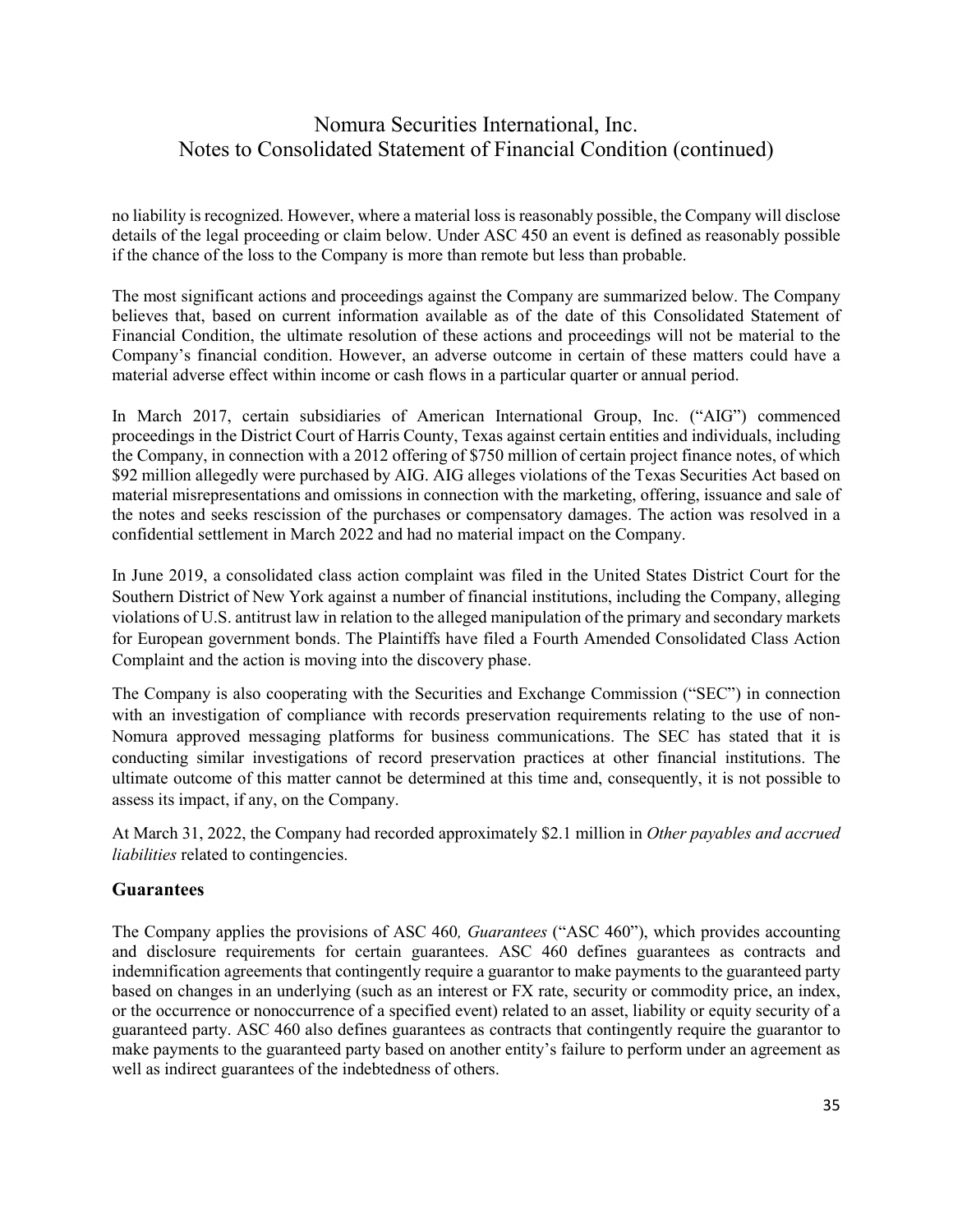In the normal course of business, the Company provides guarantees to securities clearinghouses and exchanges. These guarantees are generally required under the standard membership agreements such that members are required to guarantee the performance of other members. To mitigate these performance risks, the exchanges and clearinghouses often require members to post collateral. The Company's liability under these arrangements is not quantifiable and could exceed the cash and securities it has posted as collateral. However, the potential for the Company to be required to make payments under such guarantees is deemed remote. Accordingly, no contingent liability is recorded on the Consolidated Statement of Financial Condition.

The Company is a sponsoring member of the Government Securities Division of the Fixed Income Clearing Corporation's ("FICC") Sponsored Repo program. Clients of the Company, as sponsored members, can transact in overnight securities repurchase and resale agreements, which are cleared through FICC. As sponsoring member, the Company guarantees to FICC the prompt and full payment and performance of its clients' obligations. The Company minimizes credit exposure under this guarantee by either obtaining a security interest or title transfer in its sponsored member clients/collateral and their contractual rights under sponsored member transactions. Therefore, the Company's exposure is estimated to be an amount substantially lower than the maximum potential payout amount. The collateral amount in which the Company has a security interest is approximately equal to the maximum potential payout amount of the guarantee. At March 31, 2022, the guaranteed amount of overnight repurchase and resale agreements was \$13.8 billion and \$3.9 billion, respectively.

The Company enters into certain derivative contracts that meet the ASC 460 definition of guarantees. Because the Company does not track whether its clients enter into these derivative contracts for speculative or hedging purposes, the Company has disclosed information about derivative contracts that could meet the ASC 460 definition of guarantees.

For information about the maximum potential amount of future payments that the Company could be required to make under certain derivatives, such as written put or call options, the notional amount of contracts has been disclosed. The Company records all derivative contracts at fair value on its Consolidated Statement of Financial Condition. The Company believes the notional amounts generally overstate its risk exposure. Because the derivative contracts are accounted for at fair value, carrying value is considered to be the best indication of payment/performance risks for individual contracts.

The following table sets forth information about the Company's derivative contracts that could meet the definition of a guarantee (other than credit derivatives disclosed as protection sold in Note 5) as of March 31, 2022 (in millions):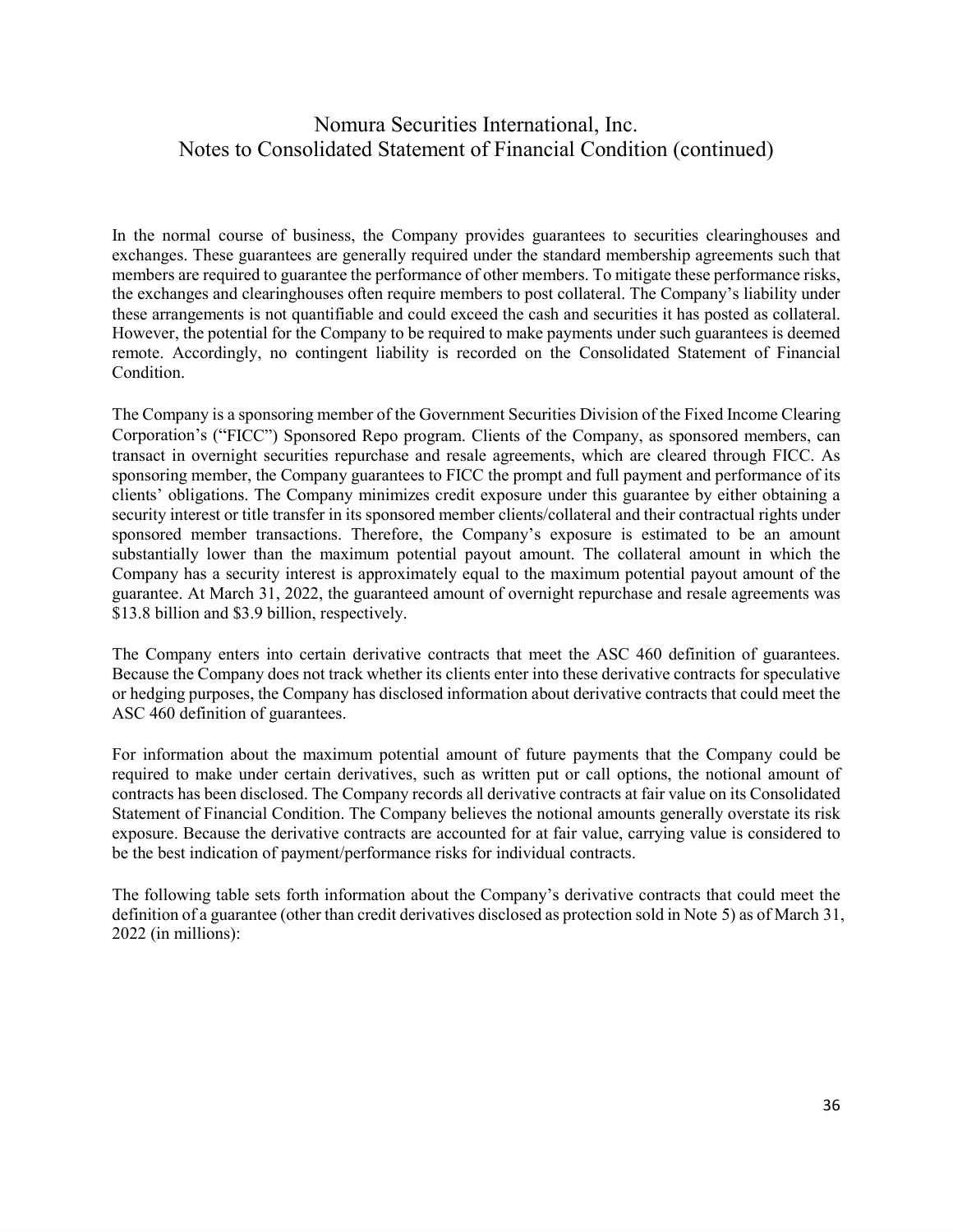|           | <b>Maximum Payout / Notional By Period of Expiration</b> |                          |           |                          |          |                          |           |     |
|-----------|----------------------------------------------------------|--------------------------|-----------|--------------------------|----------|--------------------------|-----------|-----|
|           |                                                          | <b>Years to Maturity</b> |           |                          |          |                          |           |     |
| Carrying  |                                                          |                          |           |                          |          |                          |           |     |
| Value of  |                                                          |                          |           |                          |          | $3-4$                    |           |     |
| Liability | <b>Maximum Payout</b>                                    | Less than 1 year         | 1-2 vears | 2-3 years                |          | <b>ve ars</b>            | 4-5 years |     |
| 1.168     | 23,771                                                   | 23.131                   | 612 S     | $\overline{\phantom{a}}$ | <b>S</b> | $\overline{\phantom{a}}$ |           | -28 |

### **12. Transactions with Related Parties**

The Company regularly enters into dealer, trading, clearing and financing transactions with NHI and affiliates. In the normal course of business, the Company pays commissions to affiliates for trades executed with affiliates on behalf of its clients.

### *Operational and Administrative Arrangements*

The Company reimburses NHA and affiliates for the expenses incurred in providing office space and other equipment used by the Company, which is reflected within income. Additionally, the Company reimburses NHA, NHI and their affiliates, (collectively "the affiliates") for expenses and certain other costs, which the affiliates pay on behalf of the Company.

The Company receives reimbursements from the affiliates for certain expenses incurred and services rendered by the Company on the affiliates' behalf, which include back and front office expense reimbursements. These fees are reflected within income.

#### *Transaction Execution Services Agreement*

The Company is a party to a Transaction Execution Services Agreement ("TESA") involving certain other Nomura affiliates ("TESA Affiliates") where the parties to the TESA provide trade execution services ("Services") for certain products to one or more of the other TESA Affiliates in accordance with US transfer pricing regulations and Organization for Economic Co-operation and Development transfer pricing guidelines. The Company receives amounts related to profits on positions as well as interest revenue, less certain deductions for direct and indirect costs related to the revenues ("TESA Revenues"). TESA revenues are determined on a fiscal year to date basis. The Company records these Revenues received within income.

The Company is also a party to transfer pricing arrangements in which the Company, and affiliate companies, Nomura Corporate Funding Americas, LLC ("NCFA"), a wholly owned subsidiary of NHA, and Nomura International, plc ("NIP"), a wholly owned subsidiary of NHI, agree to share in the net revenues on certain loans and loan commitments, which are extended by either NCFA or NIP. As with the TESA agreement above, for some of these arrangements the Company receives a share of overall profits after the affiliate is reimbursed for cost of funds or capital usage charge. Similarly, these revenues received and reimbursements paid are reported within income.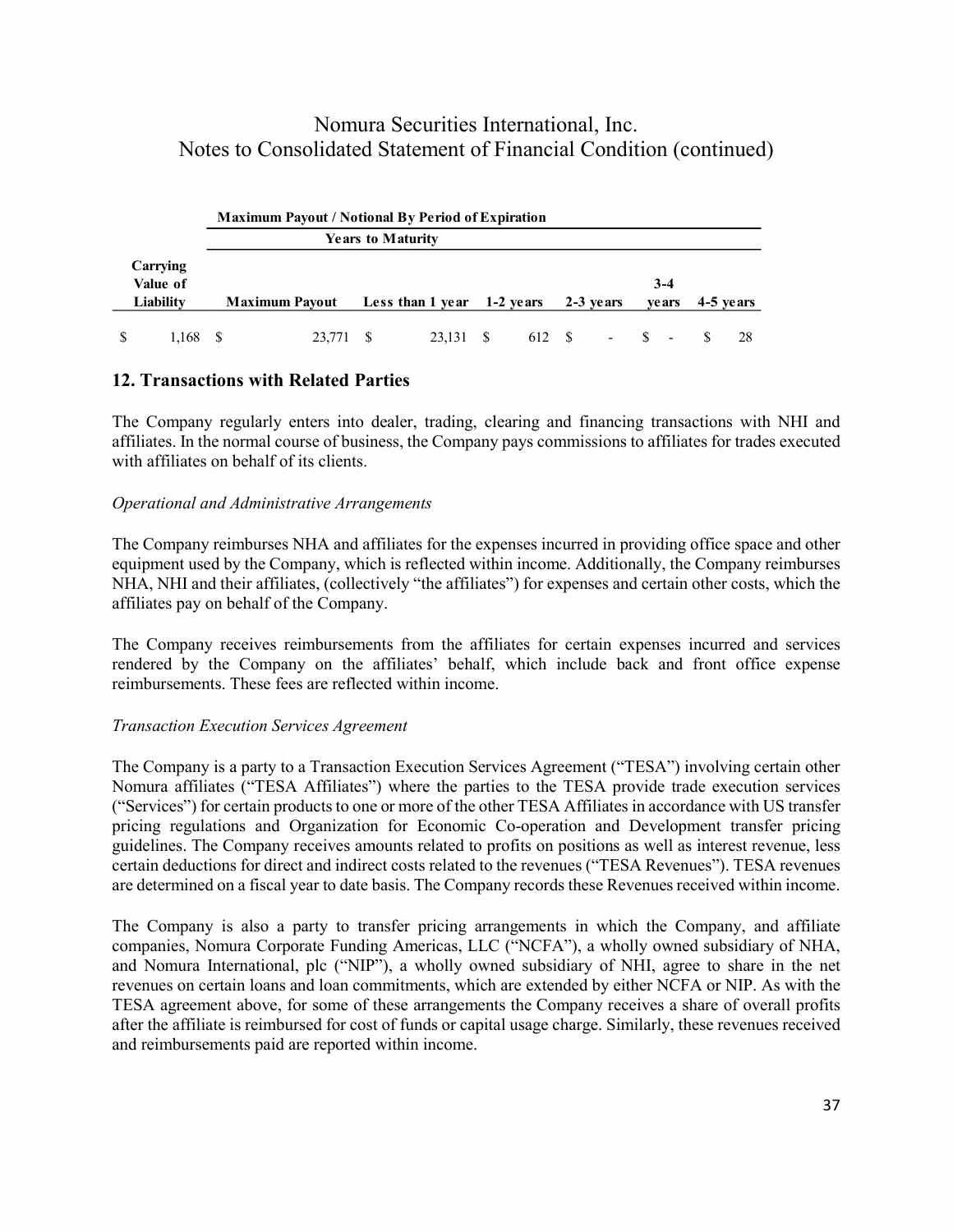#### *Sales Credits*

The Company pays to or receives from other Nomura entities, sales credits essentially representing an internal commission to an entity involved in sales efforts. Payments and receipts of sales credits are recorded in income.

At March 31, 2022, balances with related parties are included in the accompanying Consolidated Statement of Financial Condition captions as follows (in thousands):

| Assets                                                        |                  |
|---------------------------------------------------------------|------------------|
| Securities purchased under agreements to resell $(1)$         | \$<br>21,271,293 |
| Securities borrowed                                           | 10,071,869       |
| Trading assets                                                | 81,490           |
| Receivables:                                                  |                  |
| Customers                                                     | 17,412           |
| Brokers, dealers and clearing organizations                   | 225,740          |
| Interest and dividends                                        | 32,160           |
| Other assets                                                  | 61,620           |
| <b>Liabilities</b>                                            |                  |
| Securities sold under agreements to repurchase <sup>(1)</sup> | \$<br>15,016,342 |
| Securities loaned                                             | 9,459,991        |
| Borrowings from Parent                                        | 3,782,484        |
| Trading liabilities                                           | 33,807           |
| Payables and accrued liabilities:                             |                  |
| Brokers, dealers and clearing organizations                   | 1,774,578        |
| Customers                                                     | 270,586          |
| Interest and dividends                                        | 13,180           |
| Other                                                         | 86,210           |
| Subordinated borrowings                                       | 3,700,000        |

(1) Represents amounts after counterparty netting in accordance with ASC 210-20.

*Receivables from brokers, dealers and clearing organizations* is primarily related to cash collateral receivable on repurchase agreements and *Securities borrowed* from affiliate companies, mainly NIP and Nomura Financial Products Services ("NFPS").

*Payables to brokers, dealers and clearing organizations* is primarily related to cash collateral payable to affiliate companies, mainly Nomura Financial Products and Services ("NFPS") and Nomura Global Financial Products Inc. ("NGFP"), in the Company's capacity as clearing broker for the affiliates on exchange traded derivatives.

*Payables to customers* is primarily comprised of cash collateral payable to NGFP.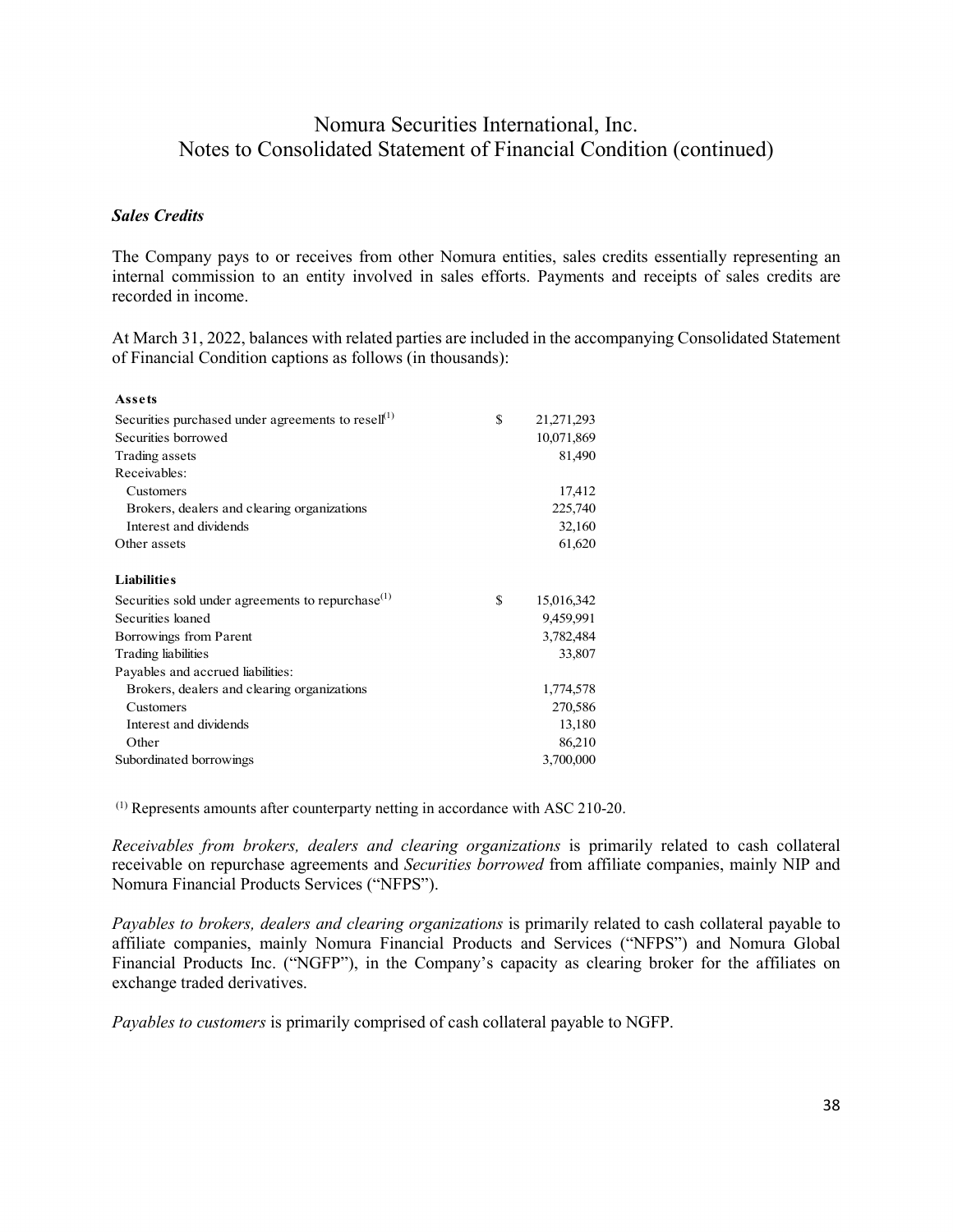In addition to the subordinated borrowings described in Note 8, at March 31, 2022, the Company had an overnight loan of \$3.8 billion payable to NHA. At March 31, 2022, the interest rate payable on this loan was 1.4%.

*Other assets* and *Other liabilities* are primarily comprised of accrued revenues/expenses related to transfer pricing and other miscellaneous receivables/payables related to operational and administrative arrangements discussed above.

### **13. Income Taxes**

The Company is included in the consolidated federal and certain combined state and local income tax returns filed by NHA and Subsidiaries (the "Group"). The Company and the Group have a practice whereby federal and state and local income and capital taxes are determined for financial reporting purposes on a separate company basis. The accrual for unrecognized tax benefits, on the other hand, is accrued on a weighted basis of the Company's share of the Group's unrecognized tax benefits. Federal, and certain state and local income and capital taxes were paid to NHA in accordance with this practice. As such, income taxes payable of \$107.4 million, primarily payable to NHA for the federal, is included in *Taxes payable,*  and income taxes receivable from various states of \$5.0 million is included in *Other assets*. Capital tax payable of \$35 thousand is included in *Other assets* in the Consolidated Statement of Financial Condition as of March 31, 2022.

The effective tax rate differs from the statutory federal tax rate of 21% primarily due to the maintenance of a full valuation allowance ("VA") used to offset the Company's deferred tax assets ("DTAs"), which fail to meet the ASC 740 recognition test, and accrual of state and local taxes including prior year's accrual to tax return adjustments.

The components of the Company's net DTA at March 31, 2022, are as follows (in thousands):

| Deferred tax assets                | S | 176,275   |
|------------------------------------|---|-----------|
| Less valuation allowance           |   | (172,931) |
|                                    |   | 3.344     |
| Deferred tax liabilities           |   | (3,344)   |
| Net deferred tax asset/(liability) | S |           |

ASC 740 prescribes an asset and liability approach to accounting for taxes that requires the recognition of DTAs and deferred tax liabilities ("DTLs") for the expected future tax consequences of events that have been recognized in the financial statements or tax returns. In estimating future tax consequences, ASC 740 generally considers all expected future events other than future enactment of changes in the tax law or rates. The gross DTAs relate primarily to compensation accruals, state net operating loss ("NOL") carryforwards, and certain other accrued expenses.

A VA of \$172.9 million has been maintained against the Company's DTAs in accordance with the realization criteria set forth in ASC 740. The net decrease in the total VA of \$5.2 million was primarily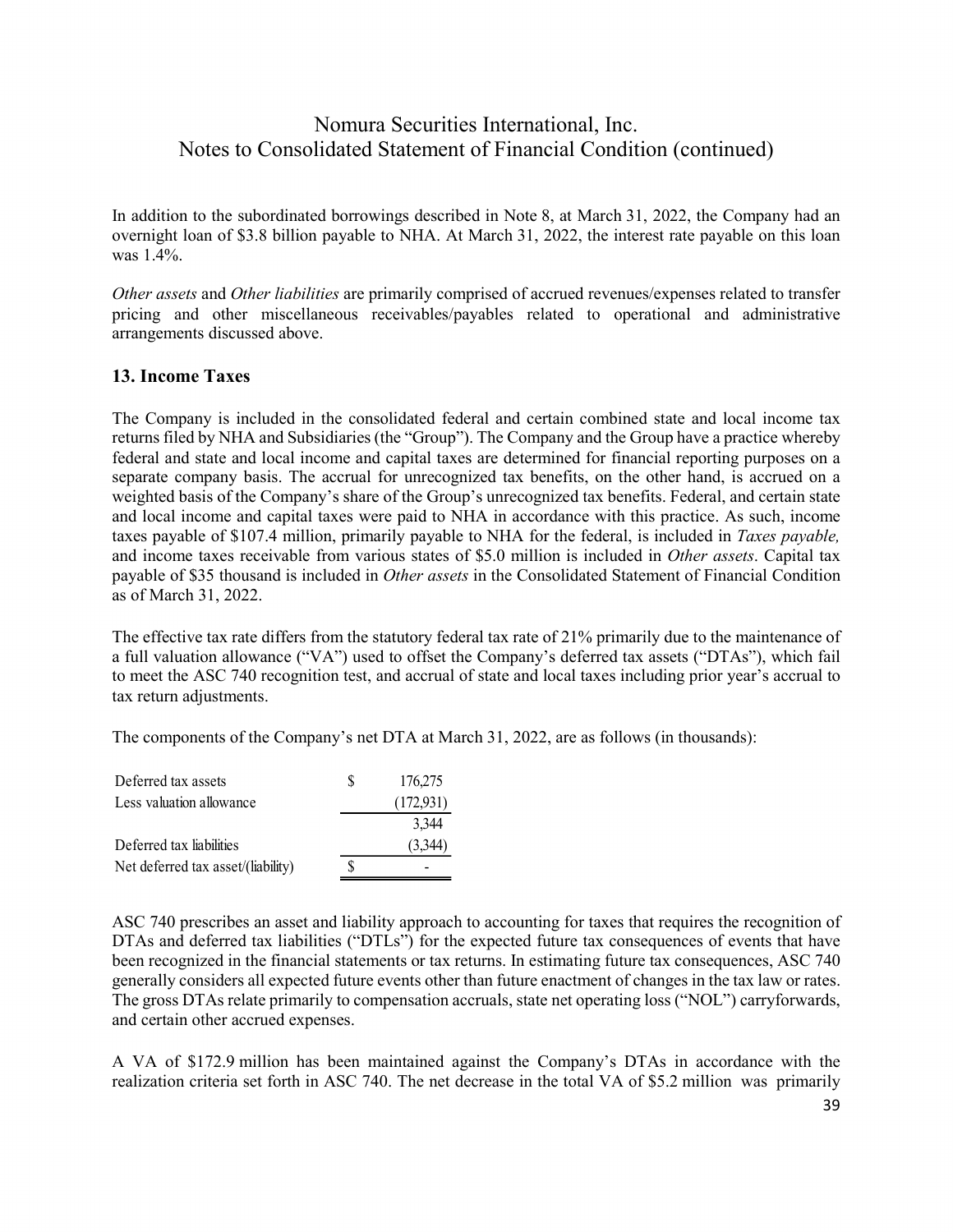attributable to the movement in the compensation accrual offset by the decrease in the state effective tax rate.

At March 31, 2022, the Company had New York State ("NYS") and New York City ("NYC") NOL carryforwards of approximately \$450 million and \$346 million respectively. Both NYS and NYC NOL will expire beginning March 31, 2035.

Rollforward of unrecognized tax benefits (in thousands):

| Balance at April 1, 2021  | 11.528 |
|---------------------------|--------|
| Current year activity     | -      |
| Balance at March 31, 2022 | 11.528 |

The balance of the net unrecognized tax benefits, due to uncertainties in tax law/acceptance of application of new rules, is included in *Other payables and accrued liabilities* on the Consolidated Statement of Financial Condition as of March 31, 2022. If recognized, these benefits would favorably impact the effective tax rate in future periods.

The Company did not accrue any interest expense or tax penalty on the unrecognized tax benefits during the year. The Company does not expect any significant changes in the balance of unrecognized tax benefits within the next twelve months.

As of March 31, 2022, the Company is subject to tax examination for tax years ending March 31, 2019 through 2021 at the federal level and for tax years ending March 31, 2018 through 2020 at the NYS and NYC level. The company is currently under NYS audit for the tax years ending March 31, 2017 and 2018.

### **14. Variable Interest Entities and Securitizations**

#### *Variable Interest Entities*

In the normal course of business, the Company acts as transferor of financial assets to VIEs, and underwriter, distributor, and seller of repackaged financial instruments issued by VIEs in connection with its securitization activities. In addition, the Company retains, purchases and sells variable interests in VIEs in connection with its market-making, investing and structuring activities.

Under ASC 810-10-15, if the Company has an interest in a VIE that provides the Company with control over the most significant activities of the VIE and the right to receive benefits or the obligation to absorb losses that could be significant to the VIE, the Company is the primary beneficiary of the VIE and must consolidate the entity, provided that the Company does not meet separate tests confirming that it is acting as a fiduciary for other interest holders.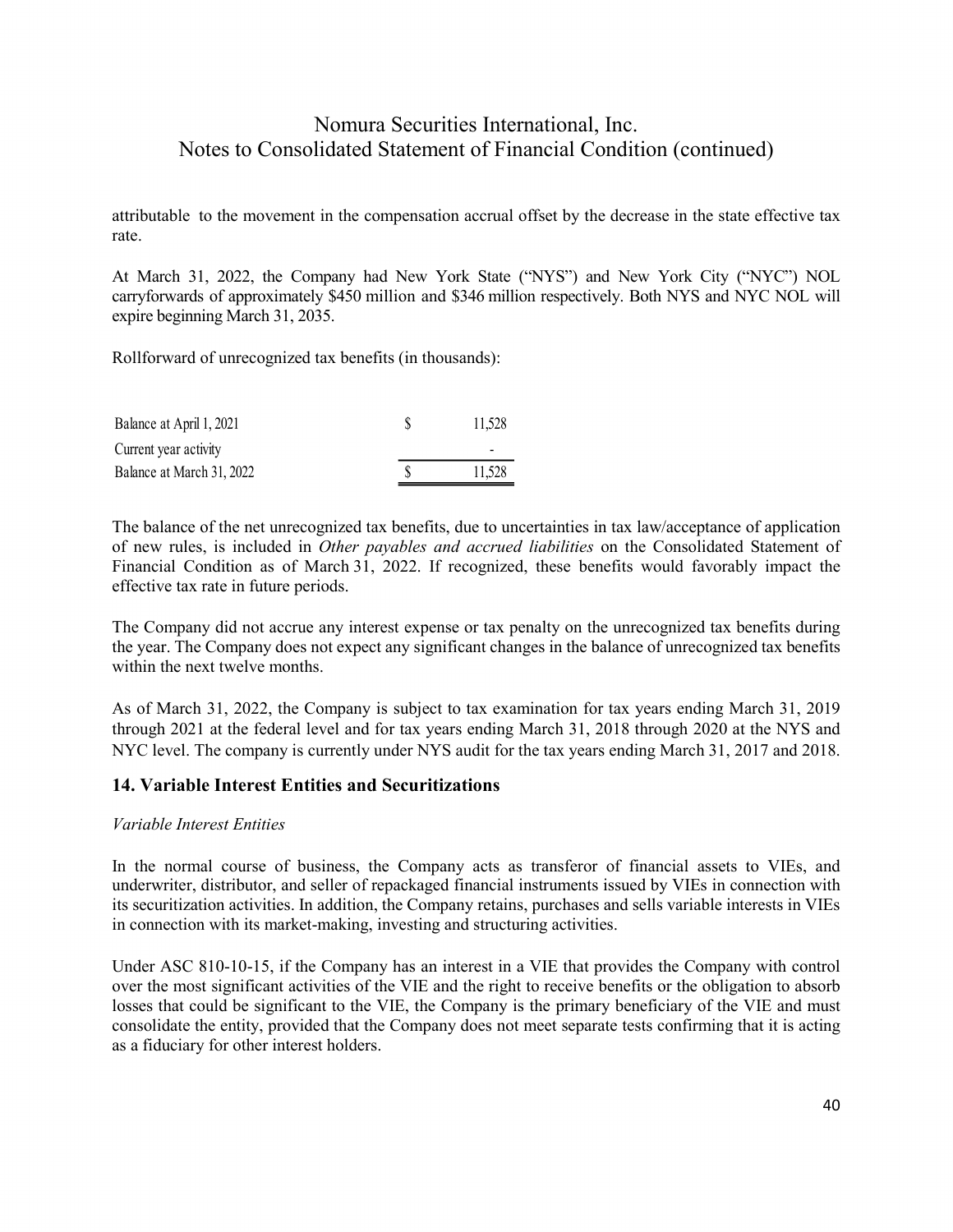Control over the most significant activities may take a number of different forms in different types of VIEs. For certain types of transactions, such as securitizations of residential mortgage pass through securities and other mortgage-backed securities (Re-securitization transactions), there are no significant economic decisions made on an ongoing basis and no single investor has the unilateral ability to liquidate the trust. In these cases, the Company focuses its analysis on decisions made prior to the closing of the initial transaction. If one or a number of third party investors share responsibility for the design of the Resecuritization trust and purchase a significant portion of the resulting securities, the Company does not consolidate the Re-securitization trust.

The Company has sponsored numerous Re-securitization transactions and in many cases has determined that it is not the primary beneficiary on the basis that control over the most significant activities of these entities are shared with third party investors.

However, the Company has consolidated one Re-securitization trust VIE, where it was determined that third party investors did not share in the responsibility for the design of the Re-securitization trust, as evidenced by less than significant purchases of the resulting securities by third party investors on the date of the Re-securitizations. As of March 31, 2022, the underlying assets of the consolidated VIE which are primarily comprised of mortgage-backed securities, were approximately \$164.1 million and are included in *Trading Assets* on the Consolidated Statement of Financial Condition. Additionally, as of March 31, 2022, underlying liabilities of the Re-Securitization trust VIE, were approximately \$111.8 million. These underlying liabilities are long term in nature and range in maturity from 2036 through 2037 and are included in *Borrowings at fair value* on the Consolidated Statement of Financial Condition. During the year ended March 31, 2022, the weighted average interest rate on these liabilities was 1.0%. The Company's maximum remaining exposure to economic loss related to the consolidated Re-securitization trust VIE is limited to the amount of its interest in the VIE, which was approximately \$52.3 million at March 31, 2022. The Company also consolidates the assets and liabilities of CLOs in which it holds a controlling equity investment. As of March 31, 2022, the Company did not hold a controlling equity investment in any CLO, thus no CLO was consolidated.

The Company also holds variable interests in VIEs where it is not the primary beneficiary. These include interests in residential re-securitizations sponsored by the Company, as well as interests in third party vehicles such as agency mortgage passthrough trusts, agency and non-agency collateralized mortgage obligations, collateralized debt obligations and collateralized loan obligations. As of March 31, 2022, the Company's variable interests in such VIEs were approximately \$11.9 billion and are included within *Trading assets* on the Consolidated Statement of Financial Condition. The Company's maximum exposure to loss associated with these VIEs is approximately \$11.9 billion; this does not include the offsetting benefit of any financial instruments that the Company may utilize to economically hedge the risks associated with the Company's variable interests.

#### *Securitizations*

As discussed above, the Company transfers assets to special purpose entities ("SPEs") that securitize mortgage passthrough securities and other types of financial assets. The Company's involvement with SPEs includes structuring SPEs, underwriting, distributing and selling debt instruments and beneficial interests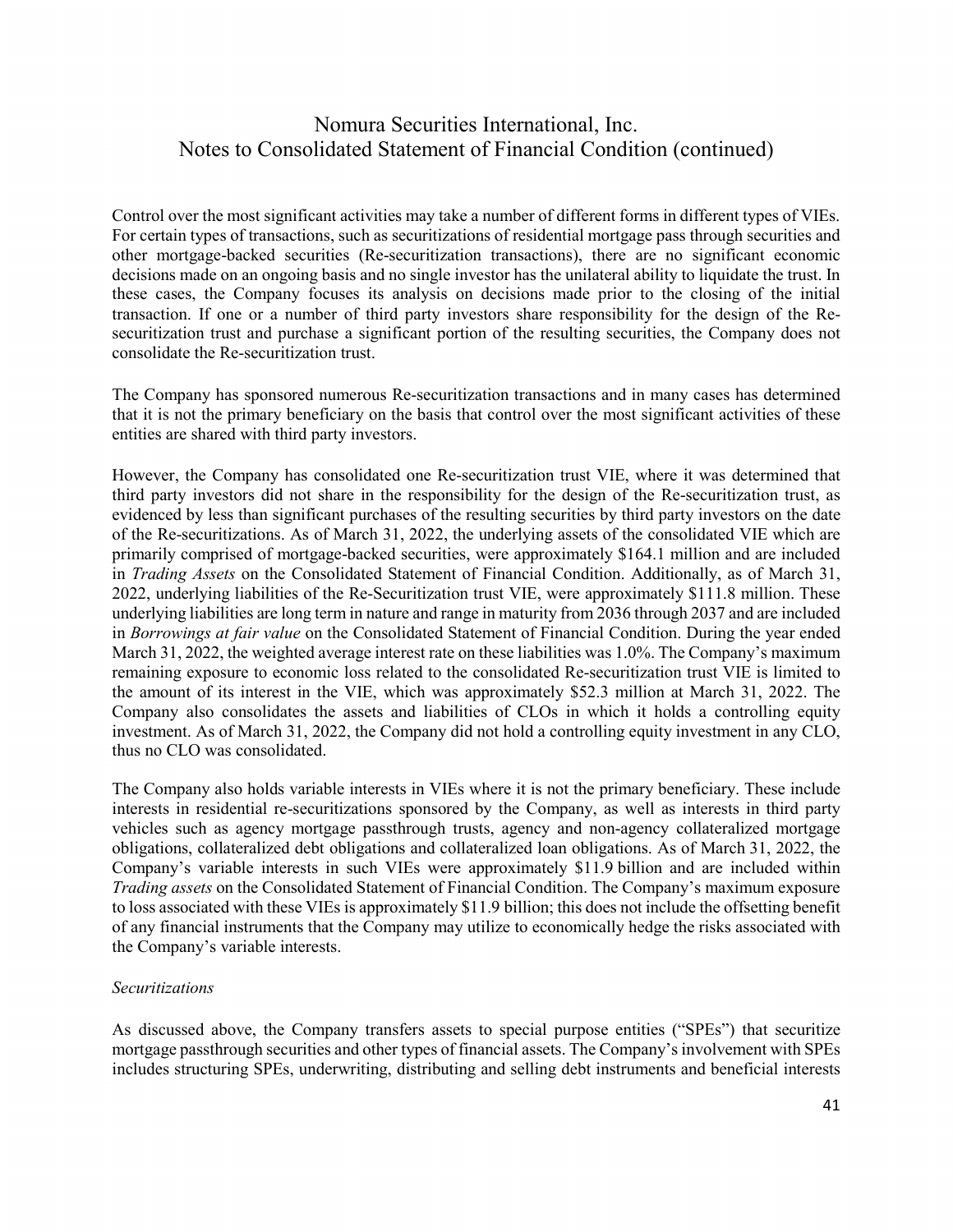issued by SPEs to investors. The Company accounts for the transfer of financial assets as a sale when the Company relinquishes control over the assets.

ASC 860 deems control to be relinquished when the following conditions are met: (a) the assets have been isolated from the transferor (even in bankruptcy or other receivership), (b) the transferee has the right to pledge or exchange the beneficial interests and (c) the transferor has not maintained effective control over the transferred assets. The Company may obtain an interest in the financial assets, including retained interest in the SPEs. These interests are accounted for at fair value and are included in *Trading assets* on the Consolidated Statement of Financial Condition.

During the year ended March 31, 2022, the Company recorded as sales, transfers of approximately \$16.8 billion in financial assets to re-securitization SPEs in which the Company has continuing involvement in the form of retained interests. The Company received cash proceeds and retained interests at closing of approximately \$14.9 billion and \$1.9 billion, respectively. Most of these retained interests were sold subsequent to the closing of the respective securitizations.

At March 31, 2022, the Company's retained interests were approximately \$1.1 billion and are included within *Trading assets* as mortgage-backed securities. All retained interests held by the Company at March 31, 2022 are classified within Level 2 and Level 3 assets within the fair value hierarchy. The outstanding principal balance of financial assets transferred to SPEs in which the Company has continuing involvement, but is not required to consolidate, was \$37.7 billion as of March 31, 2022.

For the year ended March 31, 2022, the Company received approximately \$349.0 million of proceeds from the retained interests in SPEs. During the year ended March 31, 2022, the Company did not provide financial support beyond its contractual obligations to any VIEs.

### **15. Employee Benefit Plans**

Substantially all employees of the Company are covered under the Company's Retirement Investment Plan. Certain qualified employees are also eligible to participate in the Supplemental Employee Retirement Plan. The Company's contribution to these defined contribution plans is based on employees' compensation.

### **Deferred Compensation**

Certain of the Company's employees participate in cash settled deferred compensation awards based on NHI stock or a broad equity index. The Company also hedges a portion of this economic exposure with affiliates. Types of awards granted include Notional Stock Units ("NSU"), Collared Notional Stock Units ("CSU"), and Notional Indexed Units ("NIU"). NSUs vest annually in equal increments over a three or five year period. CSUs and NIUs vest quarterly in equal increments over a three year period.

In fiscal year 2020, as part of a retention effort, the Company granted one year and two year cash awards, plus performance based NSUs and cash awards, to certain employees. The performance awards vest over a four year period.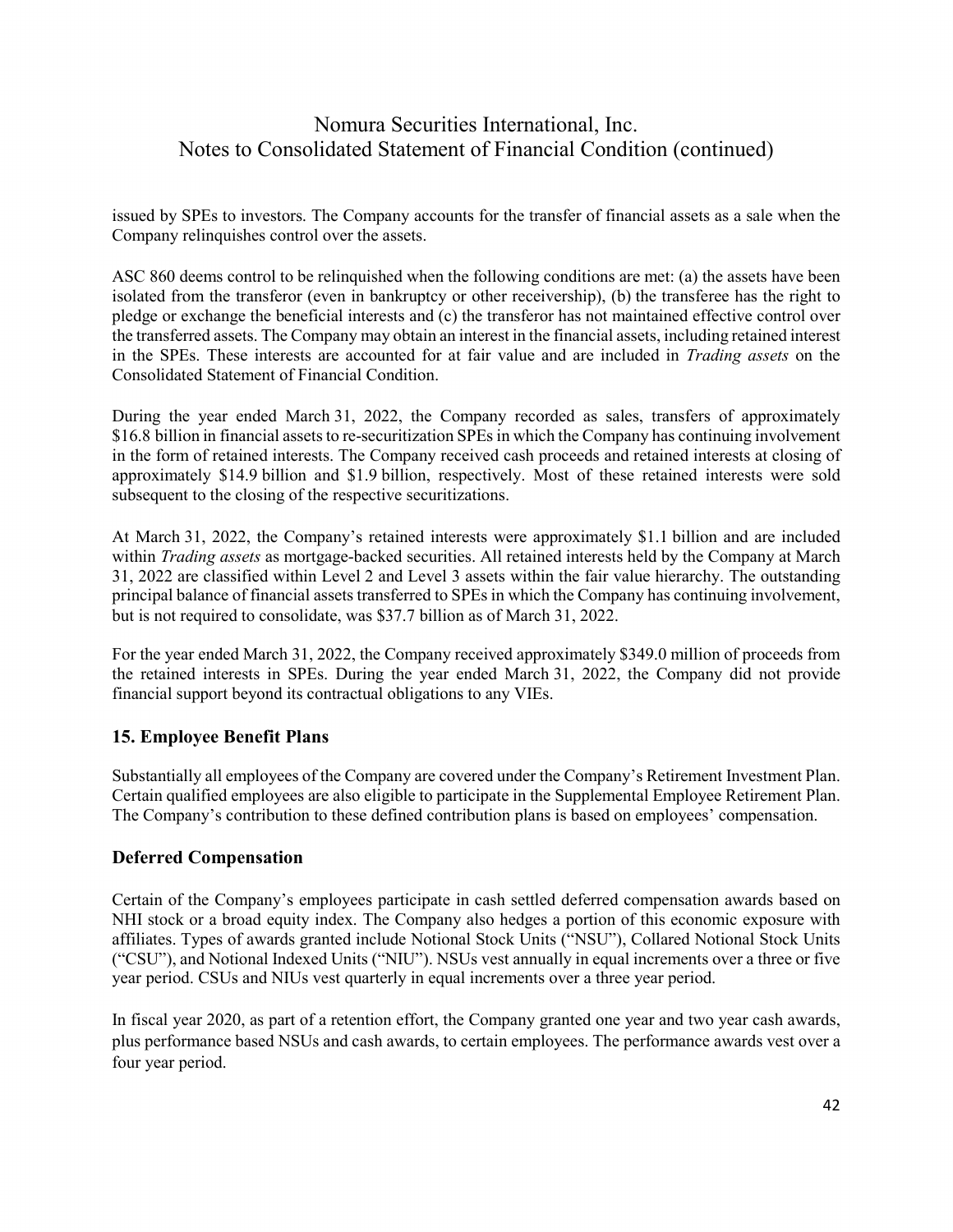The Company's ultimate payment is contingent on the relevant fair value calculation at the vesting date. The Company accrues compensation over time as employees progress toward vesting of each award. The Company also hedges a portion of the economic exposure of these awards and records the impact of the NSU and CSU hedges within compensation expense.

The Company recorded a reduction in accrued compensation of \$22.5 million on the Consolidated Statement of Financial Condition for the amounts paid to employees during the year ended March 31, 2022.

In addition to cash settled deferred compensation awards, certain of the Company's employees are granted the right to receive NHI stock under Restricted Stock Units ("RSU awards"). RSUs vest annually in equal increments over a three year period. RSU awards do not receive dividends or dividend equivalent amounts that would have been paid had actual NHI shares been granted during the vesting period. RSUs are measured at fair value based on the number of units granted multiplied by the stock price at the grant date, adjusted for a discount related to the present value of the expected dividends to be paid on NHI shares during the vesting period (and which will not be paid on the unvested RSU). Compensation cost is recognized on a straight-line basis over the service period from the grant date to the vesting date. The Company accounts for the RSU awards as a capital contribution from the Parent.

Cash settled deferred compensation awards and RSUs include Full Career Retirement ("FCR") provisions which permit recipients of the awards to continue to vest in the awards upon voluntary termination if certain criteria based on corporate title and length of service within Nomura are met, provided the retiring employee does not work for a competitor.

The related deferred award amortization expense of an employee eligible for FCR is fully recognized in the first year of issuance if the employee's FCR date has either passed or is within six (6) months of the issuance date, as long as the employee has not submitted notification to Nomura of an election to retire during a specific window. If the employee's FCR date is beyond six (6) months of issuance but prior to a component award's vest date, the associated amortization period of the issued deferred awards may not exceed the FCR date.

### **16. Net Capital**

As a registered broker-dealer, the Company is subject to SEC Rule 15c3-1, which requires the maintenance of minimum regulatory net capital. The Company utilizes the alternative method permitted by Rule 15c3- 1, which requires that the Company maintain minimum regulatory net capital, as defined, equal to the greater of \$1,000,000 or 2% of aggregate debit items arising from customer transactions, as defined. The Company is also subject to CFTC Regulation 1.17, which requires the maintenance of regulatory net capital of 8% of the total risk margin requirement, as defined, for all positions carried in customer accounts plus 8% of the total risk margin requirement, as defined, for all positions carried in non-customer accounts or \$1,000,000, whichever is greater.

At March 31, 2022, the CFTC minimum requirement of 8% of the total risk margin requirement, as defined, for all positions carried in customer accounts plus 8% of the total risk margin requirement, as defined, for all positions carried in non-customer accounts resulted in a greater regulatory net capital requirement than